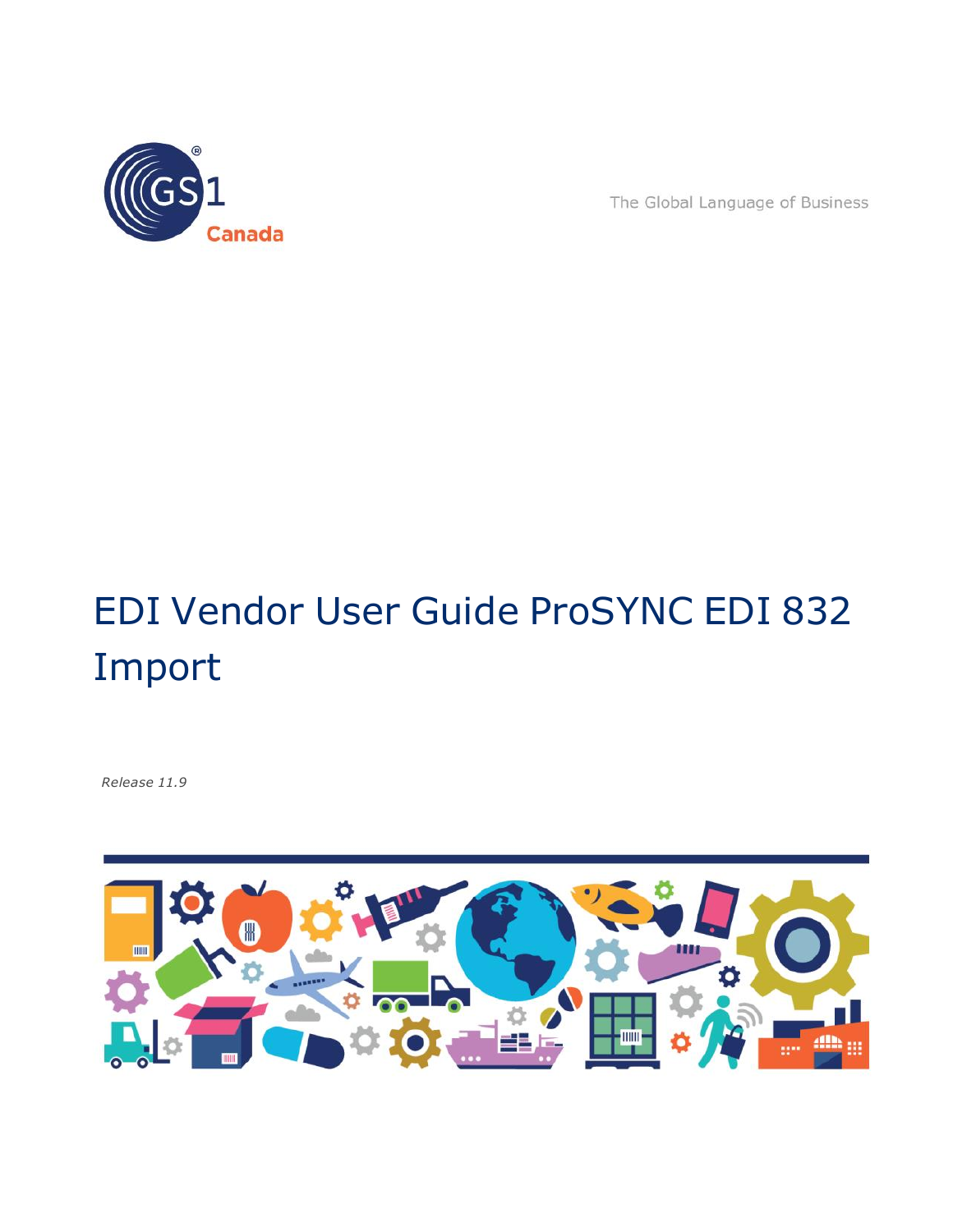EDI Vendor User Guide ProSYNC EDI 832 Import

The information contained in this document is privileged and confidential and may otherwise be exempt from disclosure under applicable law. It is intended solely for the entity with whom GS1 Canada has contracted for the purposes set forth in such contract. Use of the information in this document is for the designated recipient only and any dissemination, distribution or copying of this material by any entity other than the designated recipient is strictly prohibited without the express written consent of GS1 Canada.

If you obtain access to GS1 Canada information that is not intended for you, please notify GS1 Canada immediately.

Information in this document is subject to change without notice.

Product names mentioned herein may be trademarks and/or registered trademarks of their respective companies.

Published in Canada 2020-11

Copyright © 2020 GS1 Canada. All rights reserved.

GS1 Canada 1500 Don Mills Road, Suite 800 Toronto, Ontario, M3B 3K4 P 416.510.8039 P 1.800.567.7084 F 416.510.1916 E ECCnetsupport@gs1ca.org www.gs1ca.org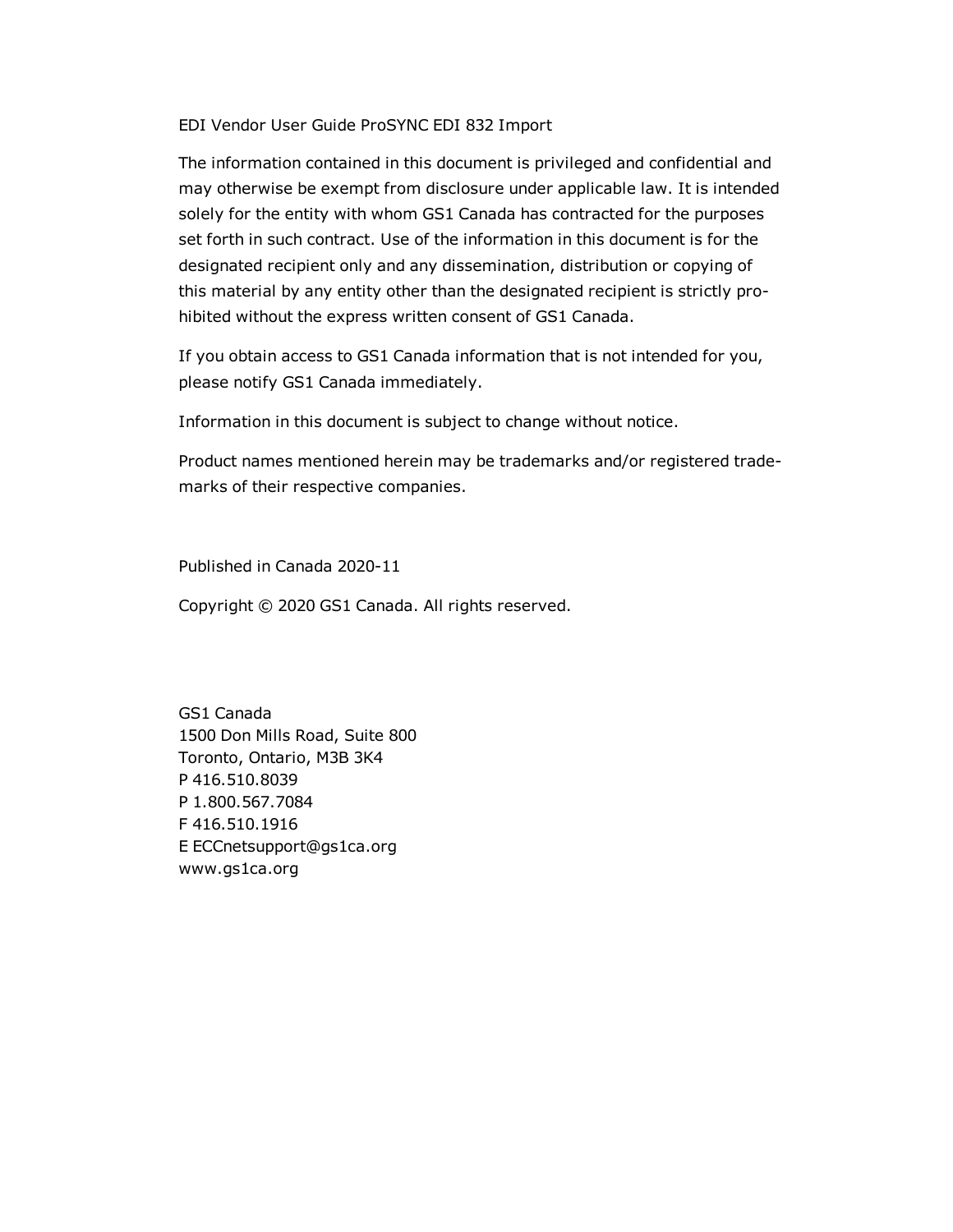### **Contents**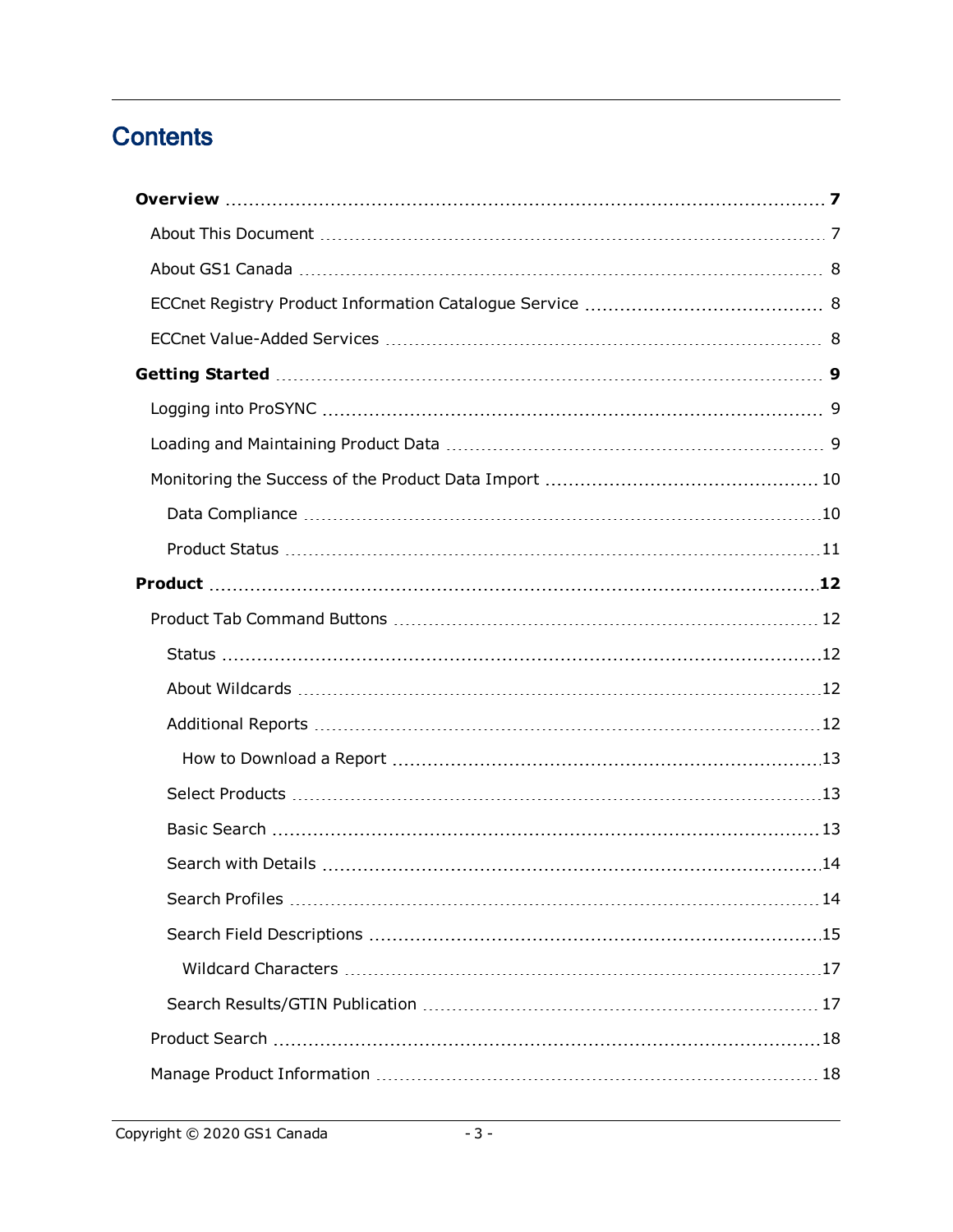| A: Trading Partner Publication or Withdrawal from Search Results/GTIN Publication |    |
|-----------------------------------------------------------------------------------|----|
| B: Trading Partner Publication or Withdrawal from the Product Details Page 25     |    |
|                                                                                   |    |
| A: Market Group Publication or Withdrawal from Search Results/GTIN Publication    |    |
| B: Market Group Publication or Withdrawal from the Product Details Page 27        |    |
|                                                                                   |    |
|                                                                                   |    |
|                                                                                   | 29 |
|                                                                                   | 29 |
|                                                                                   |    |
|                                                                                   |    |
|                                                                                   |    |
|                                                                                   |    |
|                                                                                   |    |
|                                                                                   |    |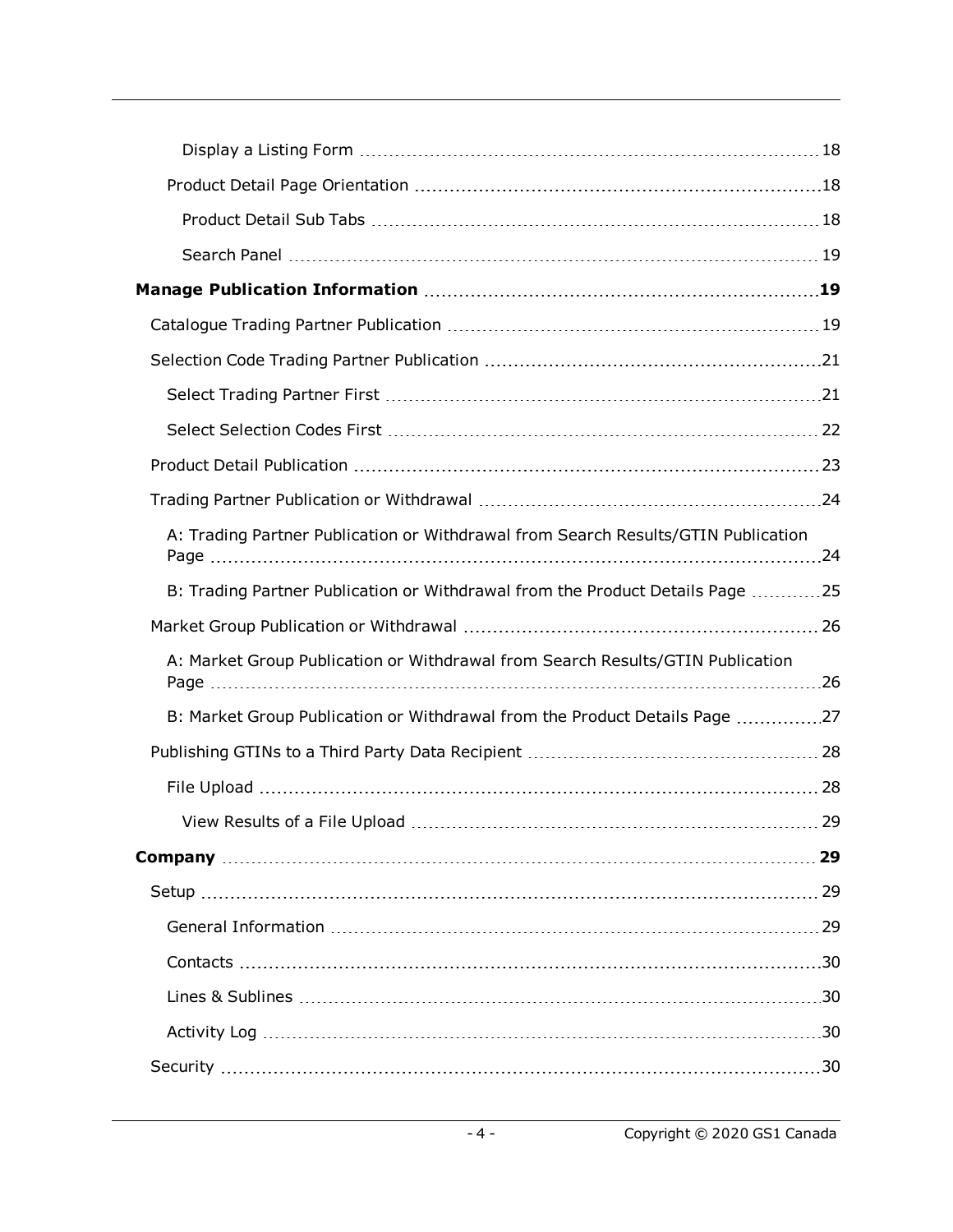| Synchronizing Data with the Global Data Synchronization Network  37                     |  |
|-----------------------------------------------------------------------------------------|--|
|                                                                                         |  |
|                                                                                         |  |
|                                                                                         |  |
|                                                                                         |  |
|                                                                                         |  |
|                                                                                         |  |
| Publishing a GTIN to a GDSN Data Recipient or to a Broker-Distributor Data Recipient 40 |  |
|                                                                                         |  |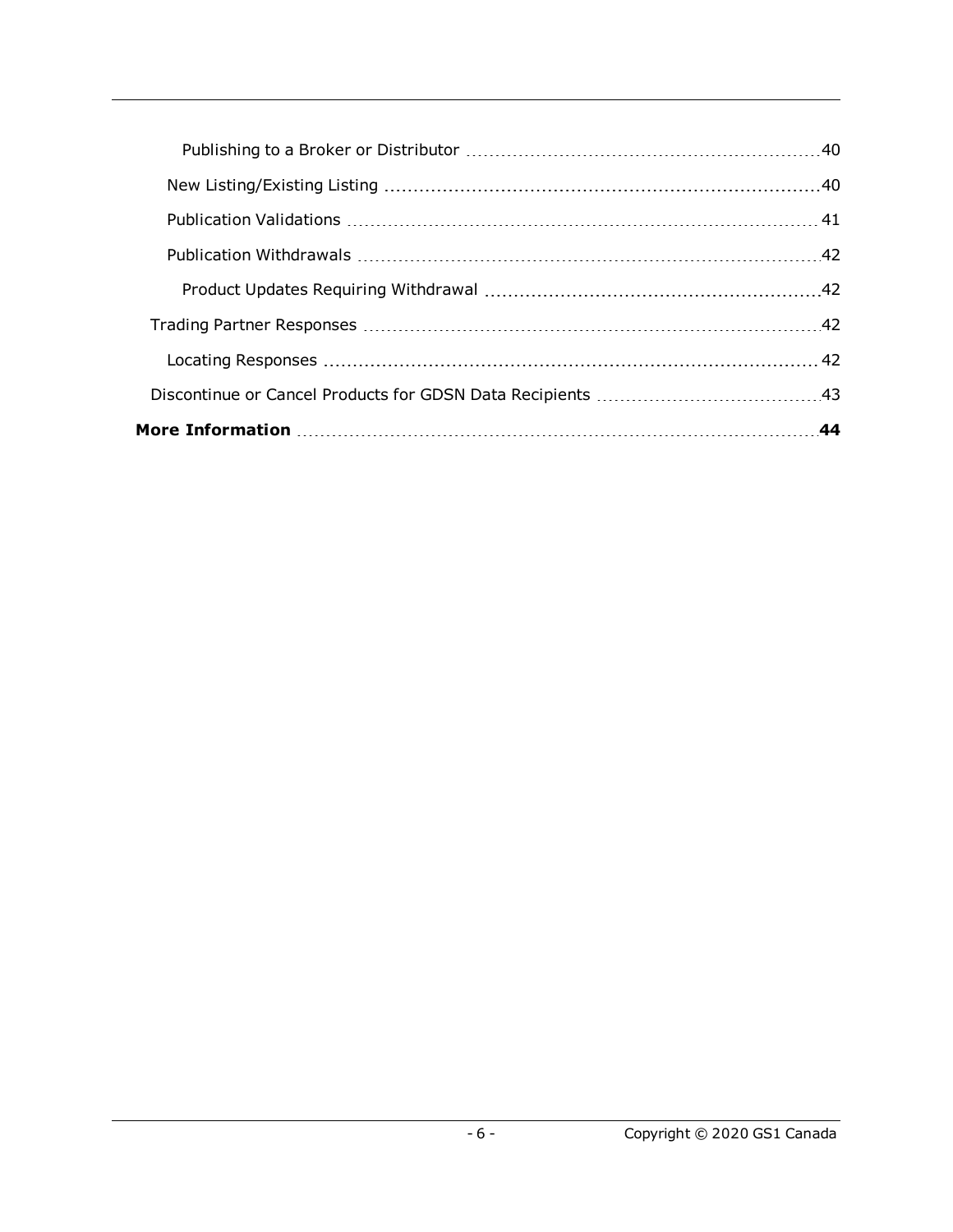

### <span id="page-6-0"></span>**Overview**

ProSYNC® provides web-based functionality to load Electronic Data Interchange (EDI) 832 product data electronically to ECCnet Registry, Canada's national product registry.

This guide provides an overview of how to access and publish product data to your trading partners using the ProSYNC EDI 832 option. You can then use the online ProSYNC tool to review the status of imported data, view and download product listing forms, and manage company contact information.

#### <span id="page-6-1"></span>**About This Document**

This document describes the functions listed below.

#### **Managing Product Information**

- **Example 2** Loading and maintaining product data using EDI
- **Bubmitting updates to ECCnet Registry**
- Searching for one or more products
- Viewing detailed product information
- Viewing and/or printing a product listing form.

#### **Managing Publications**

- Adding a trading partner relationship
- Deleting a trading partner relationship
- Publishing product data
- **Nithdrawing publications.**

#### **Synchronizing with GDSN Trading Partners**

- Registering products in the GS1 Global Registry
- Publishing products to Global Data Synchronization Network (GDSN) trading partners.

#### **Maintaining user profile**

- Managing contact user information
- **n** Changing your password.

#### **Accessing Reports**

- Viewing data import status logs
- Viewing export status in ECCnet Registry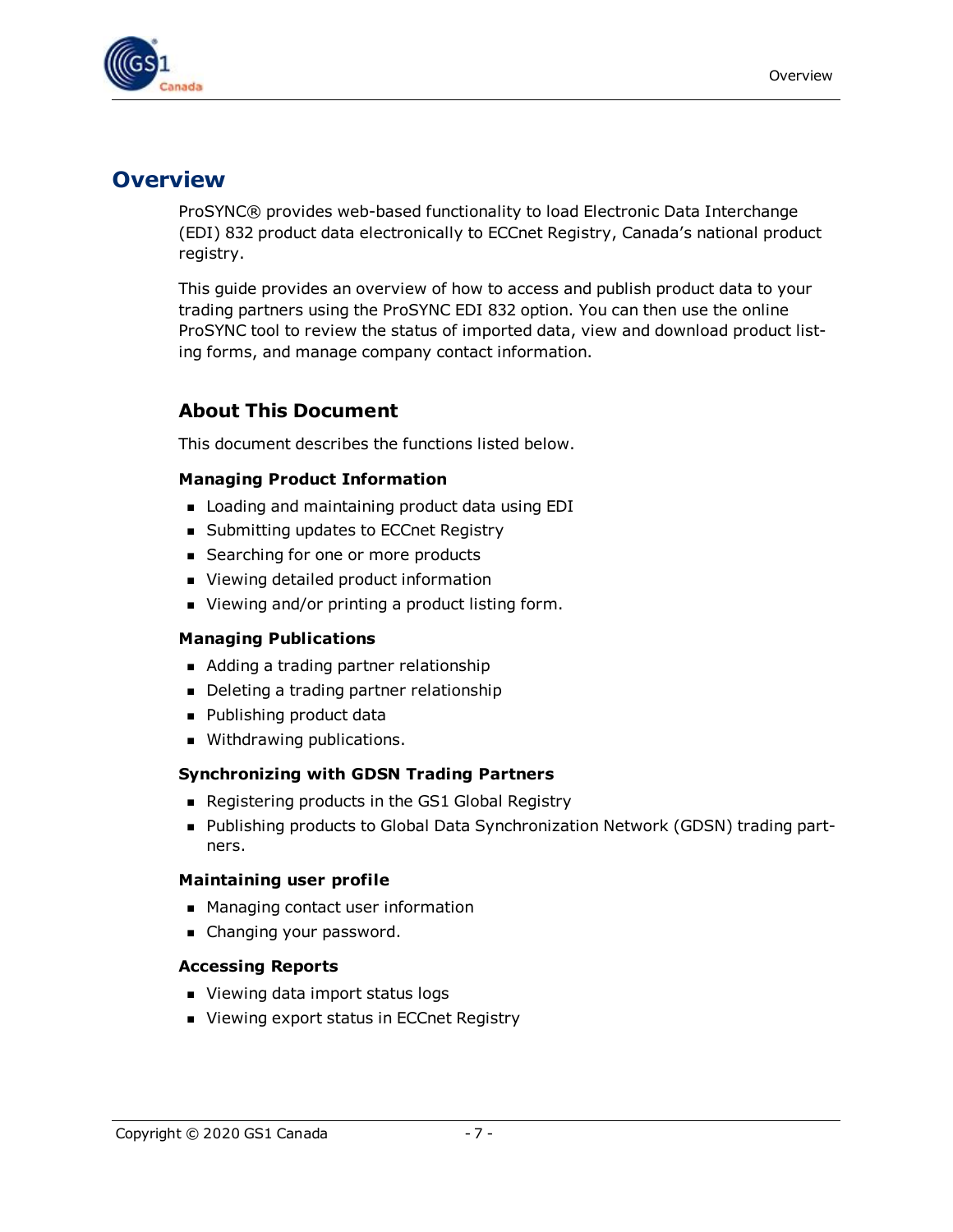

**Newing or downloading Catalogue Structure Reports and Trading Partner Access** Reports (Additional Reports).

### <span id="page-7-0"></span>**About GS1 Canada**

GS1 Canada is a member of GS1, the world's leading supply chain standards organization. As a neutral, not-for-profit organization, GS1 Canada enables its more than 20,000 subscribers – organizations of all sizes from over 20 sectors across Canada – to enhance their efficiency and cost effectiveness by adopting electronic supply chain best practices.

ECCnet Registry and ECCnet Value-Added Services are product information management services operated by GS1 Canada in support of Canadian industry.

Learn more at [www.gs1ca.org.](http://www.gs1ca.org/)

#### <span id="page-7-1"></span>**ECCnet Registry Product Information Catalogue Service**

ECCnet Registry is Canada's national product registry. This product information catalogue service, which operates outside of the GS1 Global Data Synchronization Network (GDSN), is a single point of access between trading partners for exchanging accurate, perpetually-cleansed product information based on global standards. ECCnet Registry streamlines numerous business processes by enabling suppliers to maintain their product catalogues in one central location and share this with multiple trading partners.

#### <span id="page-7-2"></span>**ECCnet Value-Added Services**

Many data recipients in Canada require trading partners to engage in ECCnet Value-Added Services. ECCnet Value-Added Services, which operate outside of the GDSN, drive data integrity in the Canadian supply chain. They support a broad range of industry-sponsored business process improvement initiatives, and have been designed in collaboration with suppliers and data recipients. These services include:

- ECCnet Data Integrity Services: product information validation tools and processes that support industry emphasis on and commitment to data integrity in the Canadian supply chain.
- **ECCnet Sustainability Services: tools and processes that enable the identification,** collection and standardization of product packaging information in alignment with provincial reporting requirements (launching in 2013).
- ECCnet Image and Validation (I&V) Services: a central source for standardsbased product images and dimensional data used for planogramming, marketing and online/mobile commerce strategies.
- ECCnet Recall: an online communication tool that enables the sharing of realtime, standards-based product recall and withdrawal notifications between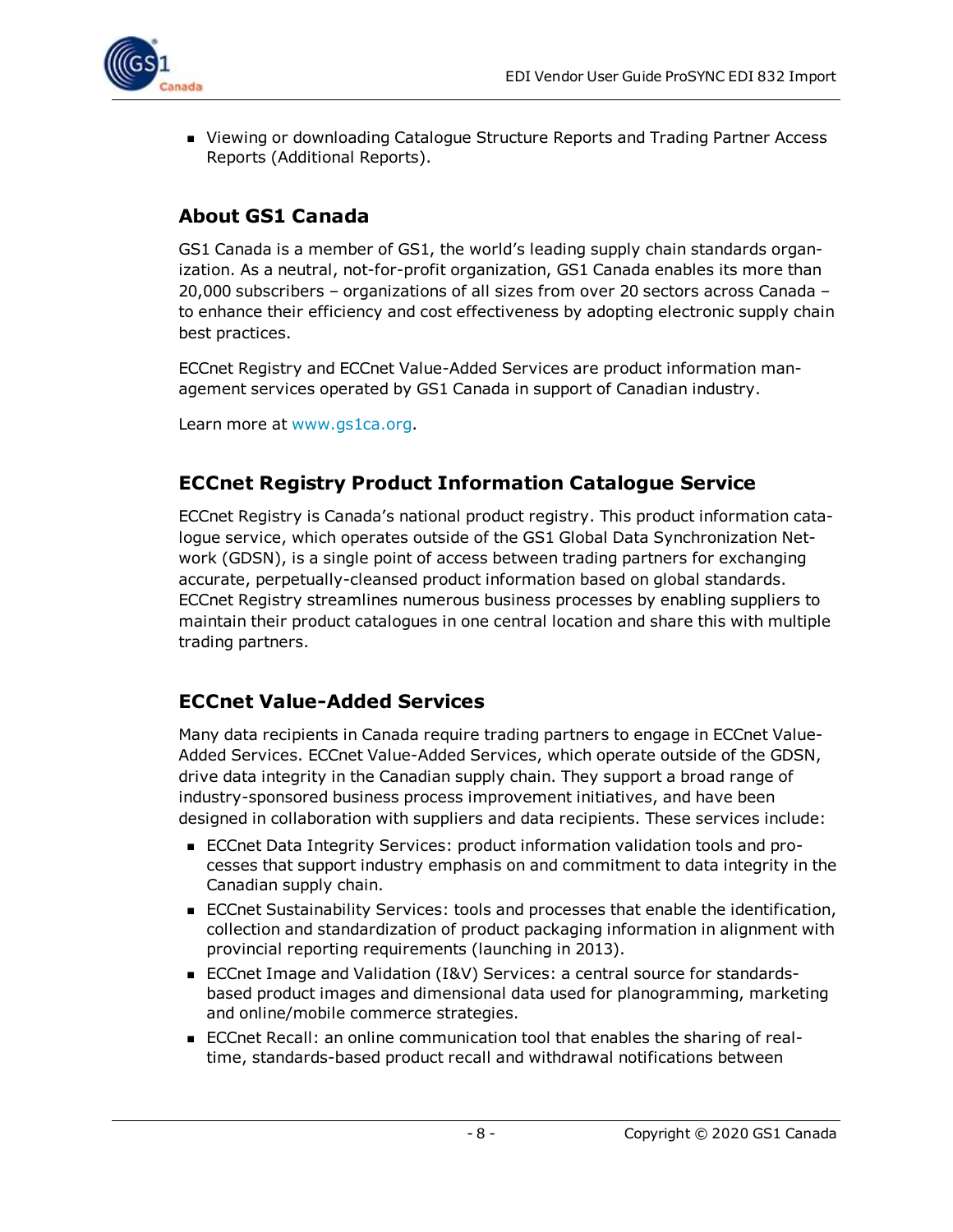

trading partners, helping to ensure the removal of potentially harmful products from store shelves quickly and thoroughly.

Any requirements for engagement in ECCnet Value-Added Services are issued by data recipients as part of the trading partner relationship. GS1 Canada does not require members to engage in ECCnet Value-Added Services.

### <span id="page-8-0"></span>**Getting Started**

<span id="page-8-1"></span>This chapter describes steps that any user can perform.

### **Logging into ProSYNC**

Access ProSYNC with the current version of a common web browser.

Listing Forms function is compatible with Microsoft Excel 2003 and higher.

File Upload function is compatible with Microsoft Excel 2007 and higher.

To log into ProSYNC, you require a user name and password. GS1 Canada will provide this information once you complete the subscription process and register for ProSYNC. You will find these credentials in your initial confirmation email after your payment is received.

Steps:

- 1. To open the login page, go to <https://www.gs1ca.org/login.asp?>.
- 2. Enter your email address and password.
- 3. Click Log in.

The ProSYNC workspace appears, showing a number of tabs across the page. The Product tab is selected, showing the Advanced Search tool.

If you requested an EDI 832 account, you will see the EDI 832 features.

If your organization is a new ECCnet Registry user, you will receive this information in an email confirmation from GS1 Canada upon receipt of payment for your membership.

#### <span id="page-8-2"></span>**Loading and Maintaining Product Data**

ECCnet Registry users who choose EDI as a data loading option are required to load data using only the ProSYNC EDI 832 import option.

Below is an example of an ProSYNC EDI 832 data transaction: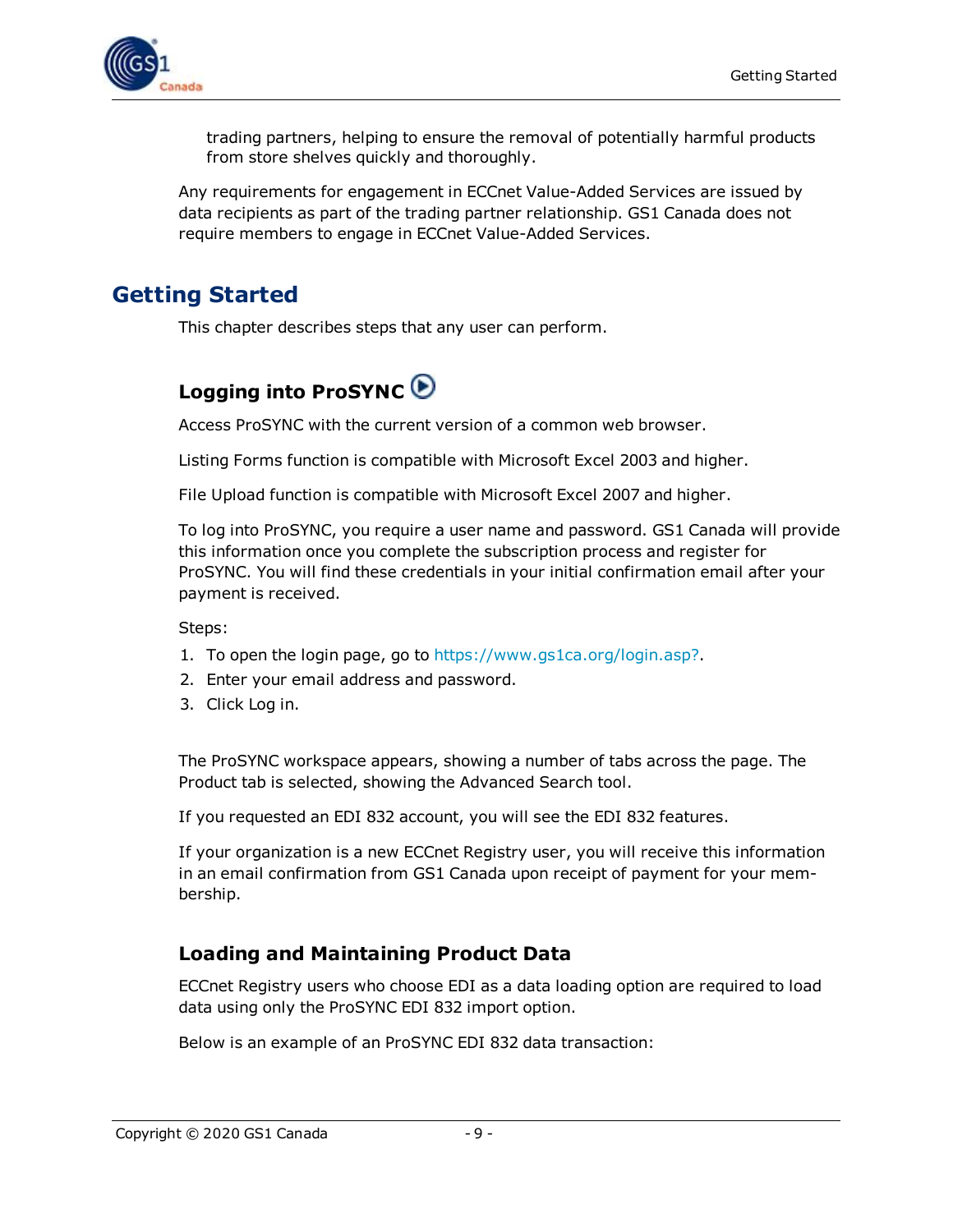ISA\*00\* \*00\* \*ZZ\*0068780099999 \*ZZ\*GS1ECCNETPDTAIB\*080709\*1203\*U\*00401\*100000000\*0\*P\*> GS\*SC\*0068780099999\*GS1ECCNETPDTAIB\*20080709\*1203\*1\*X\*004010VICS ST\*832\*0001 BCT\*RC\*0068780099999\*150\*\*\*\*\*\*832 Example\*02 LIN\*1\*UP\*10099900099993 DTM\*018\*20070430 DTM\*043\*20070221 DTM\*092\*20070416 PID\*F\*TRN\*\*\*Brand Name English\*\*\*\*EN PID\*F\*TRN\*\*\*Brand Name French\*\*\*\*FR PID\*F\*08\*\*\*Short English Description\*\*\*\*FR PID\*X\*08\*VI\*ED\*Extended French Description\*\*\*\*FR PID\*F\*08\*\*\*Short French Description\*\*\*\*EN PID\*X\*08\*VI\*ED\*Extended English Description\*\*\*\*EN PID\*S\*05\*VI\*000289 PID\*S\*12\*VI\*CA G39\*\*UP\*10099900099993\*\*8.75000\*G\*K\*23.83000\*CM\*31.93000\*CM\*42.0100- 0\*CM\*31958\*CC\*008004\*12\*100\*BX\*\*\*\*\*\*N\*7.87000\*1  $CTT*1$ SE\*17\*0001 GE\*1\*1  $\cdot$  IEA\*1\*100000000

### <span id="page-9-0"></span>**Monitoring the Success of the Product Data Import**

It is recommended that you monitor the transmission of the EDI 832 data file to ProSYNC.

Monitor the following:

- Data Compliance
- Data Load Status Import: Status/Severity
- **Product Status**

#### <span id="page-9-1"></span>**Data Compliance**

In addition to confirming that the data file was received by the service, you must also confirm that product information is imported correctly without data compliance errors.

Data must have a compliant status in ProSYNC before it can be released to your trading partners. When an EDI 832 data transaction file is transmitted, you will receive an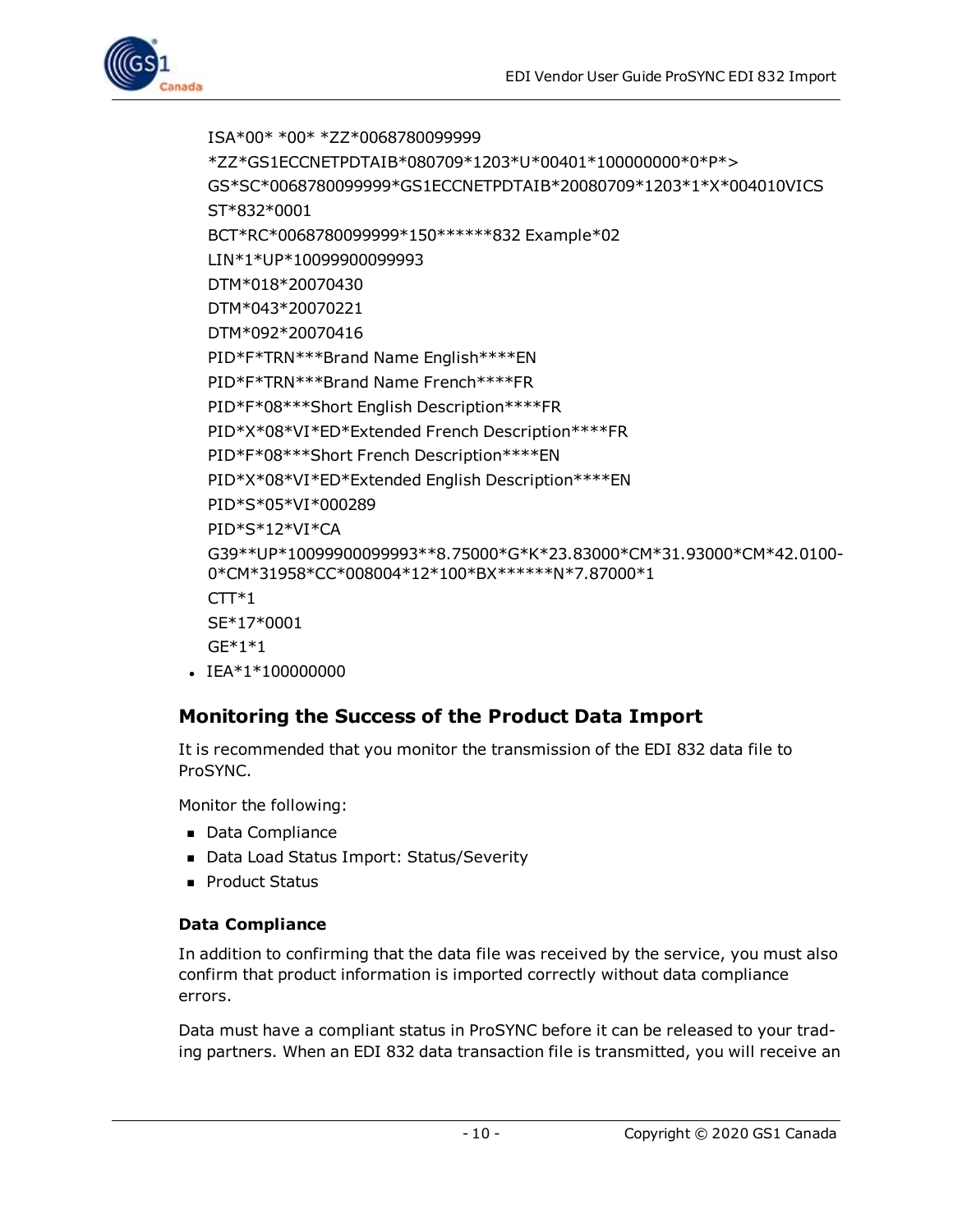

email notification alerting you to log in to the service to review the status of the loaded data.

Any Global Trade Item Number (GTIN) discrepancies detected must be corrected using your internal business applications, and then retransmitted using the ProSYNC EDI 832 import option. It is the supplier's responsibility to ensure that product information provided in the catalogue is accurate.

To check the status of the imported data:

1. Select the Reports tab.

The Reports page appears, showing the company name that you used during login.

2. Click your company name.

The Audit Trail page appears.

- 3. In From Date and To Date, specify the start and end of a date range.
- 4. In Report Type, choose Batch Processor DLSR.
- 5. Click Go.

The report appears onscreen.

In the Status/Severity column, the value "SUCCESS" shows that all product data has been loaded successfully into ProSYNC using the EDI 832 import option.

If any data validation errors are encountered during import, the status/severity of the report shows "ERRORS". Open the report to review these errors.

To view a brief summary of the report, click the name of the transmitted file. To open or download the report in PDF format, click on the body of the summary.

If an error occurs during transmission, the status/severity of the import reads "FAILED" or "ABORTED". Report these issues to ECCnet EDI Support for investigation: [ECCnetEDIhelp@gs1ca.org.](mailto:ECCnetEDIhelp@gs1ca.org)

#### <span id="page-10-0"></span>**Product Status**

All product data entered into the ECCnet Registry using the ProSYNC EDI 832 import option must be validated and stamped with a compliant status by the system before it can be released to your trading partners.

After you log in, the Product tab is selected by default. You can review the compliancy status of your products from Product Search. If product status is not visible, click Status.

Status information includes the total number of incomplete GTINs loaded; total number of GTINs that have not been published to any of your trading partners; the number of products pending export to ECCnet Registry; and other information.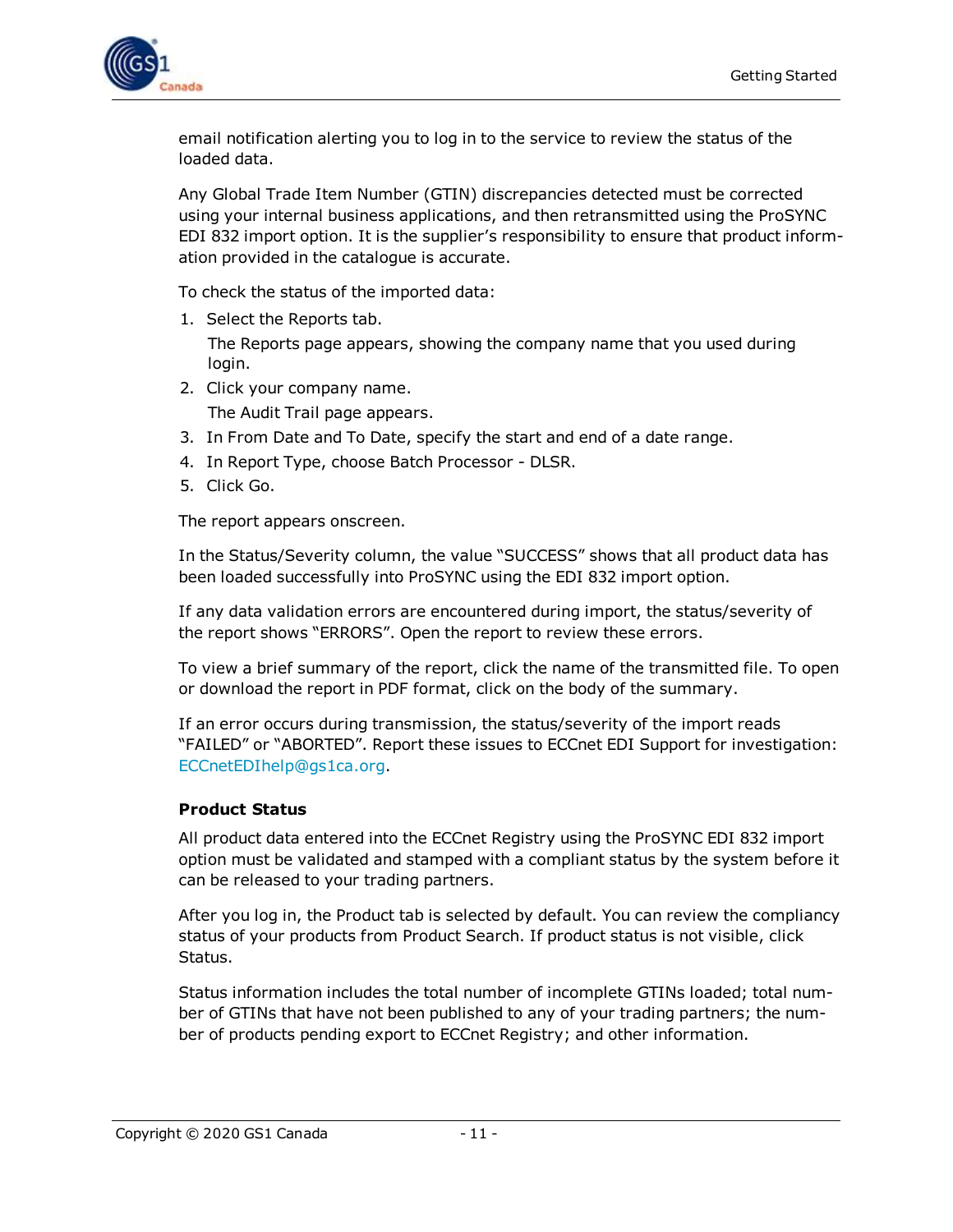

To open a list of products with a particular status, click the link to that list of products.

To close the status panel, click the X in the top right corner.

### <span id="page-11-0"></span>**Product**

This section describes some ProSYNC functions that apply to an EDI Vendor.

Common functions for which you would use ProSYNC include:

- **n** Looking up product information
- Viewing and/or printing a product listing form
- Publishing product data to applicable trading partners or Market Groups
- **N** Viewing reports: Trading Partner Access Report or Catalogue Structure Report.

The Product tab is selected by default when you log in to ProSYNC.

In the Product tab, you can perform the following tasks:

- Product Tab Command Buttons
- Product Search
- <span id="page-11-1"></span>■ Manage Product Information

#### **Product Tab Command Buttons**

The Product tab has the following command buttons in the top right corner:

- **n** Status
- **About Wildcards**
- **Additional Reports**

#### <span id="page-11-2"></span>**Status**

Show the display of GTINs and their status with respect to compliance, approval, publishing pending export. From this display, you can quickly jump to a list of GTINs with a common status.

To hide this display, click the "X" in the upper right corner.

#### <span id="page-11-3"></span>**About Wildcards**

Show a pop-up description of wildcard search characters.

#### <span id="page-11-4"></span>**Additional Reports**

You can view or download reports.

To open the ECCnet Report window, in the Product tab click Additional Reports.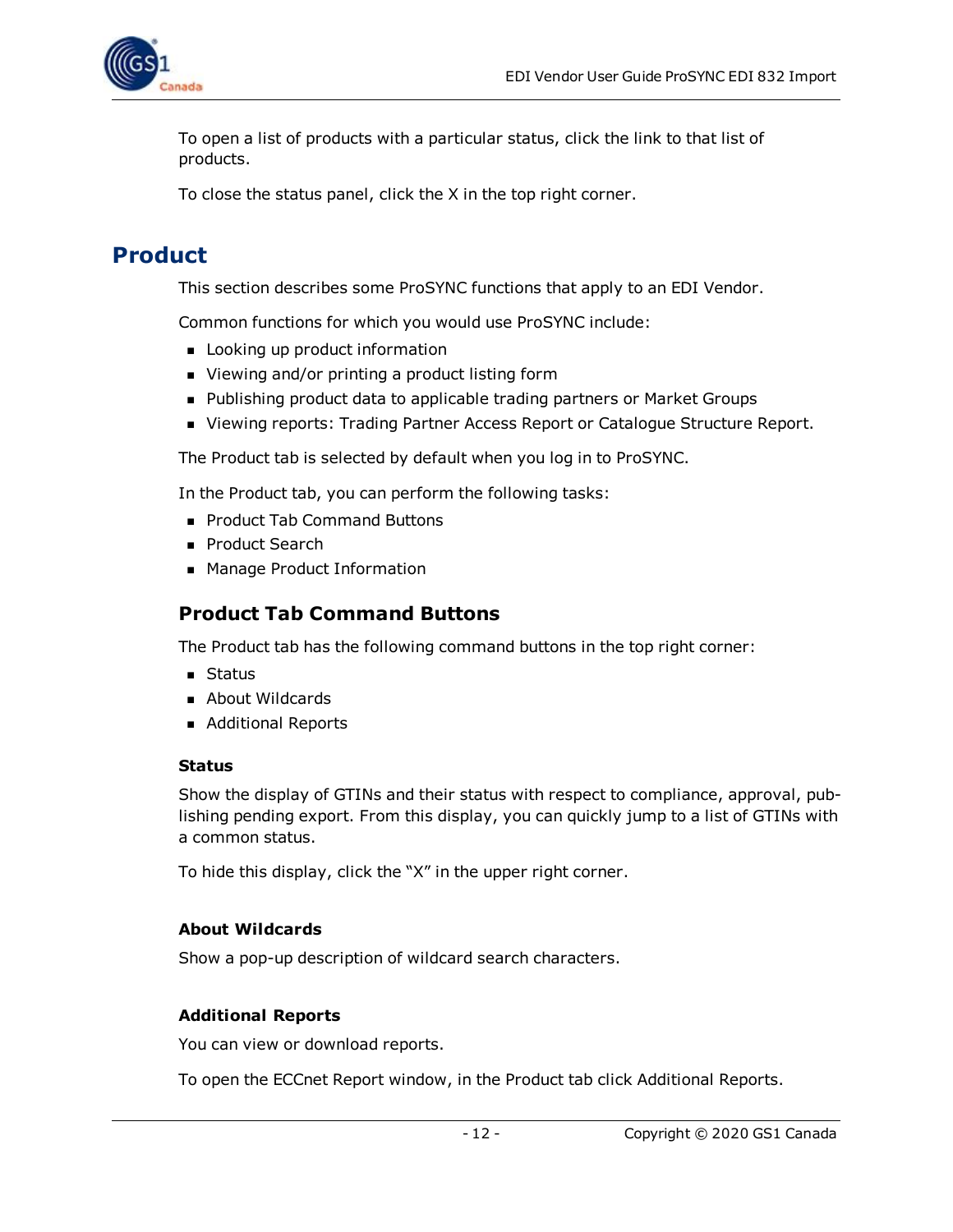

The following reports are available:

- <sup>n</sup> Retailer Access Report A list of all trading partners, showing Global Product Catalogue (GPC) ID for each.
- Catalogue Structure Report A list of all the Selection Codes and GTINs that have been loaded to your ECCnet Registry catalogue.
- $\blacksquare$  Trading Partner Access Report A list of all trading partners to whom you have published data.

#### <span id="page-12-0"></span>*How to Download a Report*

You must have Microsoft Excel installed on your local computer.

Steps:

- 1. To the right of the report name, click Download and save the file.
- 2. Open the file using Microsoft Excel.

The report is downloaded.

#### <span id="page-12-1"></span>**Select Products**

You can select a product or multiple products to manage either product information or publication information.

#### <span id="page-12-2"></span>**Basic Search**

The quickest way to look up a particular product is to specify its GTIN and click Search.

Steps:

- 1. To search for products associated with the company that you identified in your login, in the Advanced Search drop-down select Company and select your company name.
- 2. To search for products that have been published to a trading partner, do the following:
	- a. In the Advanced Search drop-down, select Partner. A search text box appears.
	- b. To display a list of trading partner names, in the search text box enter an alphanumeric pattern and click Go.

The list displays all trading partner names that match that pattern.

- c. To search in all trading partners, select ALL PARTNERS.
- d. To search in a specific trading partner, select the partner name.

For help with managing trading partners, see "Trading Partners" [\(page](#page-31-1) 32).

3. In the Search fields, specify one, multiple or all of the following: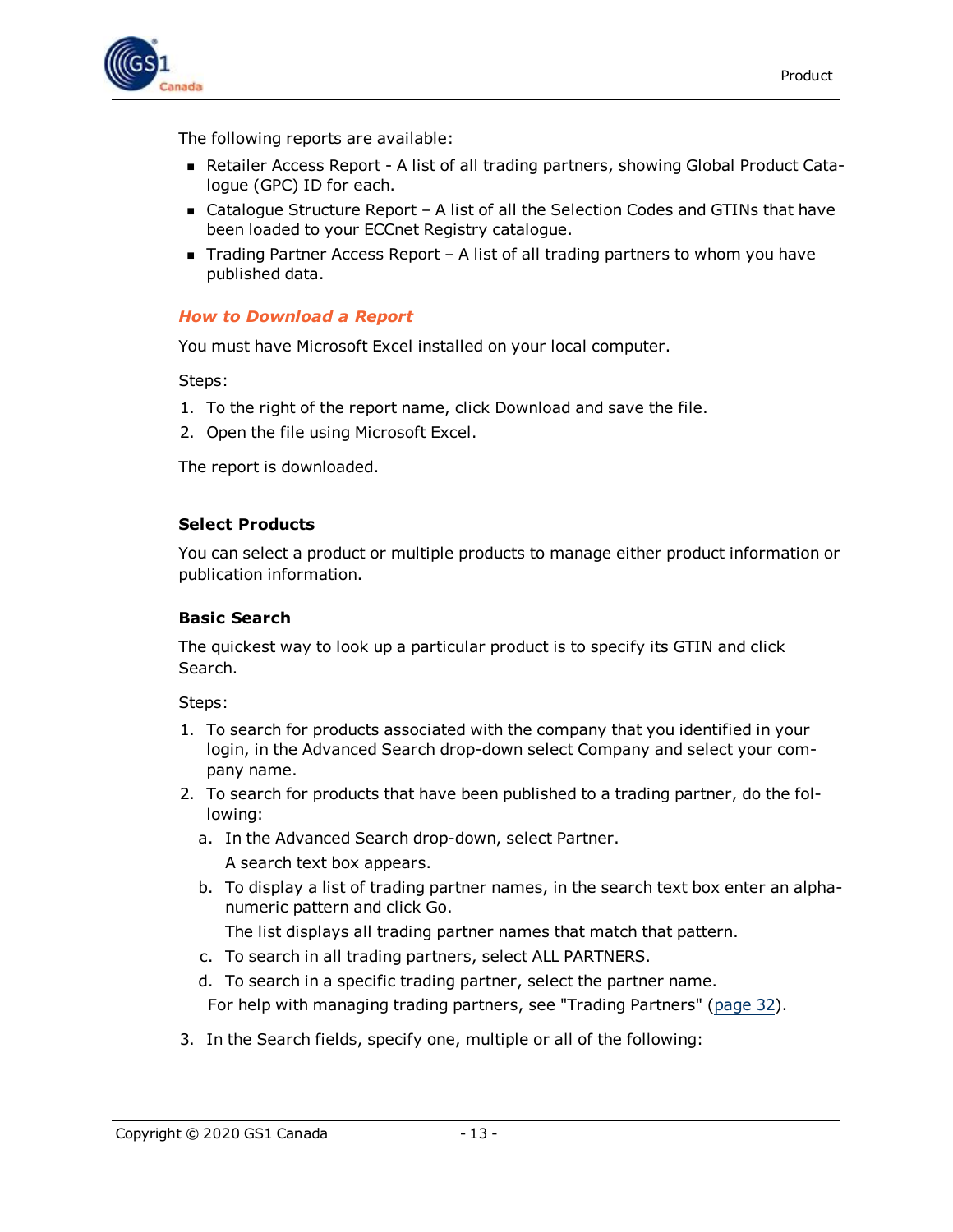

- $\circ$  Description You can specify part of the description and use wildcard characters.
- GTIN You can specify part of the GTIN and use wildcard characters.
- $\circ$  Product Type Choose from a list of product types.
- <sup>o</sup> Status Choose from a list of status values.
- ∘ Selection Code Three-digit number that your company assigns to categorize your GTINs.
- 4. In Sort By, you can choose to sort the results by various criteria.
- 5. To clear all search criteria and start again, click Clear.
- 6. To execute the search, click Search.

Search results shows a list of products that match the search criteria within the selected companies or trading partners.

#### <span id="page-13-0"></span>**Search with Details**

To help you find a specific GTIN or series of GTINs, the Detail panel contains more search criteria.

To toggle the Detail panel between show and hide, click the Details bar. After you show the Details panel, the Search and Clear buttons move to the bottom of the Details panel.

To clear search criteria and start a new search, click Clear.

After you have specified search details, click Search.

#### <span id="page-13-1"></span>**Search Profiles**

If you are required to perform a complicated search on a repetitive basis, after you have specified search details, you can save the details as a search profile.

To toggle the Profiles panel between show and hide, click the Profiles bar.

To save a search profile:

- 1. Specify all search criteria.
- 2. In Search Profiles, next to the Save button type a descriptive name for this profile.
- 3. Click Save.

The search profile is saved.

To load an existing search profile: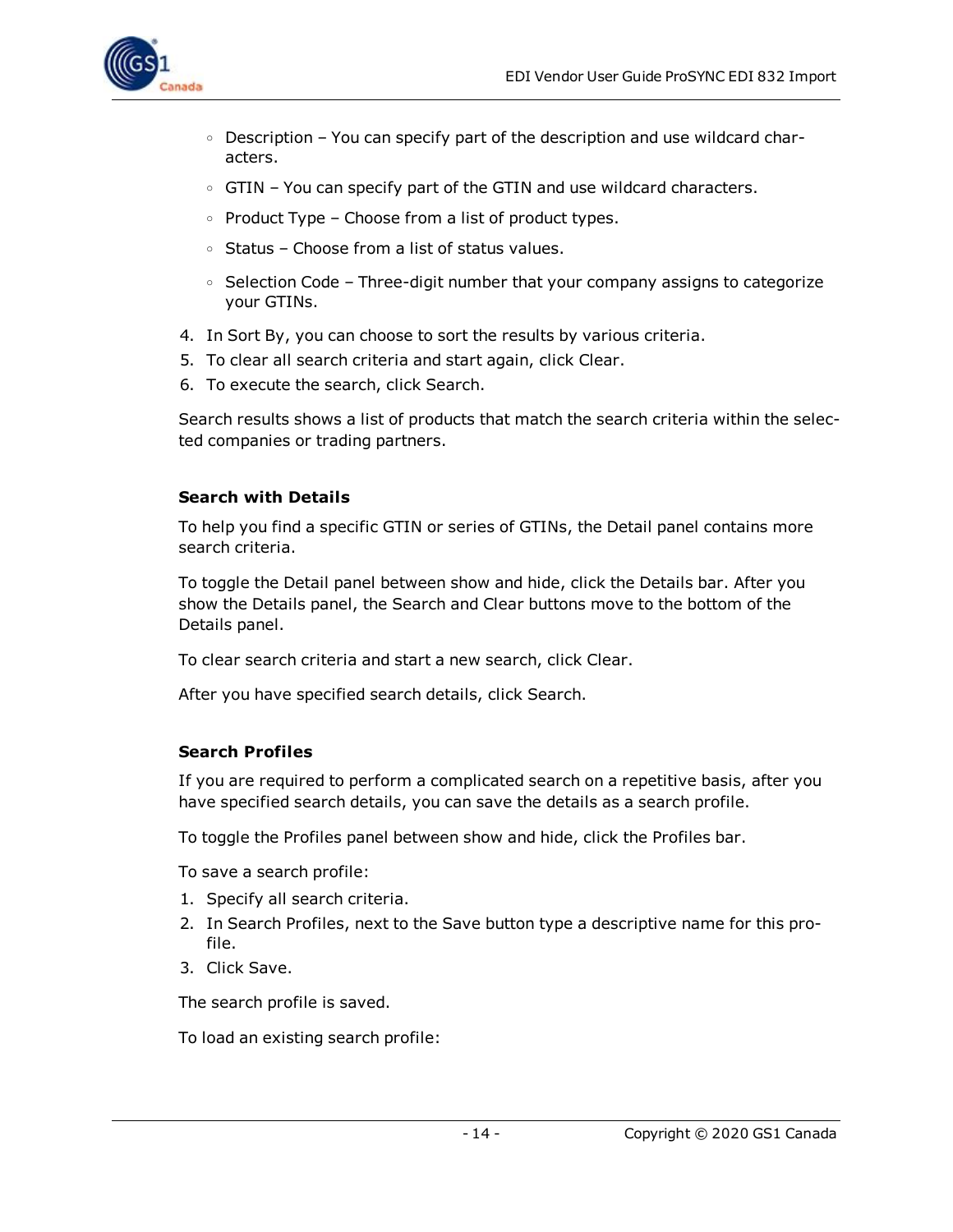

- 1. In Search Profiles, next to the Load button, select a search profile.
- 2. Click Load. Attribute values appear in appropriate fields.
- 3. To run the search profile, click Search.

To delete an existing search profile: Note: You cannot undo this action.

- 1. In Search Profiles, next to the Load button, select a search profile.
- 2. Click Delete.

<span id="page-14-1"></span>A confirming message appears.

3. Click Yes.

The search profile is deleted.

#### <span id="page-14-0"></span>**Search Field Descriptions**

The table below describes search criteria fields in the upper search section.

| <b>Field Name</b> | <b>Description</b>                                                                                                                                                                                                                                                                                                                                                                                                                                                                                                                                                                                                                                                                    |
|-------------------|---------------------------------------------------------------------------------------------------------------------------------------------------------------------------------------------------------------------------------------------------------------------------------------------------------------------------------------------------------------------------------------------------------------------------------------------------------------------------------------------------------------------------------------------------------------------------------------------------------------------------------------------------------------------------------------|
| GTIN              | The Global Trade Item Number (GTIN), which may be a<br>U.P.C., SSCC-14 or EAN identifier for a product. The Type<br>field can be used to specify whether the GTIN entered is a<br>U.P.C., SSCC-14 or EAN.                                                                                                                                                                                                                                                                                                                                                                                                                                                                             |
| Product Type      | Consumer or Base, Case, Inner, Pallet, Display Shipper,<br>Mixed Pallet, Application Unit.                                                                                                                                                                                                                                                                                                                                                                                                                                                                                                                                                                                            |
| Description       | Text to match with a product's short and extended descrip-<br>tions. To search for products with a pattern anywhere in the<br>description, specify the pattern without using wildcard<br>search characters.                                                                                                                                                                                                                                                                                                                                                                                                                                                                           |
| <b>Status</b>     | Compliant - Product data has passed validation checks. Res-<br>ults show products that are both approved and not approved<br>for export.<br>Compliant - Approved - Product data has passed validation<br>checks and is approved for export.<br>Compliant - Not Approved - Product data has passed val-<br>idation checks but has not been approved for export. Click<br>the Save & Approve button to approve the GTIN.<br>Incomplete - Missing pertinent information, which must be<br>completed before data becomes compliant and ready for<br>exporting.<br>Pending Export - Data is compliant and has been approved<br>for export. Export will occur on your next scheduled export |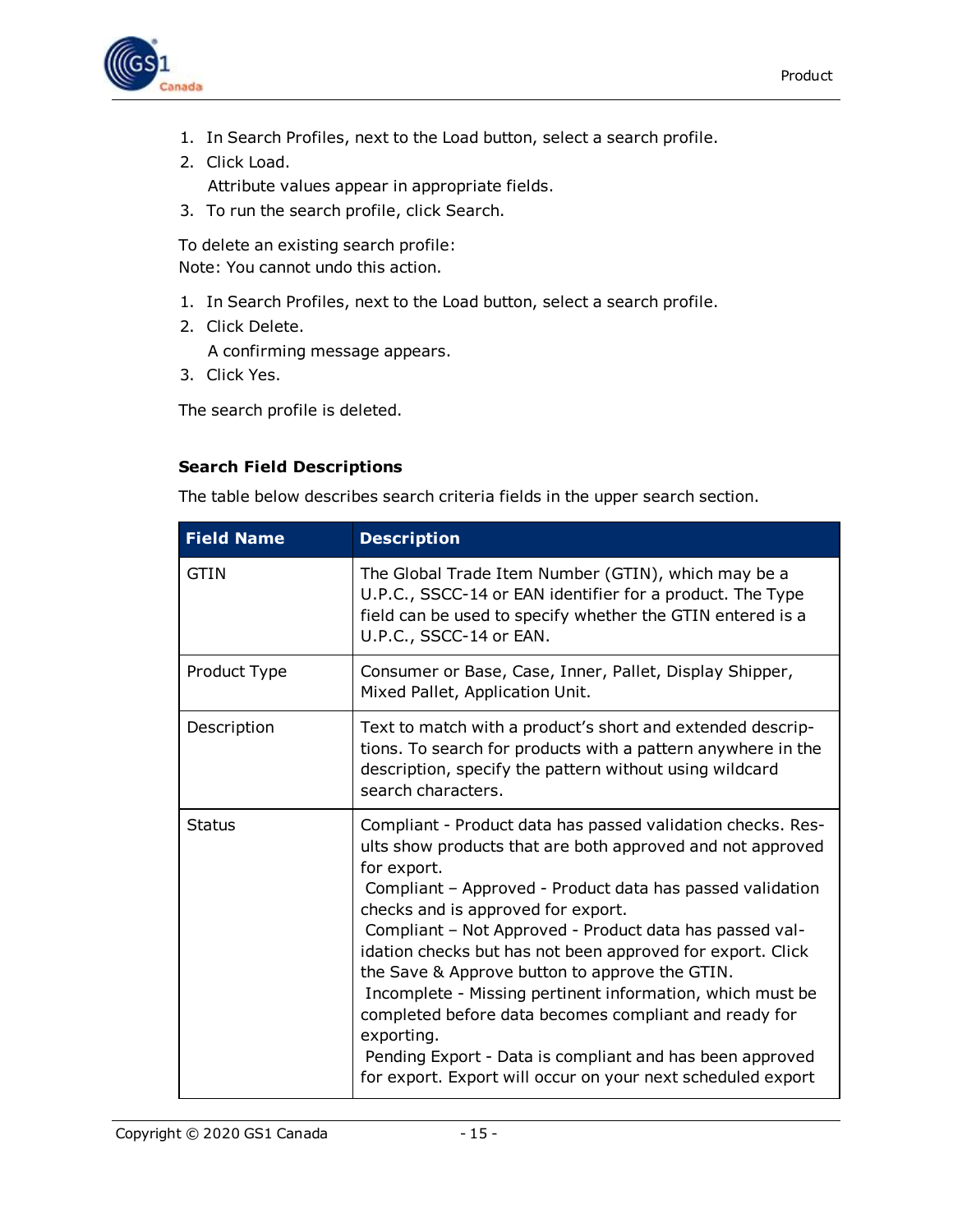

| <b>Field Name</b>                         | <b>Description</b>                                                                                                                                                                                                                                                                                                                                      |
|-------------------------------------------|---------------------------------------------------------------------------------------------------------------------------------------------------------------------------------------------------------------------------------------------------------------------------------------------------------------------------------------------------------|
|                                           | date.                                                                                                                                                                                                                                                                                                                                                   |
| <b>Selection Code</b>                     | Three-digit number that your company assigns to categorize<br>your GTINs.                                                                                                                                                                                                                                                                               |
| <b>In Details Panel</b>                   |                                                                                                                                                                                                                                                                                                                                                         |
| Brand                                     | The brand or trade name of the product.                                                                                                                                                                                                                                                                                                                 |
| Date Created                              | The date after/before/on which the product was added to<br>ProSYNC.                                                                                                                                                                                                                                                                                     |
| <b>ECCnet Class Code</b>                  | GS1 Canada ECCnet Classification Code, selected by your<br>company from a designated list of codes, to categorize your<br>products to transmit product-specific attributes to your trad-<br>ing partners. The ECCnet Classification Code advises<br>ProSYNC about which fields are required to correctly enter<br>your product data.                    |
| <b>Global Product Clas-</b><br>sification | System that gives both sides of trading partner relationship a<br>common language for grouping products in the same way. It<br>ensures that products are classified correctly and uniformly,<br>everywhere in the world. GPC is the mandatory classification<br>system for ECCnet Registry and the GS1 Global Data Syn-<br>chronization Network (GDSN). |
| Publication                               | Not Published, Published, Withdrawn.                                                                                                                                                                                                                                                                                                                    |
| Date Discontinued                         | The date(s) (from/to) when the product is marked Dis-<br>continued in ProSYNC.<br>The ranges within the search criteria include:<br>. Discontinued From date and Discontinued To date;<br>• Discontinued To date only; and<br>· Discontinued From date only                                                                                             |
| Date Cancelled                            | The date(s) (from /to) when the product is marked Cancelled<br>in ProSYNC.<br>The ranges within the search criteria include:<br>• Cancel From date and Cancel To date;<br>• Cancel To date only; and<br>• Cancel From date only                                                                                                                         |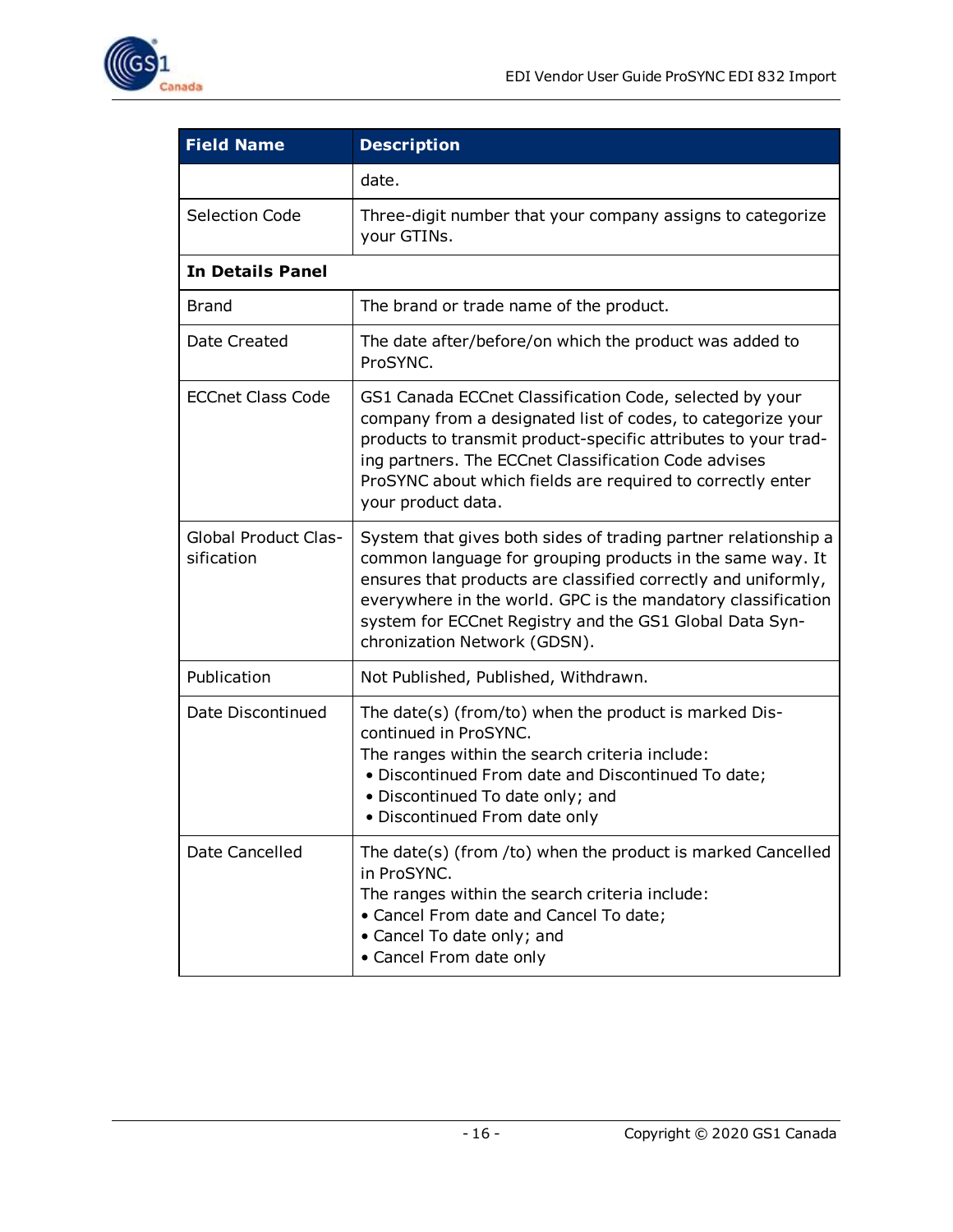

#### <span id="page-16-0"></span>*Wildcard Characters*

To search for words that have spelling variations or that contain a specific pattern of characters, you can use wildcard characters to represent the variations.

| <b>Wildcard</b>                        | <b>Match</b>                                                                                                                                                                                                                                                                                                     |
|----------------------------------------|------------------------------------------------------------------------------------------------------------------------------------------------------------------------------------------------------------------------------------------------------------------------------------------------------------------|
| Question mark (?)<br>Underscore $(\_)$ | Matches any single character.<br>For example: b?ll matches ball, bell and bill<br>For example: B_b matches Bib, Bob and Bub.                                                                                                                                                                                     |
| Percent (%)<br>Asterisk (*)            | Matches any string of zero or more characters.<br>For example: J%son matches Jackson, Johnson, Jason and<br>Json.<br>For example: *white matches paperwhite, pearl white and<br>white.<br>For example: red% matches red door, red and redused price.<br>For example: *read* matches bread, ready and threadbare. |

#### <span id="page-16-1"></span>**Search Results/GTIN Publication**

After you conduct a search, results are displayed on the Search Results/GTIN Publication page. Products that appear here match the search criteria.

Each product in this list is displayed in a box that shows the product GTIN, product description and other aspects of the product to help you identify it. As well, a bar at the bottom of each product box shows a summary of other information, for example:

- **n** Compliance status
- **Publication status**
- **n** GDSN Registration status
- Date stamp for most recent update
- Date stamp for product approval

Data in ECCnet Registry is continually revised. To refresh data on the Search Results/GTIN Publication page, click Refresh. The most current data appears.

To help quickly find a specific product, you can change the sort order of the list of results. To change the sort order, in Sort By, select an attribute. After you make the selection, the results list is displayed with the new sort order.

The list that is displayed might be one of many pages of products.

To view the number of pages and to navigate to a different page, scroll to the bottom of the list. Here the current page number appears in a box. To display a different page, do one of the following: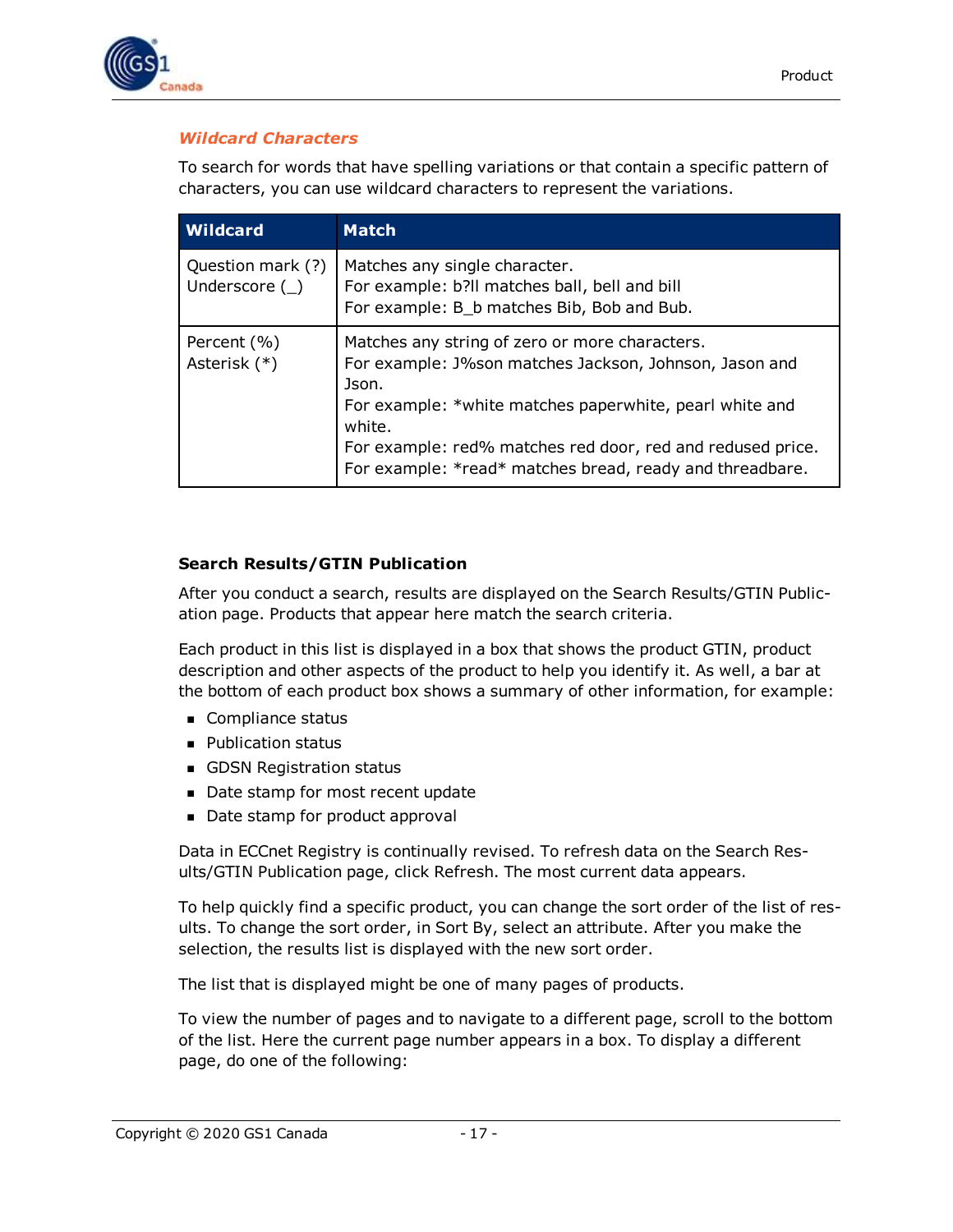

- $\blacksquare$  To view the next page in sequence, click the right arrow.
- To view the previous page in sequence, click the left arrow.
- <sup>n</sup> To jump to a specific page, in the page box type the page number and click Go To Page.

You can perform the following tasks:

- **Product Search**
- <span id="page-17-0"></span>■ Manage Publication Information

### **Product Search**

Use the Product Search tool to find products. After you find the single product or multiple products, use this process to publish product data to either a trading partner or a market group.

To open the search page, select the Product tab.

To view a list of products, define your search criteria and click Search.

#### <span id="page-17-1"></span>**Manage Product Information**

<span id="page-17-2"></span>This section describes actions that you can perform around products.

### *Display a Listing Form*

In the ECCnet tab, to preview the product listing form, click Display Listing Form and select a listing sheet from the list. A Microsoft Excel file is populated and saved in your default Downloads folder.

#### <span id="page-17-3"></span>**Product Detail Page Orientation**

To open the product details page for a product, select it in the Search Results/GTIN Publication page.

To open the Search Results/GTIN Publication page, in Search, specify the type of product that you want to display.

The product GTIN and product description appear at the top of the page.

#### <span id="page-17-4"></span>*Product Detail Sub Tabs*

The product details page displays various sub tabs, depending on the type of product selected.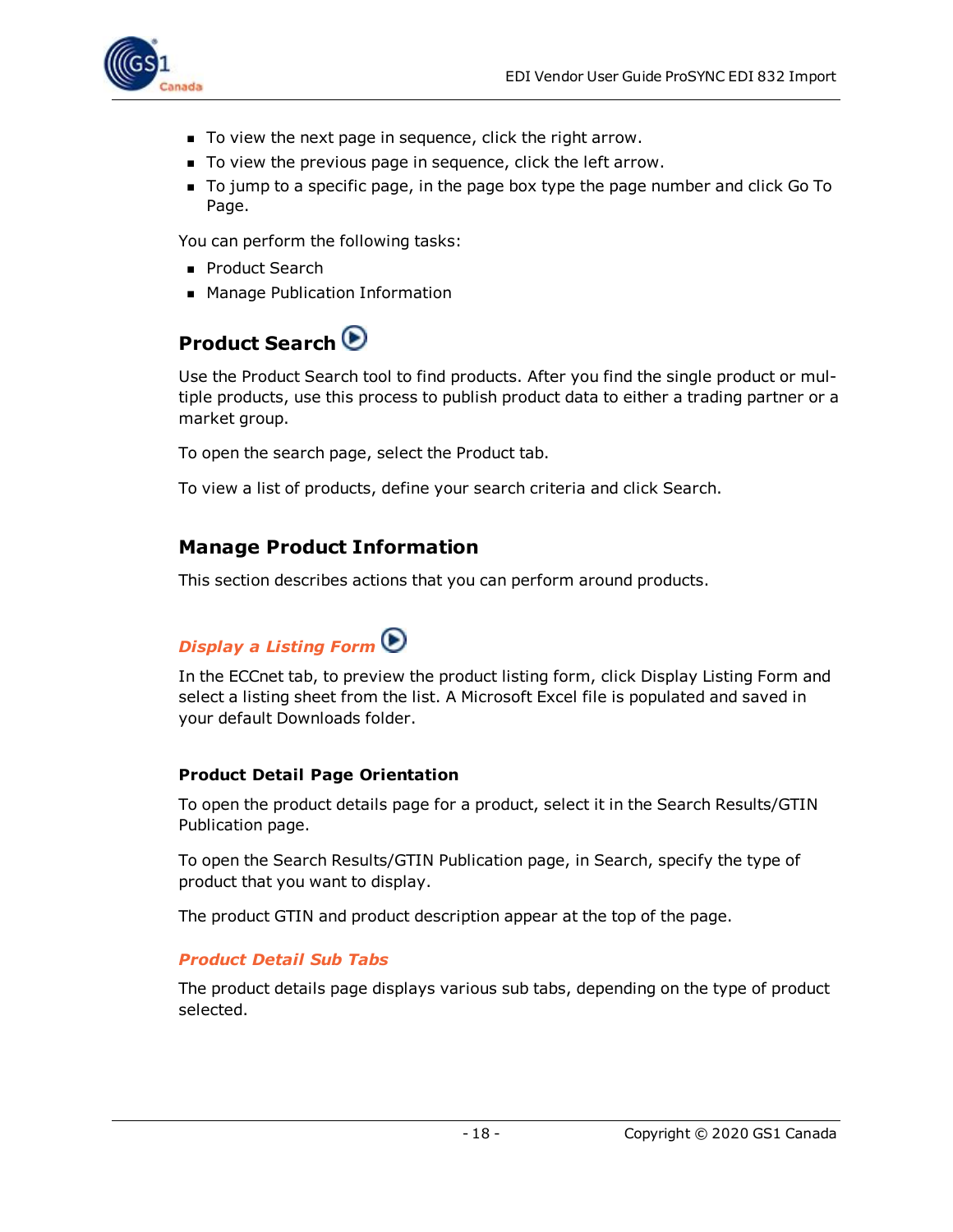

<sup>n</sup> ECCnet

When you open the product details page, the ECCnet sub tab is selected by default. To view details of the selected product, scroll down.

<sup>n</sup> GDSN

View details of the selected product to be published to your GDSN data recipients.

**n** Publication

Publish products to trading partners and withdraw products from trading partners. For information on the Publication sub tab, see "Manage Publication Information" [\(page](#page-18-1) 19).

#### <span id="page-18-0"></span>*Search Panel*

The product details page has a command bar at the top of the page. You can perform the following tasks:

- Search Perform a quick search using specific attributes. For more information, see "Product Search" [\(page](#page-17-0) 18).
- Search Results Click Search Results to return to the Search Results/GTIN Publication page. To quickly open the next product in the search results list, click the right arrow. To open the previous product in the search results list, click the left arrow.

### <span id="page-18-1"></span>**Manage Publication Information**

Read this section to learn about publishing product information to your trading partners.

Managing publication information in ProSYNC involves granting access to data and withdrawing access to data for your selected trading partners. Publishing a Global Trade Item Number (GTIN) to your trading partners provides them with access to all information and images associated with that GTIN.

Published product data is available to your trading partners the day after publication.

To manage trading partners, see "Trading Partners" ([page](#page-31-1) 32).

You can publish product data on three levels:

- Catalogue Trading Partner Publication
- **B.** Selection Code Trading Partner Publication
- **Product Detail Publication**

#### <span id="page-18-2"></span>**Catalogue Trading Partner Publication**

This section describes how to perform three catalogue publication functions: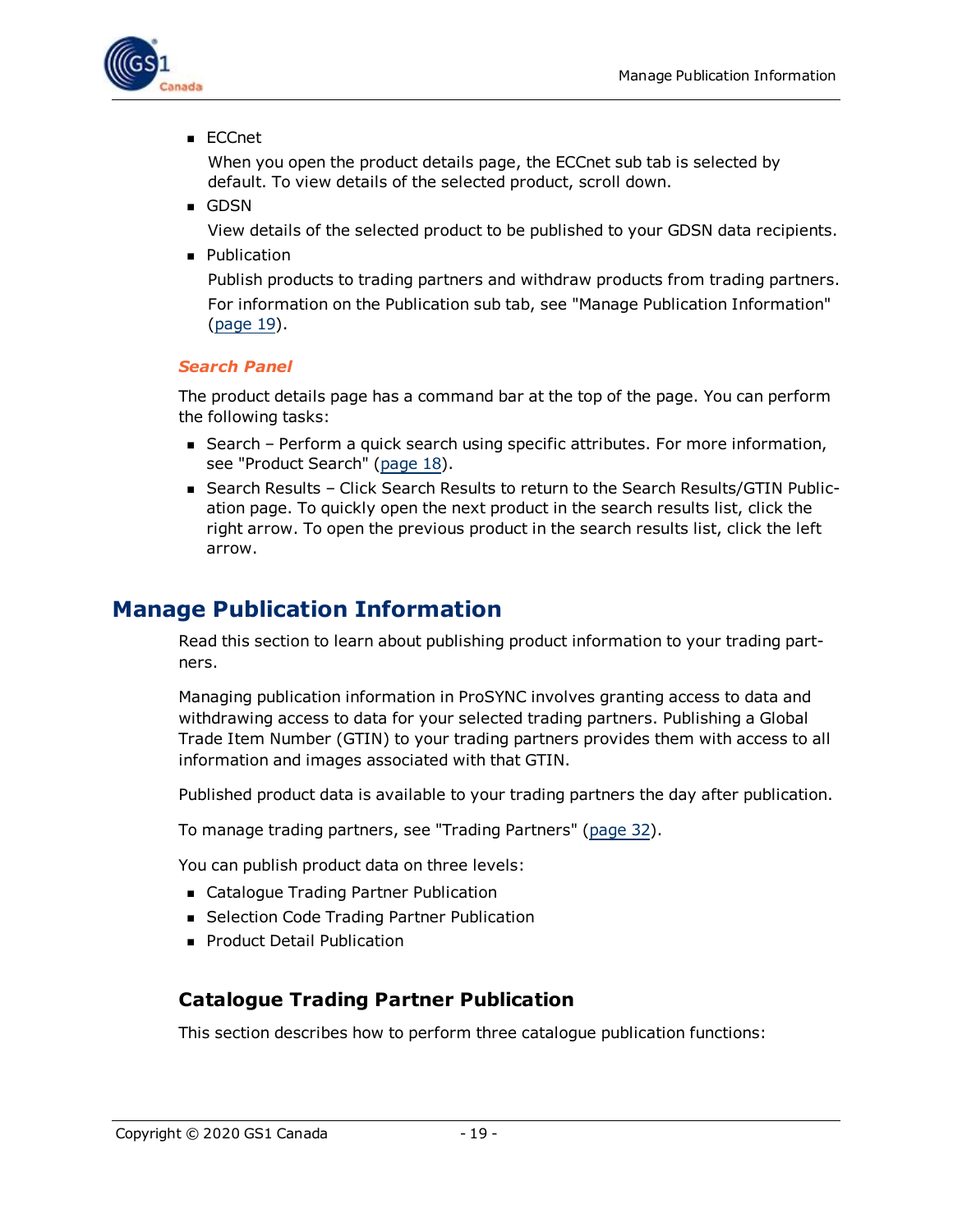

- $\blacksquare$  Publish Catalogue When you publish a catalogue to a trading partner, you are granting access not only to all the products currently available in your catalogue, but also to any updates to existing products in that catalogue, as well as all new products that will be added to the catalogue in the future.
- Withdraw Catalogue When you withdraw a catalogue from a trading partner, that partner no longer has access to anything in the catalogue. As well, that trading partner will not see updated products and products added to the catalogue.
- Disable Auto Publication Any previously published data in a catalogue is still synchronized and available to the trading partner. This means that the trading partner will also receive any updates to existing products. Any products added to the catalogue are not automatically synchronized with the trading partner. To synchronize new products with a trading partner who has Disable Auto Publication, you must publish using Product Detail Publication.

To open the Catalogue Publication page, select the Publication tab and select the Catalogue sub tab.

A list of trading partners appears. These are trading partners participating in data synchronization using ECCnet Registry.

#### Steps:

- 1. To help you find a specific trading partner, you can use a filter to reduce the size of the list.
	- a. In Display, indicate the published status of the trading partners that you want to view. The list changes to show only those trading partners with the selected status.
	- b. In Partner Name, specify a trading partner name and click Go. You can use wildcard characters (for example asterisk (\*)) to specify a pattern.
	- c. Optionally, in GPC ID, specify a trading partner unique Global Product Classification (GPC) ID number and click Go.
	- d. After you click Go, the list shows all trading partners that match the specified name or ID number.
- 2. Click the radio button next to a trading partner in the list to select it.
- 3. To publish your product catalogue to the selected trading partner,
	- a. Click Publish Catalogue. A confirming message appears.
	- b. Click Confirm. A second confirming message appears.
	- c. Click Back to Publication page. The Vendor Publication Level value for the selected trading partner appears as "Unlimited".

The catalogue is published to the selected trading partner.

To publish to another trading partner, repeat steps 2 and 3.

- 4. To withdraw a catalogue from the selected trading partner, do the following:
	- a. Click Withdraw Catalogue. A confirming message appears.
	- b. Click Confirm. A second confirming message appears.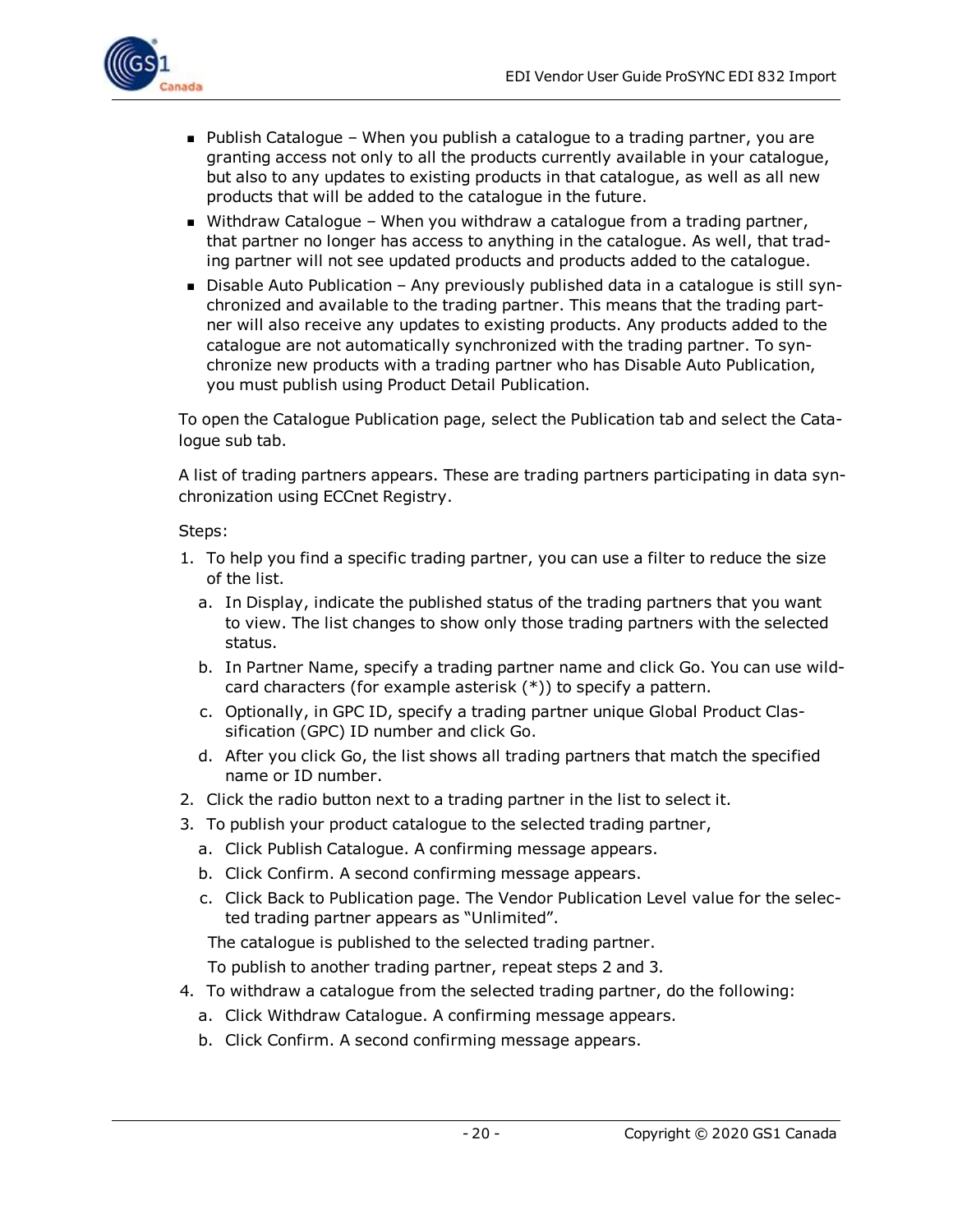

c. Click Back to Publication page. The Vendor Publication Level value for the selected trading partner appears as "None"

The catalogue is withdrawn from the selected trading partner.

- To withdraw a catalogue from another trading partner, repeat steps 2 and 4.
- 5. To disable auto publication for the selected trading partner, do the following:
	- a. Click Disable Auto Publication. A confirming message appears.
	- b. Click Confirm. A second confirming message appears.
	- c. Click Back to Publication page. The Vendor Publication Level value for the selected trading partner appears as "Limited".

#### <span id="page-20-0"></span>**Selection Code Trading Partner Publication**

This section describes how to perform the following selection code functions:

- Publish By publishing by selection code, you are granting your trading partner access to all products listed under this selection code category.
- Withdraw Withdrawing a selection code removes access to products listed in this category code.

To publish product data at the selection code level, you can use one of the following two methods:

- Select Trading Partner First
- Select the Selection Codes First

#### <span id="page-20-1"></span>**Select Trading Partner First**

To open the Catalogue Publication page, select the Publication tab and select the Catalogue sub tab.

A list of trading partners appears. These are trading partners participating in data synchronization using ECCnet Registry.

Steps:

- 1. To help you find a specific trading partner, you can use a filter to reduce the size of the list.
	- a. In Display, indicate the published status of the trading partners that you want to view. The list changes to show only those trading partners with the selected status.
	- b. In Partner Name, specify a trading partner name and click Go. You can use wildcard characters (for example asterisk (\*)) to specify a pattern.
	- c. Optionally, in GPC ID, specify a trading partner unique Global Product Classification (GPC) ID number and click Go.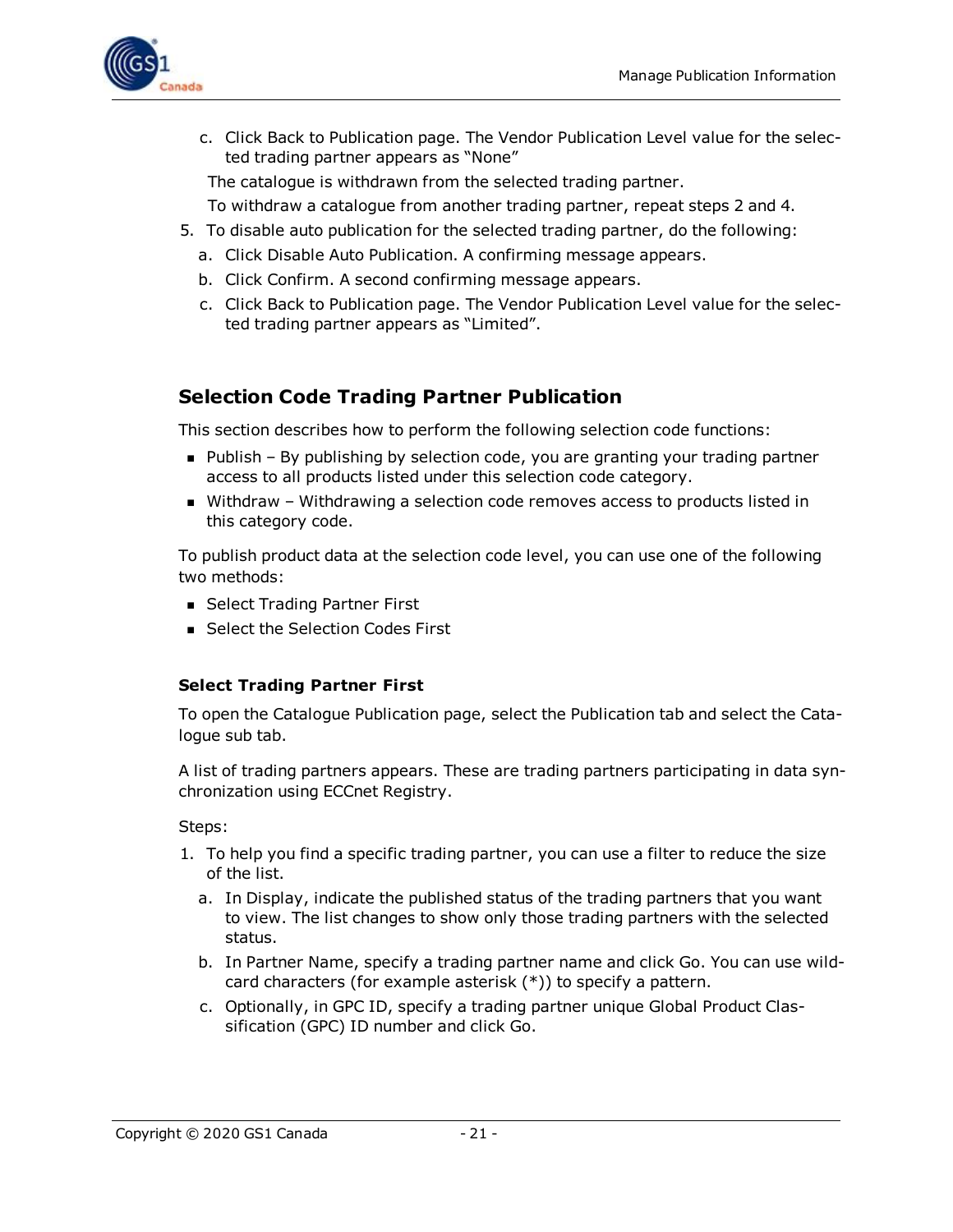

- d. After you click Go, the list shows all trading partners that match the specified name or ID number.
- 2. Click the radio button next to a trading partner in the list to select it.
- 3. Click Publish by Selection Code.

The Selection Code Publication sub tab appears, showing the selected trading partner at the top of the page, and a list of selection codes.

The Vendor Publication Level column shows whether or not selection codes are published to this trading partner.

- 4. To filter the list of selection codes, in Display choose whether to show only those selection codes that are published to this partner, or codes that are not published.
- 5. Select the check boxes next to one or multiple selection codes.

To publish to this trading partner, select codes with the Vendor Publication Level value "None".

To withdraw publication from this trading partner, select codes with the Vendor Publication Level value "Limited".

- 6. To publish selected codes to this trading partner, do the following:
	- a. Click Publish. A confirming message appears.
	- b. Click Confirm. A second confirming message appears.
	- c. Click Back to Publication page. The selected selection codes are published.
- 7. To withdraw selected codes from this trading partner, do the following:
	- a. Click Withdraw. A confirming message appears.
	- b. Click Confirm. A second confirming message appears.
	- c. Click Back to Publication page. The selected selection codes are withdrawn.

#### <span id="page-21-0"></span>**Select Selection Codes First**

You can perform the following tasks using this method:

- Publish Selection Code All products listed in this selection code category are visible to selected trading partners. This includes automatic publication of updates to existing products and new products added to the category.
- Withdraw Selection Code All products listed in this selection code category are no longer visible to selected trading partners. Updates to existing products and new products added will not be available to selected trading partners.
- Disable Auto Publication Existing products in this selection code category remain visible to selected trading partners; updates to existing products are synchronized with selected trading partners. New products added to the category will not be available to selected trading partners.

To open the Selection Code Publication page, select the Publication tab and select the Selection Code sub tab.

A list of selection codes appears.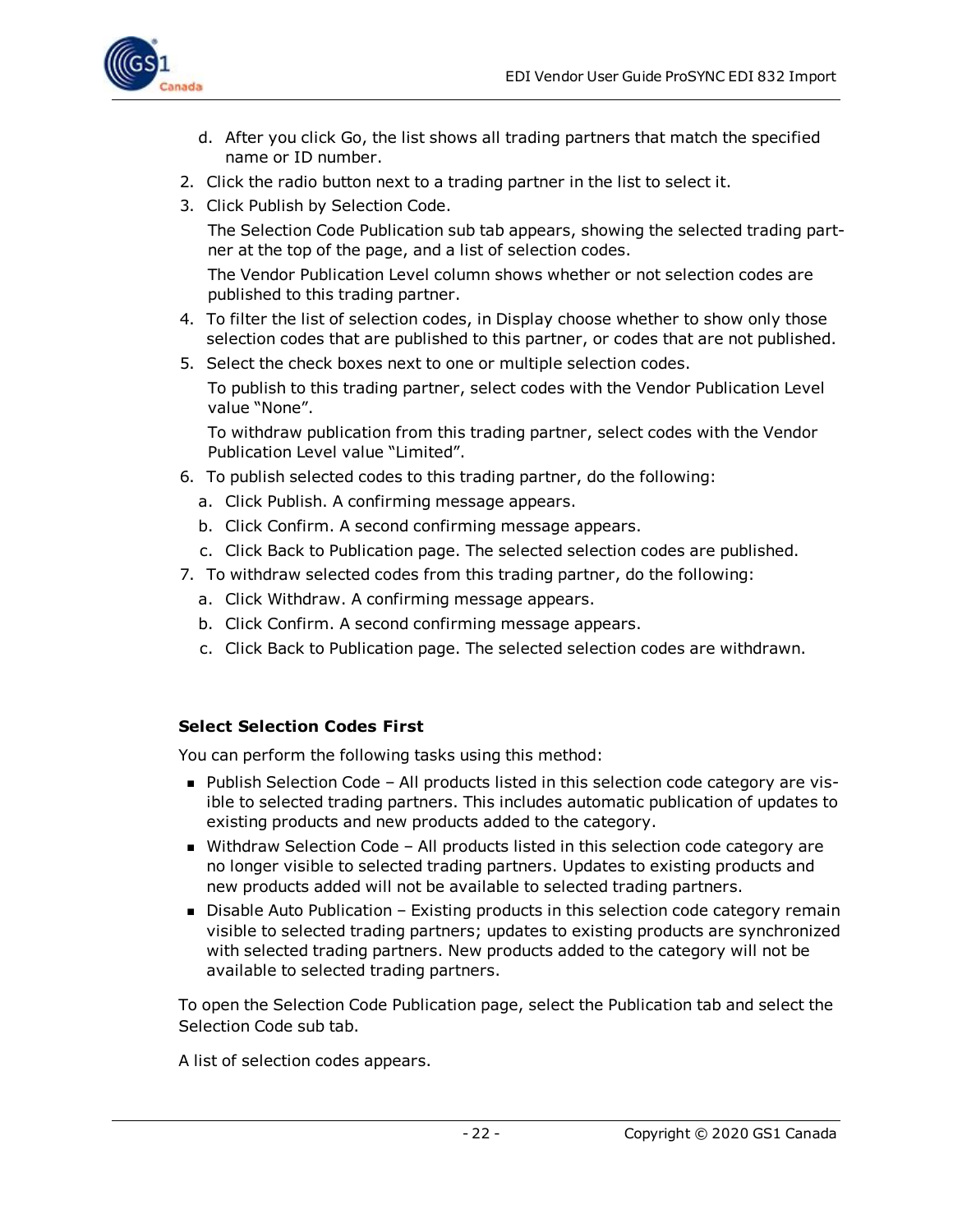

Steps:

- 1. Select a radio button next to a selection code.
- 2. Click Specify Partners. The Partner Publication page appears showing the selected selection code and a list of trading partners.
- 3. Select the check box next to one or multiple trading partners.
- 4. To publish to the selected partners, do the following:
	- a. Click Publish Selection Code. A confirming message appears.
	- b. Click Confirm. A second confirming message appears.
	- c. Click Back to Publication page. The selection code is published.
- 5. To withdraw publication from the selected partners, do the following:
	- a. Click Withdraw Selection Code. A confirming message appears.
	- b. Click Confirm. A second confirming message appears.
	- c. Click Back to Publication page. The selection code is withdrawn.
- 6. To disable auto publication from the selected partners, do the following:
	- a. Click Disable Auto Publication. A confirming message appears.
	- b. Click Confirm. A second confirming message appears.
	- c. Click Back to Publication page. Auto publication is disabled.

#### <span id="page-22-0"></span>**Product Detail Publication**

Read this section to learn about publishing product information to your trading partners using ProSYNC.

Managing publication information in ProSYNC involves granting access to data and withdrawing access to data for your selected trading partners. Publishing a Global Trade Item Number (GTIN) to your trading partners provides them with access to all information and images associated with that GTIN.

Published product data is available to your trading partners the day after publication.

To manage trading partners, see "Trading Partners" ([page](#page-31-1) 32).

For information on publishing to GDSN data recipients, see "Publishing a GTIN to a GDSN Data Recipient" [\(page](#page-39-0) 40).

You can publish products to trading partners or withdraw products from trading partners in two ways:

■ Trading Partner Publication or Withdrawal – Select one or multiple products to be published to – or withdrawn from – a single trading partner or multiple trading partners.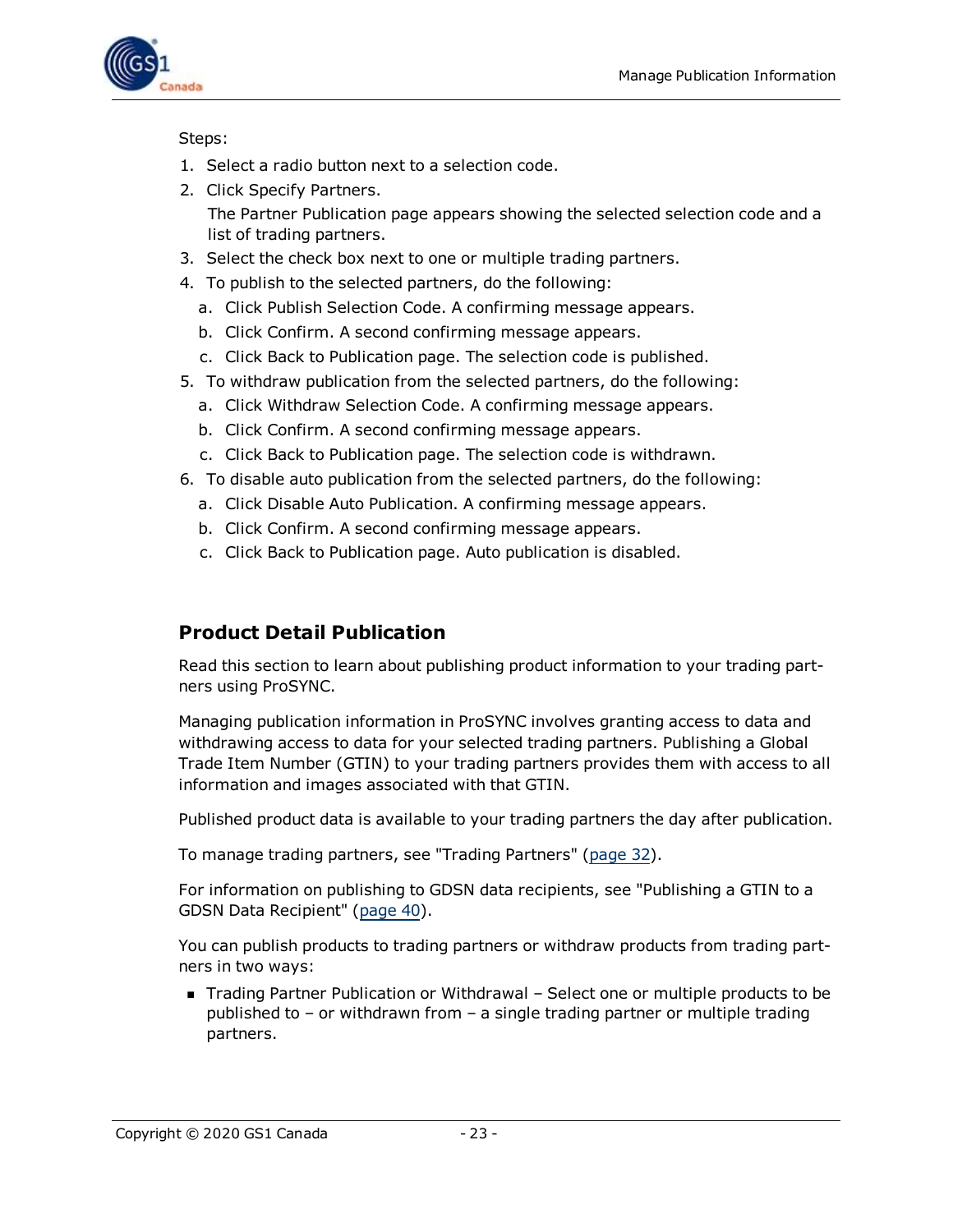

■ Market Group Publication or Withdrawal – Select one or multiple products to be published to – or withdrawn from – a single market group or multiple market groups.

### <span id="page-23-0"></span>**Trading Partner Publication or Withdrawal**

You can publish product data to an existing trading partner. After you publish, your selected trading partners have access to your product catalogue data. Withdrawing publication means that selected trading partners still have access to the product data, however they will no longer receive product data updates.

To ensure that your trading partner receives your data on time, you should plan to publish at least two business days prior to a trading partner deadline. If you are publishing data that has been loaded manually, you should add extra time to resolve any validation errors, if they occur.

This section describes two methods:

- <sup>n</sup> A: Trading Partner Publication or Withdrawal from Search Results/GTIN Publication Page
- B: Trading Partner Publication or Withdrawal from the Product Details Page

#### <span id="page-23-1"></span>**A: Trading Partner Publication or Withdrawal from Search Results/GTIN Publication Page**

To open the Search Results/GTIN Publication page, in Product Search, specify the type of product that you want to display.

Steps:

- 1. In the Search Results/GTIN Publication page, select the check box next to one or multiple compliant GTINs.
- 2. Click Trading Partner Publication.

The page appears showing a list of trading partners.

- 3. To return to the Search Results/GTIN Publication page, click Search Results.
- 4. To do a quick search for another product,
- 5. To help you find a specific trading partner, you can use a filter to reduce the size of the list:
	- <sup>o</sup> In Partner Name, specify a trading partner name and click Go. You can use wildcard characters (for example asterisk (\*)) to specify a pattern.

After you click Go, the list shows all trading partners that match the specified name or .

6. Click a trading partner in the list to select it.

You can select multiple trading partners using SHIFT or CTRL keys.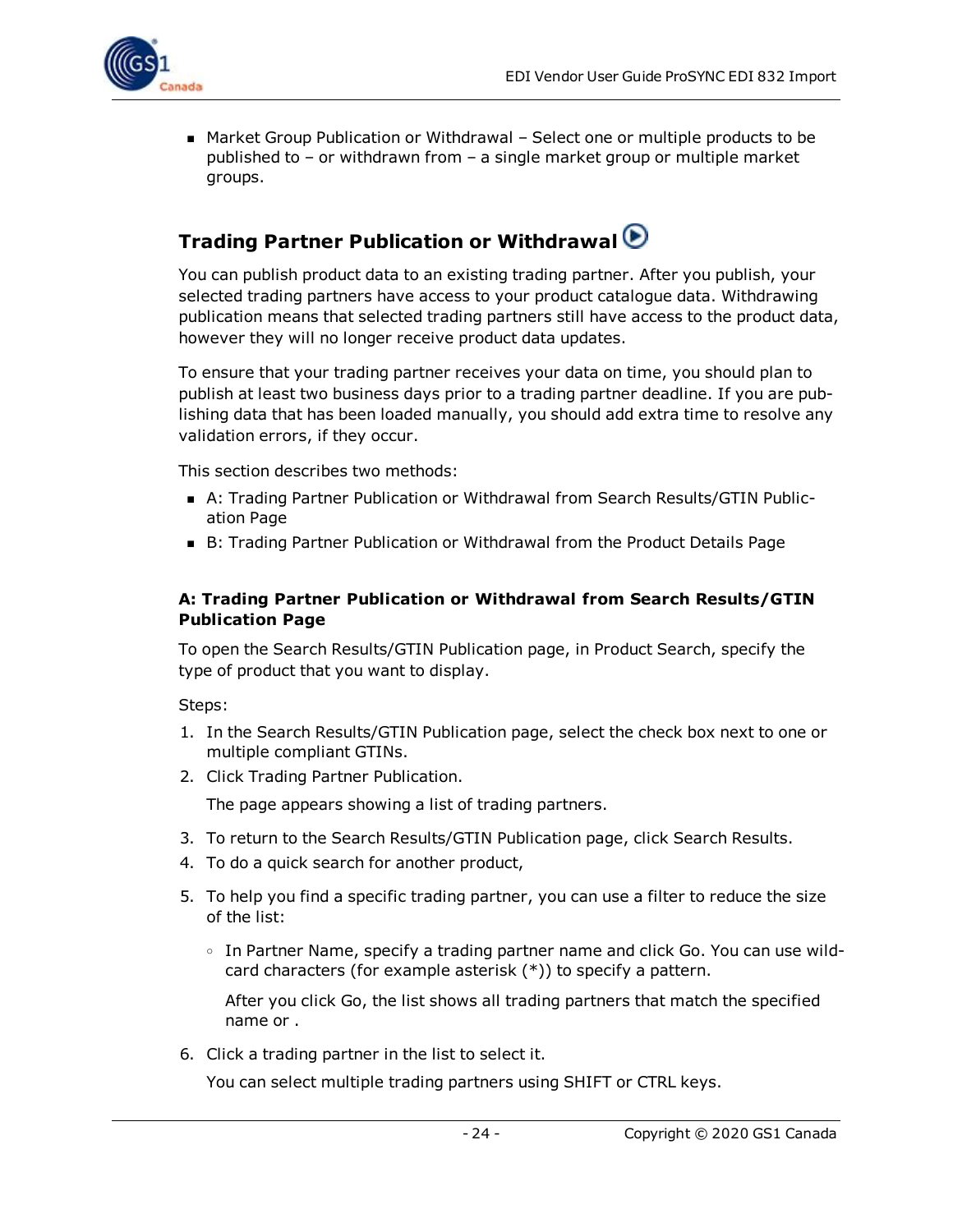

- 7. To publish the entire hierarchy of the selected GTINs, select the Include Lower Level Packaging check box.
- 8. To publish the selected GTINs, do the following:
	- a. Click Publish Items.

A confirming message appears.

- b. Verify the number of GTINs that you are publishing and the trading partners you have selected.
- c. Click Confirm.

A success message appears.

- 9. To publish selected GTINs to another trading partner, repeat steps 6 to 8.
- 10. To withdraw selected GTINs, do the following:
	- a. Click Withdraw Items.

A confirming message appears.

b. Click Confirm.

A success message appears.

11. To withdraw selected GTINs from another trading partner, repeat steps 6 and 10.

The process is complete.

To return to the Search Results/GTIN Publication page, click Search Results.

It is normal for the confirming message to indicate that the selected GTINs have updates pending export to ECCnet Registry and that the publication updates will not be issued until your next export. The export part of this process is automated and happens at a specific time in the day.

#### <span id="page-24-0"></span>**B: Trading Partner Publication or Withdrawal from the Product Details Page**

To open the product details page, in Product Search, specify the type of product that you want to display and click a certified GTIN in the list.

To publish to or withdraw from a non-GDSN trading partner, you must select and publish or withdraw each GTIN within the product packaging hierarchy separately. To publish to or withdraw from a GDSN trading partner, select only the highest level GTIN in the hierarchy.

Steps:

1. In the product details page, select the Publication sub tab.

Publication details appear showing a list of trading partners.

2. Select the check box under the company name and next to the Global Location Number (GLN).

You can select multiple trading partners.

3. To publish this GTIN, click Publish.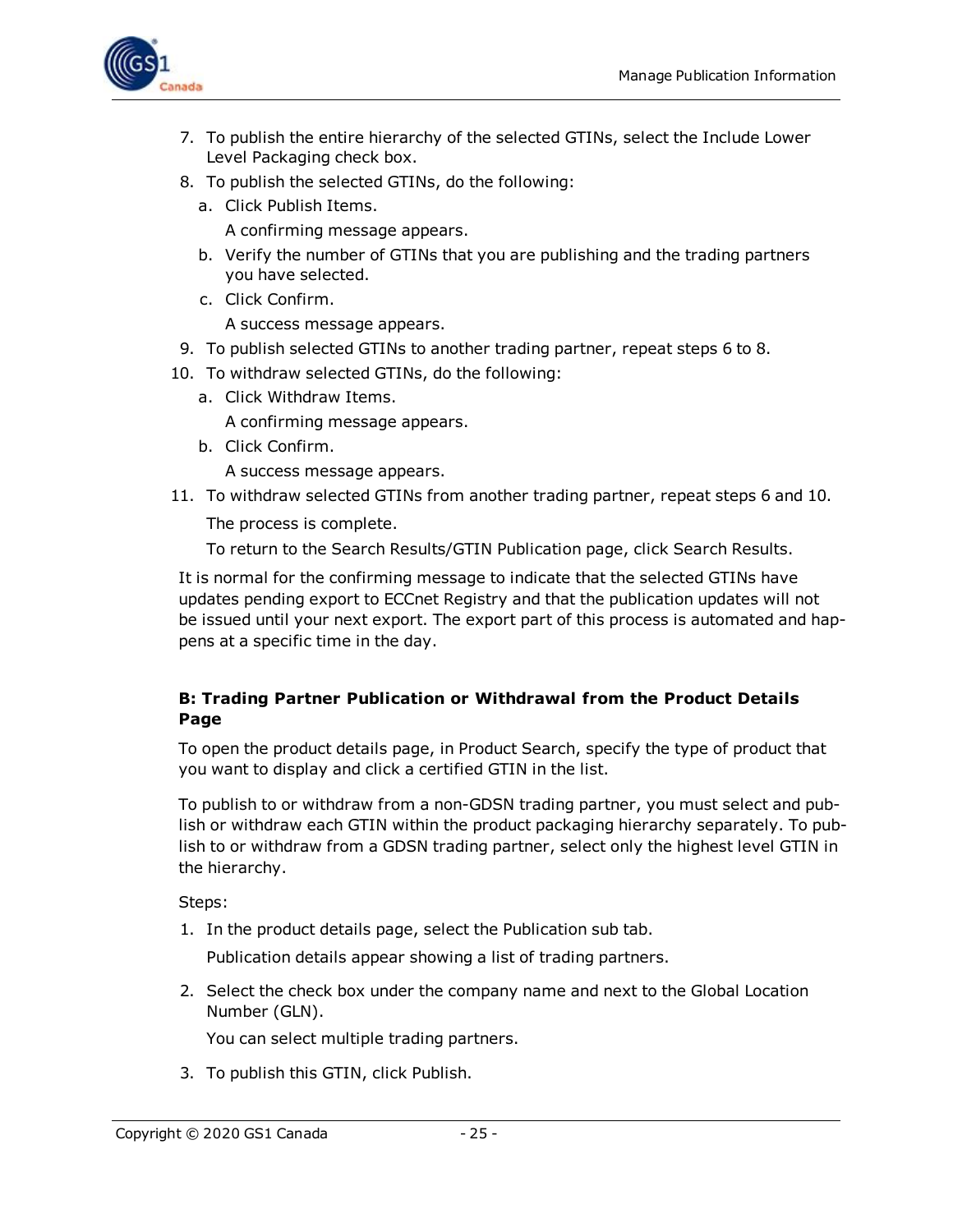

A confirming message appears.

The Status value for the selected GLN appears as "Published".

- 4. To withdraw this GTIN, click Withdraw.
	- A confirming message appears.
	- The Status value for the selected GLN appears as "Withdrawn".
	- The process is complete.
	- To return to the Search Results/GTIN Publication page, click Search Results.

It is normal for the confirming message to indicate that the selected GTINs have updates pending export to ECCnet Registry and that the publication updates will not be issued until your next export. The export part of this process is automated and happens at a specific time in the day.

### <span id="page-25-0"></span>**Market Group Publication or Withdrawal**

You can publish multiple GTINs to multiple trading partners at once. After you publish, the trading partners in the market group have access to your product catalog data. Withdrawing publication means that selected trading partners still have access to the product data; however they will no longer receive product data updates.

By default, a single market group is included with this application. "Market Group for all Trading Partners" contains all trading partners in the system and is dynamically updated. When you publish to this market group you publish to all of your trading partners, excluding Global Data Synchronization Network (GDSN) and Third Party Data Recipients.

For more information about market groups, see "Manage Market Groups" [\(page](#page-32-1) 33).

This section describes two methods:

- A: Market Group Publication or Withdrawal from Search Results/GTIN Publication Page
- B: Market Group Publication or Withdrawal from the Product Details Page

#### <span id="page-25-1"></span>**A: Market Group Publication or Withdrawal from Search Results/GTIN Publication Page**

To open the Search Results/GTIN Publication page, in Product Search, specify the type of product that you want to display.

Steps:

- 1. In the Search Results/GTIN Publication page, select the check box next to multiple compliant GTINs.
- 2. Click Market Group Publication.

The Market Group publishing page appears, showing a list of market groups.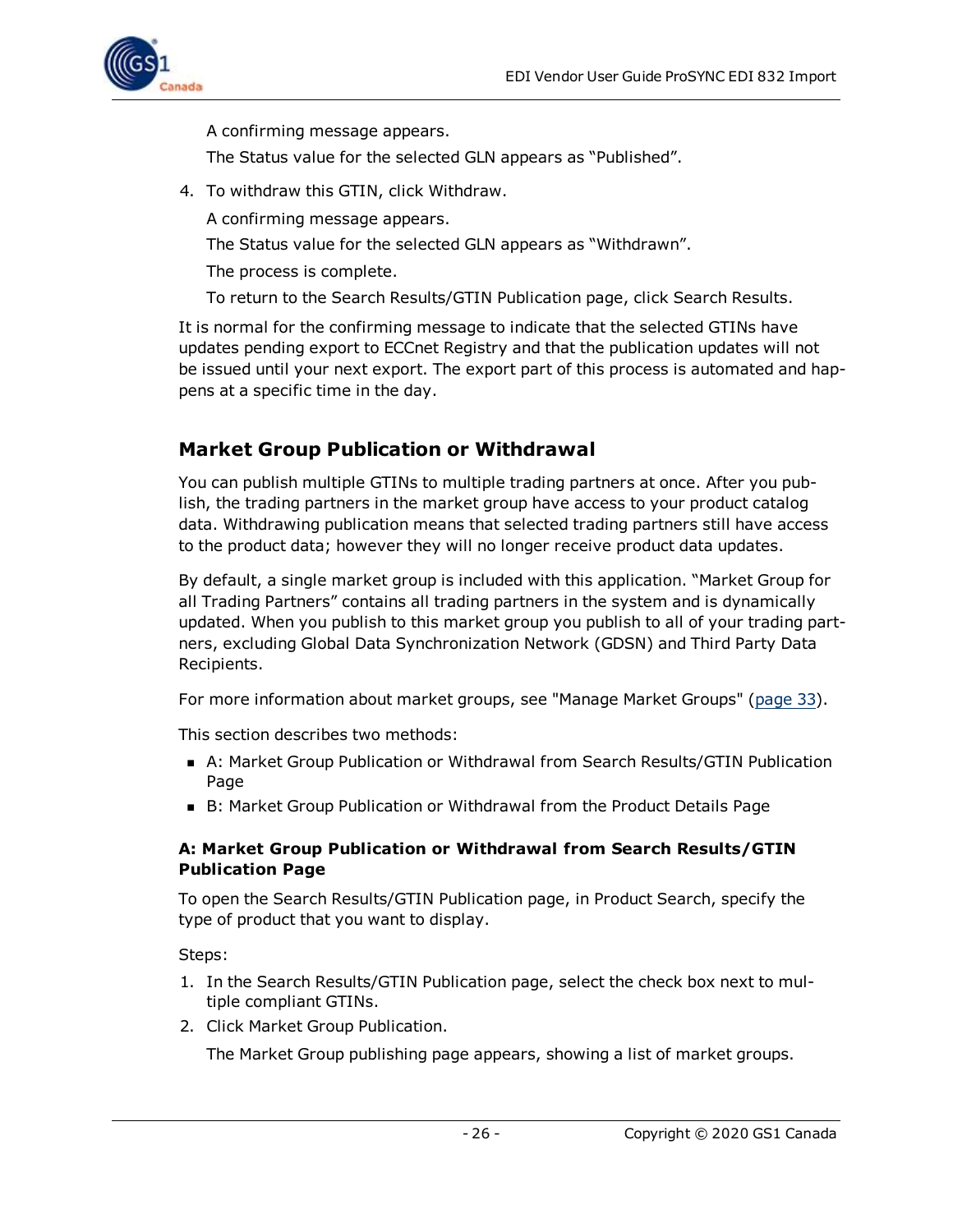

- 3. Select the check box next to a single market group or multiple market groups. To view a list of trading partners in a market group, click the plus sign (+) next to the market group name.
- 4. To publish to selected market groups, do the following:
	- a. Click Publish.

A confirming message appears.

b. Click Confirm.

A success message appears.

- 5. To withdraw from selected market groups, do the following:
	- a. Click Withdraw Items.

A confirming message appears.

b. Click Confirm.

A success message appears.

The process is complete.

To return to the Search Results/GTIN Publication page, click Search Results.

If some of the GTINs are not exported during this process, the confirming message indicates that the selected GTINs have updates pending export to ECCnet Registry and that the publication updates will not be issued until your next export.

#### <span id="page-26-0"></span>**B: Market Group Publication or Withdrawal from the Product Details Page**

To open the product details page, in Product Search, specify the type of product that you want to display and click a certified GTIN in the list.

To publish to or withdraw from a non-GDSN trading partner, you must select and publish or withdraw each GTIN within the product packaging hierarchy separately. To publish to or withdraw from a GDSN trading partner, select only the highest level GTIN in the hierarchy.

1. In the product details page, select the Publication sub tab.

Publication details appear showing a list of trading partners.

2. Click Switch to Market Group.

The market group publishing page appears showing the GTIN hierarchy and a list of market groups.

3. Select the check box next to a single market group or multiple market groups.

To view a list of trading partners in a market group, click the plus sign (+) next to the market group name.

- 4. To publish to selected market groups, do the following:
	- a. Click Publish.

A confirming message appears.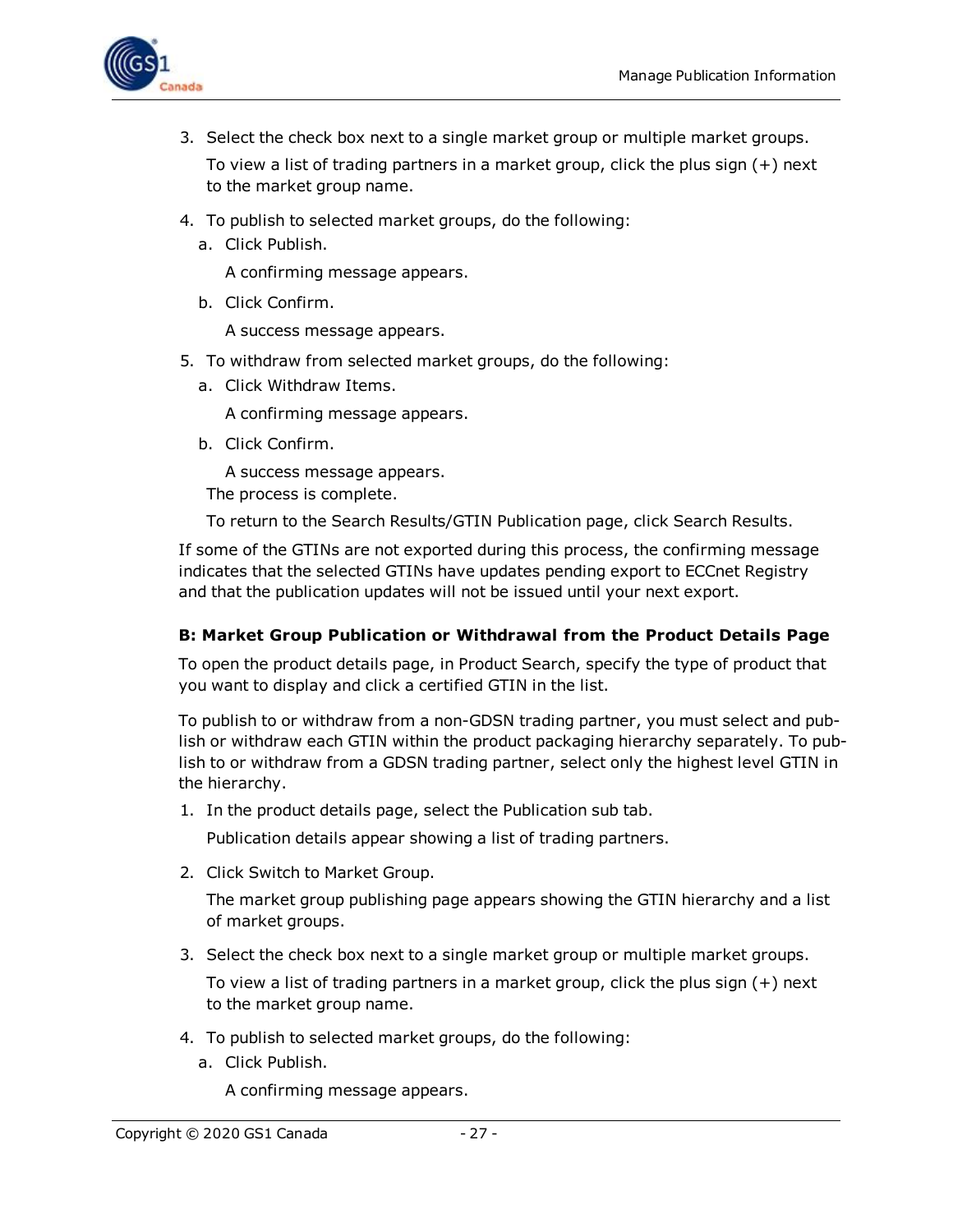

b. Click Confirm.

A success message appears.

- 5. To withdraw from selected market groups, do the following:
	- a. Click Withdraw Items.

A confirming message appears.

b. Click Confirm.

A success message appears.

The process is complete.

To return to the Search Results/GTIN Publication page, click Search Results.

It is normal for the confirming message to indicate that the selected GTINs have updates pending export to ECCnet Registry and that the publication updates will not be issued until your next export. The export part of this process is automated and happens at a specific time in the day.

### <span id="page-27-0"></span>**Publishing GTINs to a Third Party Data Recipient**

You can easily identify a third party data recipient. There is a label beside the data recipient's name: "Third Party Data Recipient". A Third Party, in the context of ECCnet Registry, is a data recipient that is not necessarily a Supplier's trading partner and can potentially reuse or redistribute the product data.

When you select a third party data recipient in the process of publishing, a message appears confirming the release of data.

If you publish data to a third party data recipient, the following rules apply:

- Auto publication of an entire catalog is not allowed.
- Auto publication by selection code is not allowed.
- Only GTIN level publication is allowed.
- **n** You will be asked to confirm that you agree to publish your data to a third party data recipient.

#### <span id="page-27-1"></span>**File Upload**

This topic describes how to upload product data to ProSYNC.

File Upload simplifies the data loading process for suppliers.

After you download and specify product attribute values to the file of your choice, there are two methods to upload data:

- <sup>n</sup> File Upload
- Machine to Machine (M2M) File Upload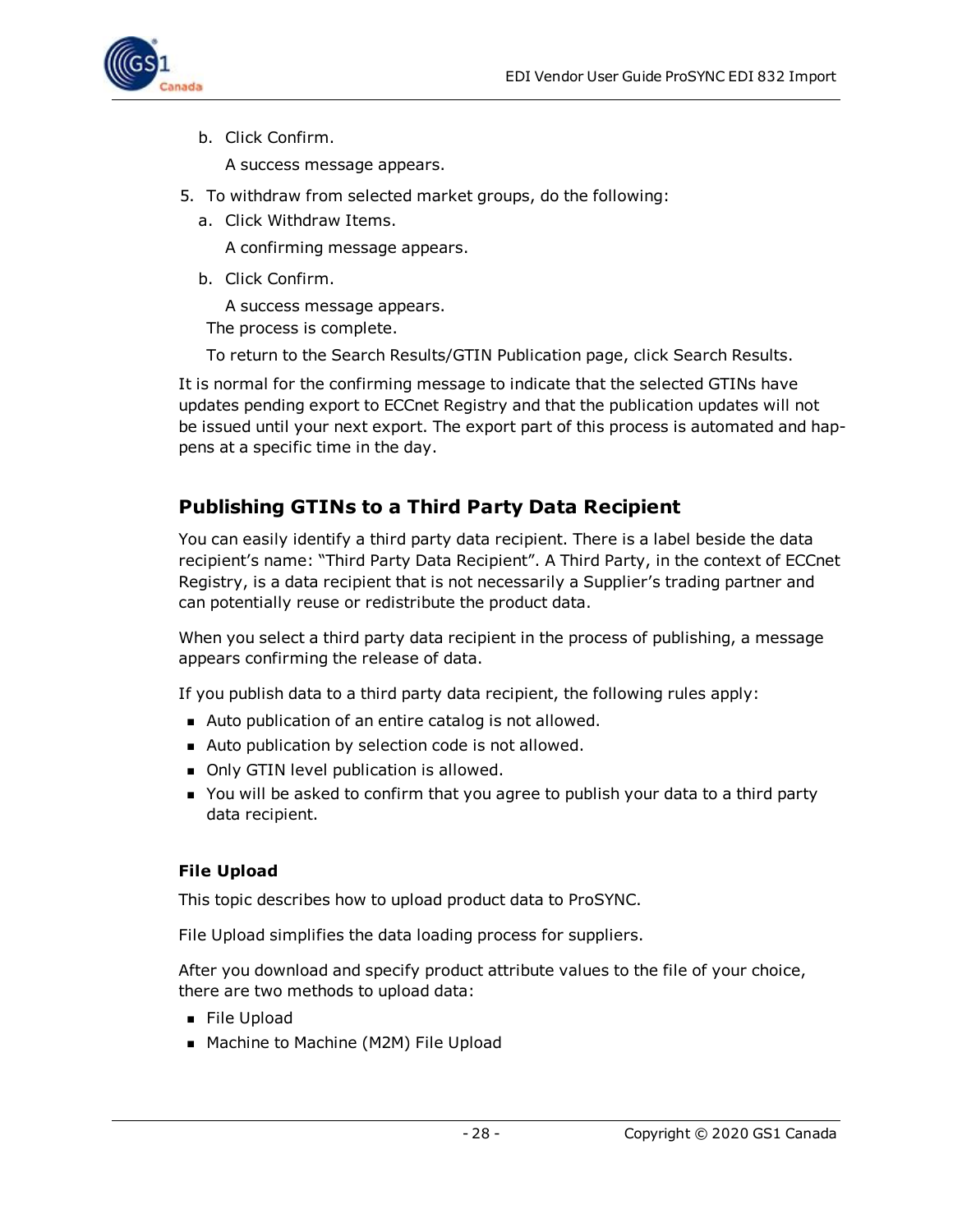

To use the Excel File Upload function, you must have Microsoft Excel version 2007 or higher installed on your local computer.

For more detailed instructions on how to use File Upload with ProSYNC, see the ProSYNC File Upload Guide for ProSYNC. You can open this PDF guide from [ECCnet](http://www.gs1ca.org/apps/eccnet/documents.asp) Registry Technical [Documents](http://www.gs1ca.org/apps/eccnet/documents.asp).

#### <span id="page-28-0"></span>*View Results of a File Upload*

To view results of the upload, including any validation errors, do the following:

- 1. Select the Reports tab.
- 2. Click the company name. The Audit Trail page appears.
- 3. In Report Type, specify "File Upload Report".
- 4. Click Go.

The report appears in the lower part of the page.

### <span id="page-28-1"></span>**Company**

This chapter describes how to view and edit information about your company. You must log in as an administrator to perform the edit functions.

When you select the Company tab, the company name appears.

To view or edit company details, click the company name.

Administrative functions are listed in two menus on the right side of the page:

- $\blacksquare$  Set Up
- **B** Security

#### <span id="page-28-2"></span>**Setup**

You can view or edit company details in the following areas:

- General Information
- **n** Contacts
- **n** Lines & Sublines
- **n** Activity Log

#### <span id="page-28-3"></span>**General Information**

This page appears after you click the company name in the Company tab.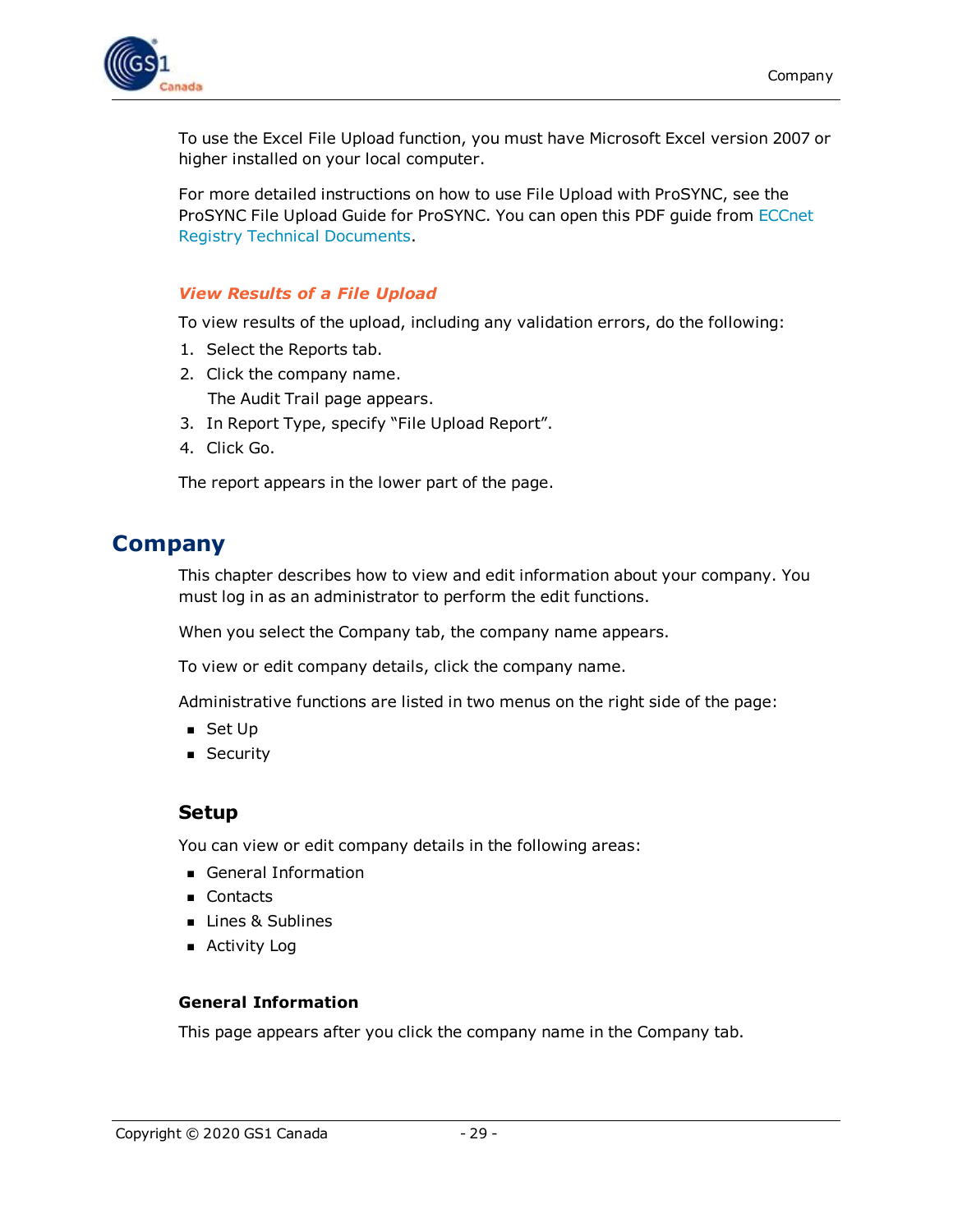

To view other company details, in the top right corner, hover the mouse pointer over Set Up or Security and choose an option from the context menu.

#### <span id="page-29-0"></span>**Contacts**

To open this page, in the Company tab, click the company name and select Set Up > Contacts.

The Contacts area shows a list of contacts for your company.

To add a contact, click Add and complete the Contact Update form.

To edit contact information, click the contact name and revise field values in the Contact Update form.

#### <span id="page-29-1"></span>**Lines & Sublines**

To open this page, in the Company tab, click the company name and select Set Up > Lines & Sublines.

Product Lines & Sublines information appears, showing a list of product lines.

To edit a product line description, click the product line description and revise the Selection Code Description field in the Selection Code Update form.

To add a line, click Add Lines and specify the selection code and the selection description.

To add a sub line, click Add Sublines and specify details in the Selection Code Update form.

#### <span id="page-29-2"></span>**Activity Log**

To open this page, in the Company tab, click the company name and select Set Up > Activity Log Report.

To view this report as a PDF document, click PDF.

#### <span id="page-29-3"></span>**Security**

Through the self-registration process you define your company's information and that of your users. During this initial process any existing information on your company and users on file with GS1 Canada is located and used to initially populate your records.

Through the ProSYNC user setup pages, you can configure users and authorize them to view/change specific information.

You can revise security settings under the following commands: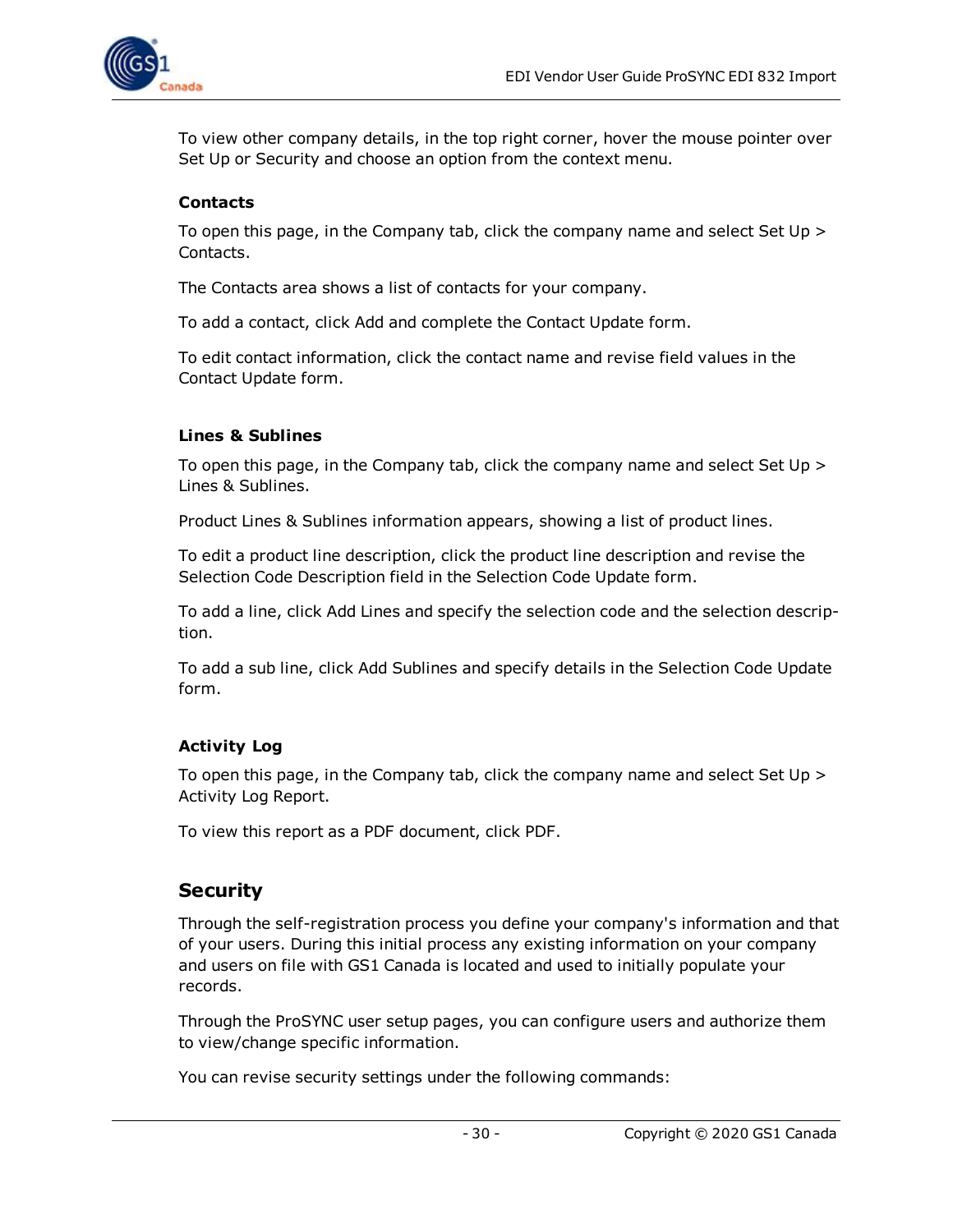

<span id="page-30-0"></span>**n** Users



To open this page, you must have administrator permissions. In the Company tab, click the company name and select Security > Users. A list of users appears.

To quickly send an email to a user, in the Email column, click the email link for that user.

To add a user, click Add and complete the form in the pop-up window. Users that you add here will have access to myGS1 and, optionally, can be used for other GS1 Canada tools and services.

Instructions for user management appear in the myGS1 Administrator Guide, which can be found on the ECCnet Registry Technical [Documents](http://www.gs1ca.org/apps/eccnet/documents.asp) page.

To view details for a user, in the User Name column, click the link for that user. User information is presented in two tabs:

- <sup>n</sup> User Info Basic information about the user: phone number, language preference. To revise these values, click Edit User Details and make revisions on the pop-up form. Changes that you make here will affect this user in multiple GS1 Canada tools and services.
- User Rights A list of permissions appears with a check mark for each permission assigned to the user. To filter the list and view only those permissions around registry functions, click Registry. To filter the list and view only those permissions around public browser, click Public Browse. To change assigned permissions, click the link at the resource name and make revisions on the pop-up form.

#### <span id="page-30-1"></span>**User Groups**

To open this page, in the Company tab, click the company name and select Security > User Groups.

To add a group name and description, click Add and specify the name and description. The name appears in the list.

To edit group details, click the group name. Group details appear under three tabs:

- **n** Group Info The group name and description. To revise these values, click Edit and make revisions on the pop-up form.
- Group Rights A list of permissions appears with a check mark for each permission assigned to the user. To filter the list and view only those permissions around registry functions, click Registry. To filter the list and view only those permissions around public browser, click Public Browse. To change assigned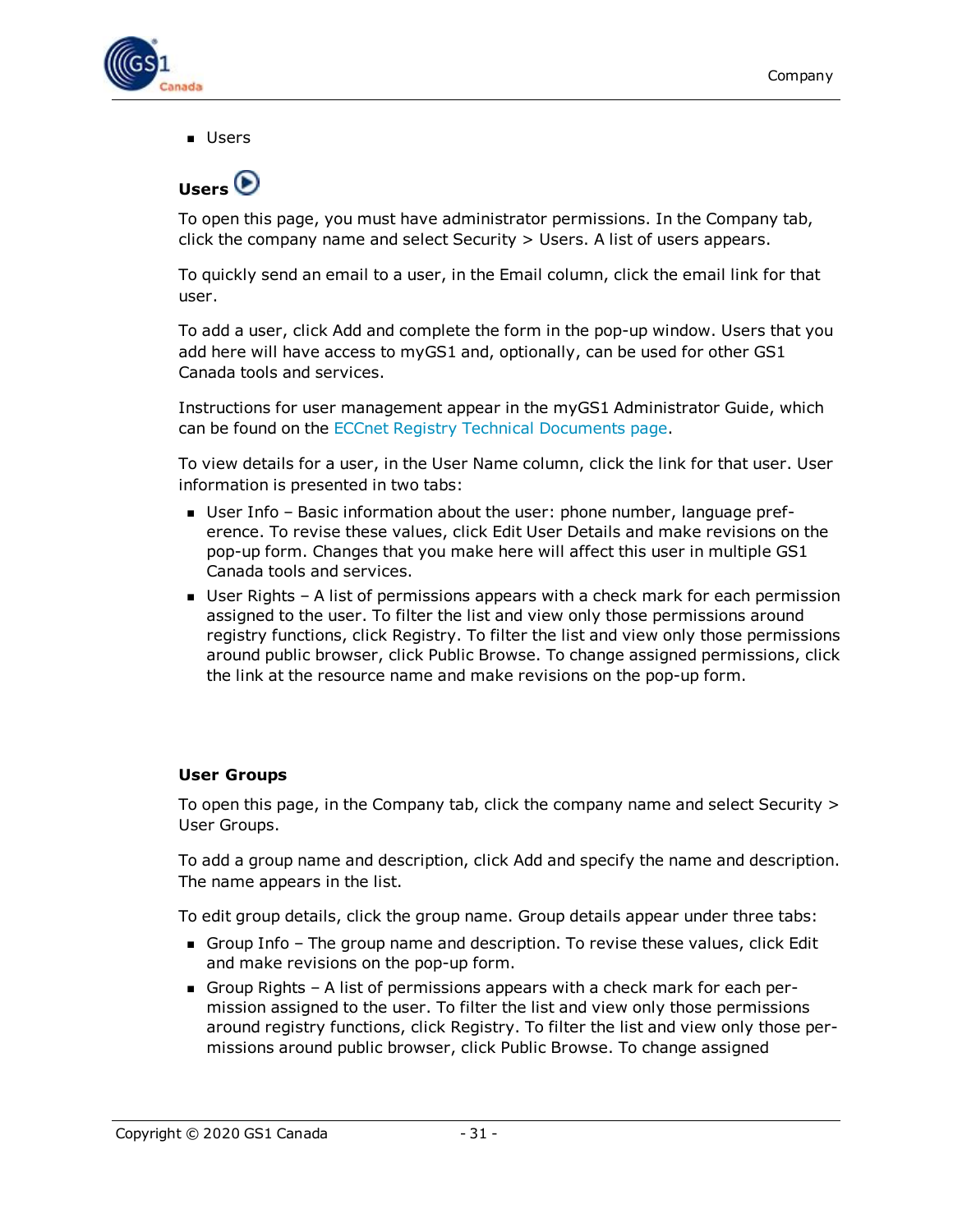

permissions, click the link at the resource name and make revisions on the popup form.

Group Members – A list of group members appears. To change this list, click Edit and add members to the list or remove members from the list.

#### <span id="page-31-0"></span>**Change Password**

To open this page, in the Company tab, click the company name and select Security > Change Password.

Click your name. The Change Password Update pop-up form appears.

Specify your old password, new password and password verification. Click Update.

### <span id="page-31-1"></span>**Trading Partners**

To publish product data to your customer, ensure that the customer is set up as your trading partner.

To view a list of trading partners, select the Partners tab.

You can perform the following tasks:

- Add Relationship
- Delete Relationship
- Manage Market Groups

### <span id="page-31-2"></span>**Add Relationship**

In the context of ECCnet Registry, a trading partner with a relationship is a company with whom you plan to synchronize product data.

Steps:

1. Click Add Relationship.

The Add Trading Partner Relationship page appears, showing a list of companies with whom you do not have a trading partner relationship.

- 2. To help you find a specific company, you can use a filter to reduce the size of the list.
	- <sup>o</sup> In Partner Name, specify a trading partner name and click Go. You can use wildcard characters (for example asterisk (\*)) to specify a pattern.

After you click Go, the list shows all trading partners that match the specified name or .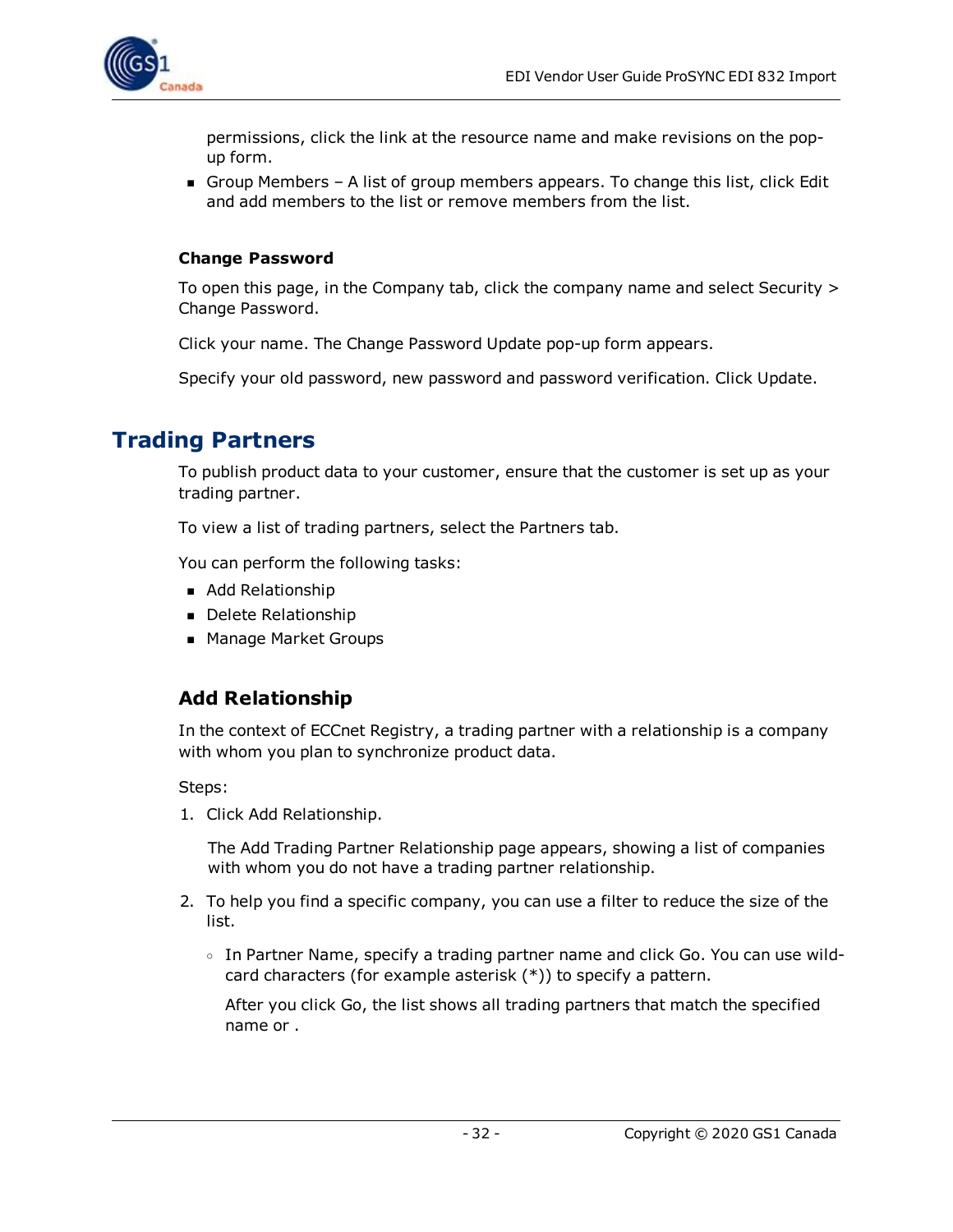

- 3. Select a company from the list.
- 4. Click Add Relationship. A success message appears.
- 5. To add another relationship, repeat steps 3 and 4.
- 6. Click Go to Trading Partner Summary.

The added company names appear in the list of trading partners.

#### <span id="page-32-0"></span>**Delete Relationship**

Caution: You cannot undo this action.

Steps:

- 1. Click Delete Relationship. The Delete Trading Partner Relationship page appears, showing a list of companies with whom you have a trading partner relationship.
- 2. Select a company.
- 3. Click Delete Relationship.
	- A success message appears.
- 4. To delete another relationship, repeat steps 2 and 3.
- 5. Click Go to Trading Partner Summary.

The company name is removed from the list of trading partners.

#### <span id="page-32-1"></span>**Manage Market Groups**

You can group trading partners together and publish products to the group, accelerating the publication process.

To open the Market Group List, in the Partners tab click Market Groups.

To return to the Partners page at any time, click Partners .

#### <span id="page-32-2"></span>**Add Market Group**

Note: You cannot add a company that is a "Third Party Data Recipient" or "GDSN Data Recipient" to a market group.

Steps:

1. Click Add Market Group.

The Market Group Publication page appears. The company names that appear here are companies with whom you have a trading partner relationship.

2. In Market Group Name, create a descriptive name.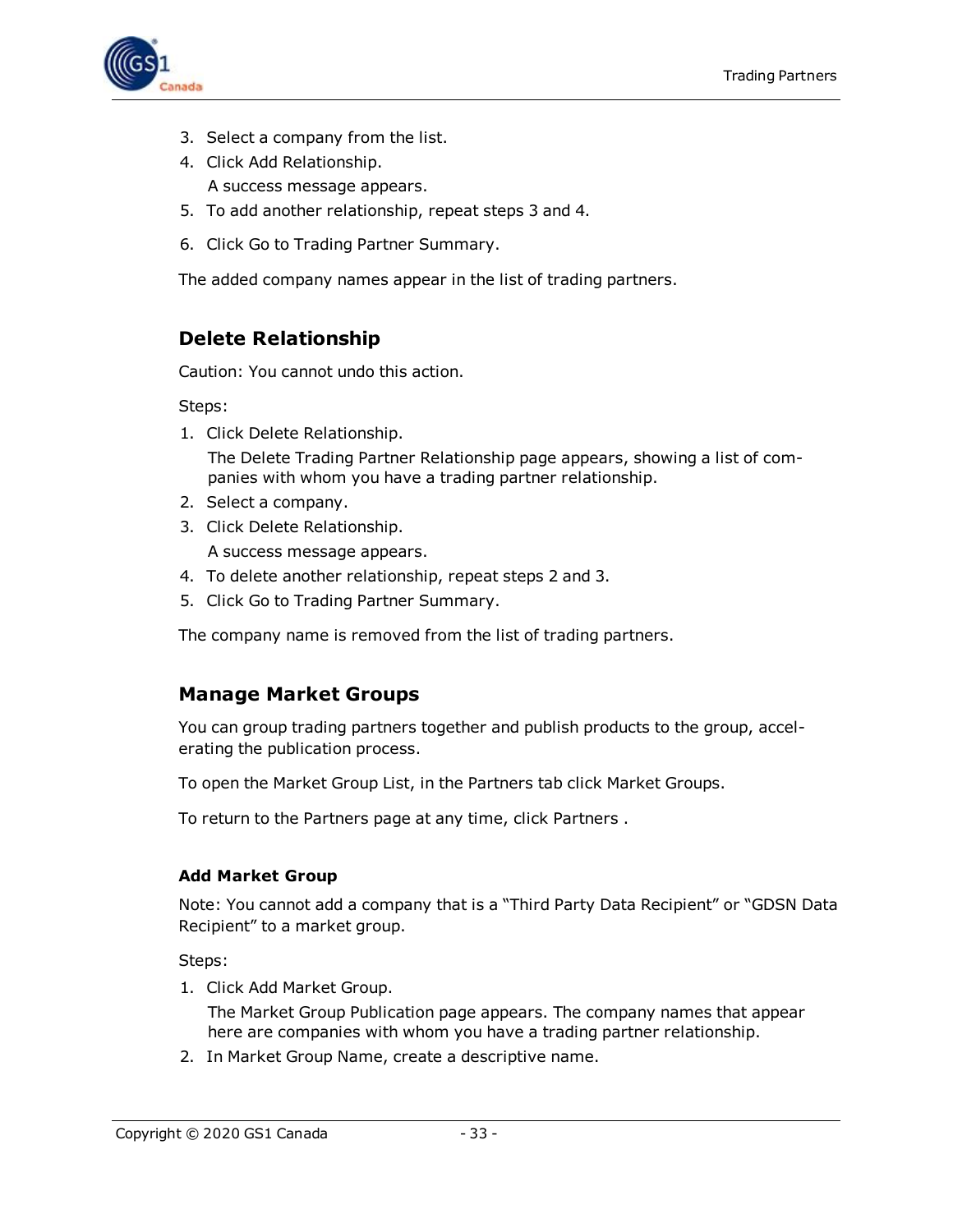

Accented French characters are allowed here.

3. To add company names to the selected trading partners list, in the list of unselected trading partners, click a company name to select it.

To select multiple company names in series, hold down the SHIFT key while you select another company name.

To select multiple company names not in series, hold down the CTRL key while you select each company name.

4. Click Add.

Selected company names appear in the selected trading partners list.

5. To remove company names from the selected trading partners list, in the selected trading partners list click a company name to select it.

To select multiple company names in series, hold down the SHIFT key while you select another company name.

To select multiple company names not in series, hold down the CTRL key while you select each company name.

6. Click Remove.

Company names are removed from the selected trading partners list.

7. Click Add.

A success message appears.

The added market group name appears in the list of market groups.

For information on how to set up a company as your trading partner, see "Add Relationship" ([page](#page-31-2) 32).

For information about publishing to a company that is a "Third Party Data Recipient", see "Publishing a GTIN to a GDSN Data Recipient" [\(page](#page-39-0) 40).

#### <span id="page-33-0"></span>**Edit a Market Group**

You can remove existing or add new trading partners to your market groups.

To view a list of companies contained in a market group, click the plus sign (+) next to the market group name.

Steps:

- 1. Next to a market group name, click Edit. The Market Group Publication page appears.
- 2. Make revisions as required.

For instructions on how to add or remove company names from a list, see Add Market Group.

- 3. To update revised content, click Update.
- 4. A success message appears.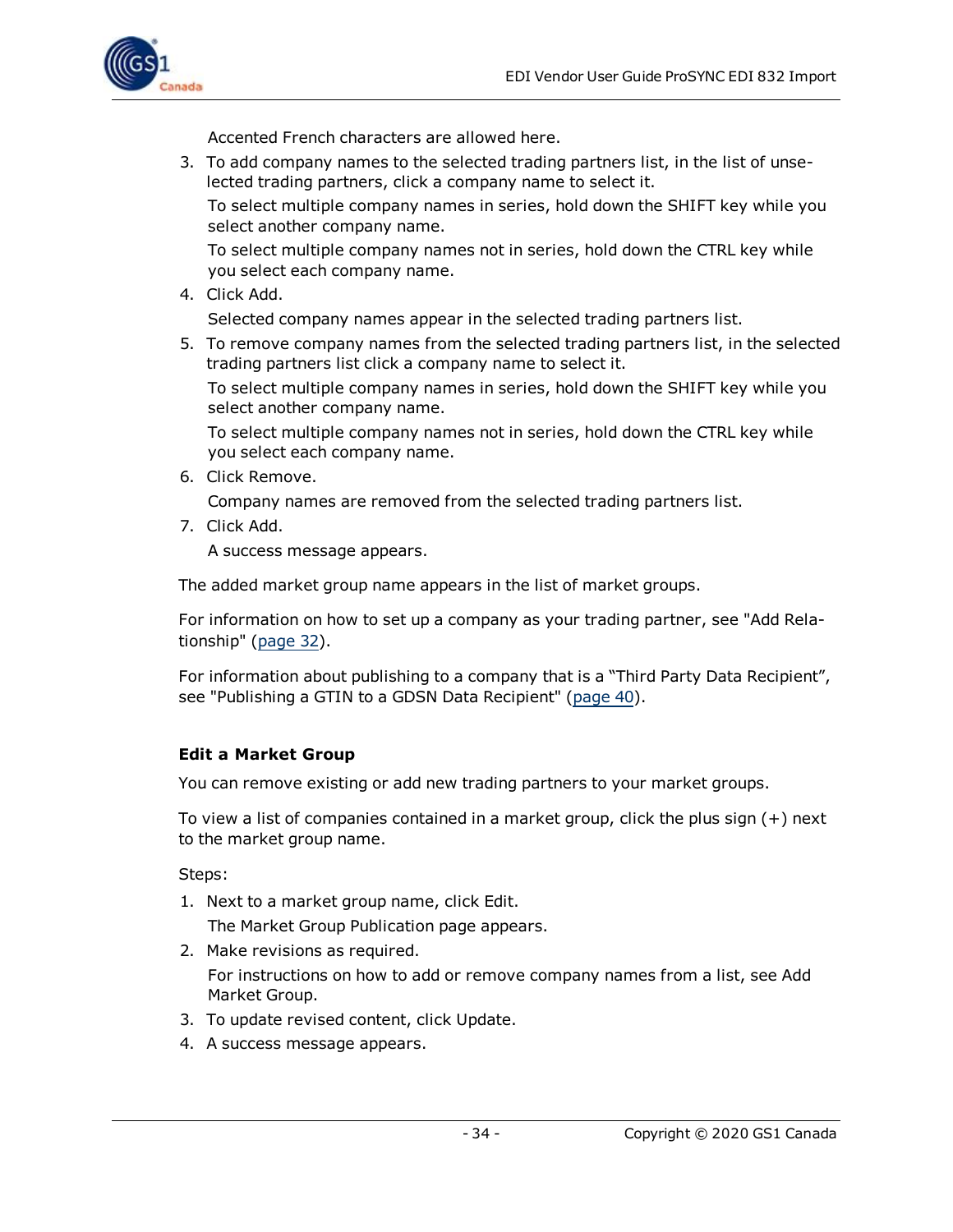

The added market group name appears in the list of market groups.

#### <span id="page-34-0"></span>**Delete a Market Group**

When you delete a market group, you are ungrouping a group of trading partners. You do not remove the company from your list of trading partners. Similarly, you do not remove any existing publications that you share with these trading partners.

Caution: You cannot undo this action.

Steps:

- 1. Next to a market group name, click Edit. The Market Group Publication page appears.
- 2. To delete this market group, click Delete. A confirming message appears.
- 3. Click OK.

The market group is removed from the list of market groups.

### <span id="page-34-1"></span>**Reports**

<span id="page-34-2"></span>You have access to multiple reports for your company.

#### **Batch Processor - DSLR Report**

Each time data is loaded via the ECCnet EDI 832 data file and transmitted to ProSYNC, an import log report is generated. This report displays errors and exceptions encountered during the data import process. It should be reviewed each time data is loaded to a catalogue to ensure your updates are applied as expected.

The Batch Processor – DLSR report consists of 2 sections:

- **Bummary of the loading process**
- A report that includes the results/status of products loading

The structure of the Batch Processor – DLSR report will appears as follows:

- Number of GTINs ADDED successfully
- Number of GTINs REPLACED successfully
- Number of GTINs REPLACED with errors
- Number of GTINs DELETED successfully
- **Number of GTINs REJECTED**

The structure of the Detail section appears as follows: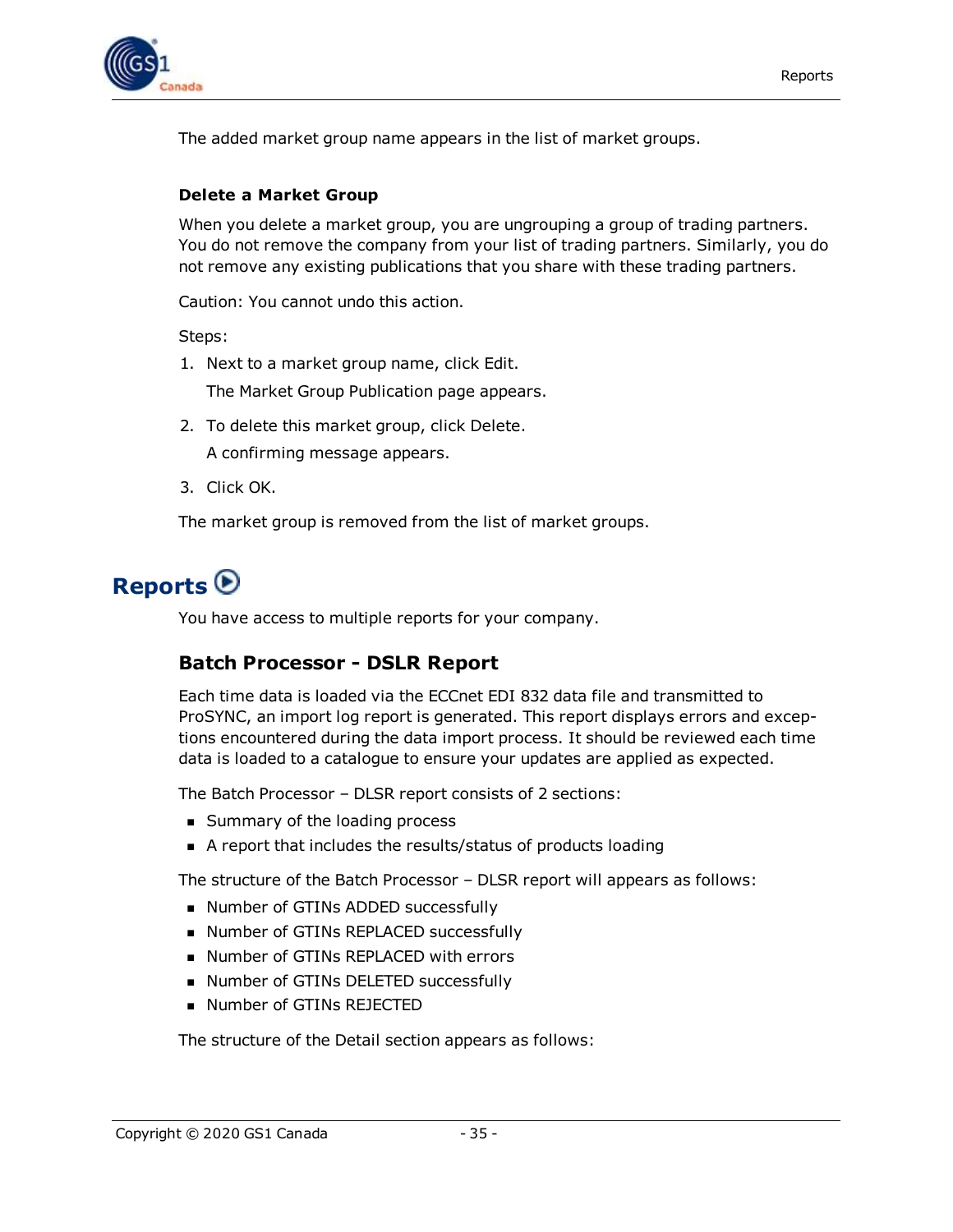

- GTIN and qualifier
- **n** GTIN status
- **Error message (if applicable)**

#### <span id="page-35-0"></span>**Web Service Session Process Report**

When data is loaded to ECCnet Registry via the DIY loading tool, a Web service session process report is generated.

The structure of the report is identical to the Batch Processor – DLSR report's structure.

#### <span id="page-35-1"></span>**File Upload Report**

View the results of a file upload.

For more information, see File Upload on page [page](#page-27-1) 28.

#### <span id="page-35-2"></span>**Other Reports**

The following reports are available from drop-down menus in the top right corner:

- **D** Log & Error
- **n** Company
- **D** User Rights

#### <span id="page-35-3"></span>**Log & Error**

Audit Trail – View the success status of processes that have been run.

Communication Logs – View a record of communications.

Import Activity – Identifies user ID and status of import activities.

Export Activity – Shows export type and identifies user ID and status of export activities.

Export Validation – Shows a list of GTINs and the status of export validation for each.

Purge Logs – Perform a purge of audit trail and error logs.

#### <span id="page-35-4"></span>**Company Reports**

Trading Partners

Lines/Sublines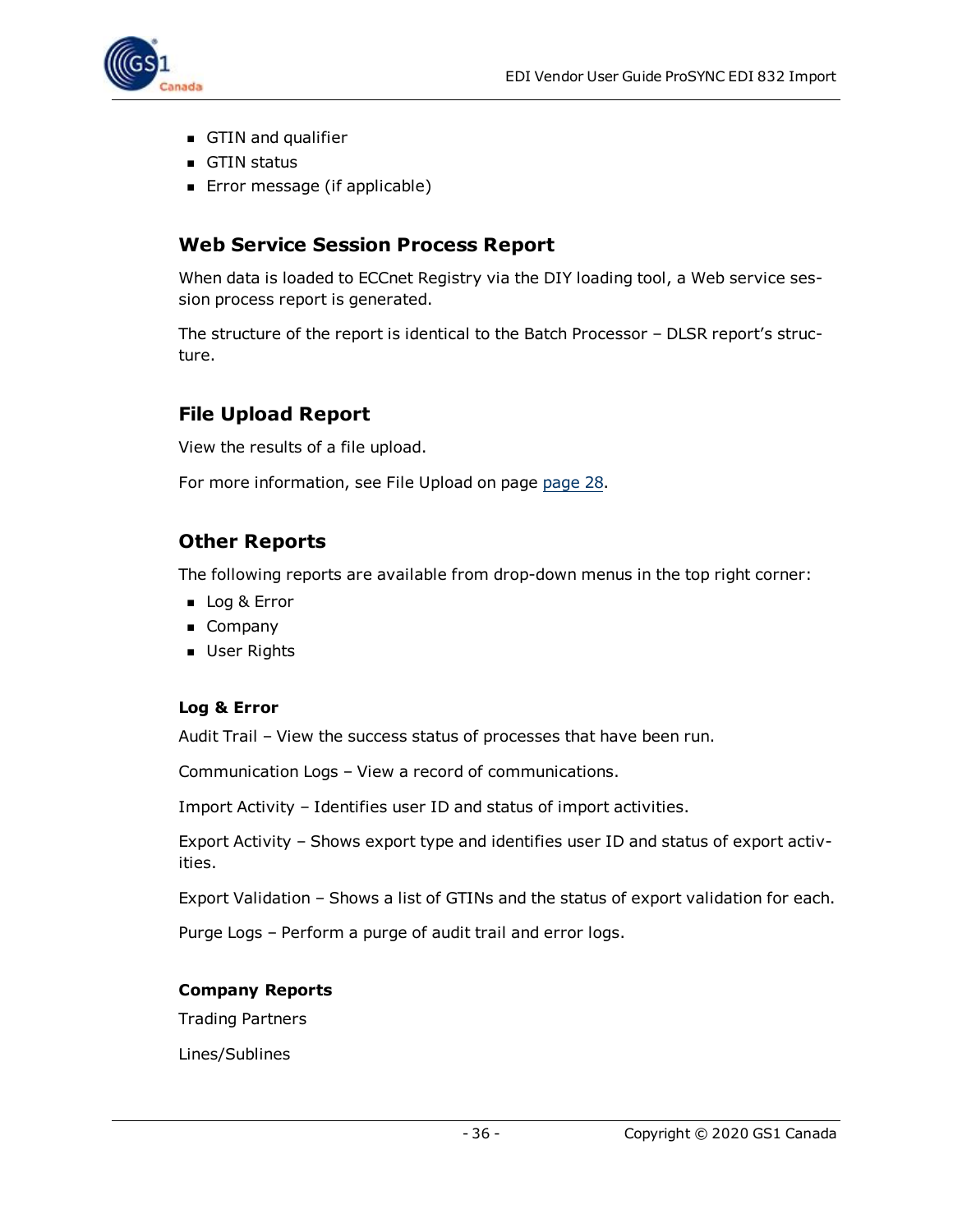

#### <span id="page-36-0"></span>**User Rights**

Group Rights

User Rights

User Exceptions

### <span id="page-36-1"></span>**Synchronizing Data with the Global Data Synchronization Network**

Read this chapter to learn about using to load product information for trading partners using the GS1 Global Data Synchronization Network (GDSN).

GDSN is an internet-based, interconnected network of interoperable data pools and a Global Registry that enables companies around the world to exchange standardized and synchronized supply chain data with their trading partners.

The GDSN assures that data exchanged between trading partners is accurate and compliant with universally supported standards. The GDSN consists of:

- Data suppliers (data providers)
- Retailers (data recipients)
- Data pools (services that hold and process the information)
- GS1 Global Registry (a worldwide directory to help the GDSN community locate data sources and manage ongoing synchronization relationships between information providers and trading partners)

#### <span id="page-36-2"></span>**GDSN Data Supplier Checklist**

The following steps are required to successfully synchronize your data with your GDSN trading partners:

- 1. Add GTINs to for your GDSN trading partners, if not already present.
- 2. For GTINs that are already loaded in and sold to GDSN trading partners, select the General Merchandise (GM) or Hardlines (HL) Channel of Distribution, and select Save. This will cause additional fields to appear.
- 3. Provide information based on your trading partner's requirements.
- 4. Ensure that your GTINs are compliant and that they have been Saved and Approved.
- 5. For each GTIN that is being synchronized with a GDSN data recipient, to register the GTIN, click Register.

The GTIN is registered at the GS1 Global Registry.

- 6. Publish these GTINs to your GDSN trading partner (for example Walmart Canada or Lowes).
- 7. Occasionally search for GDSN trading partner responses within .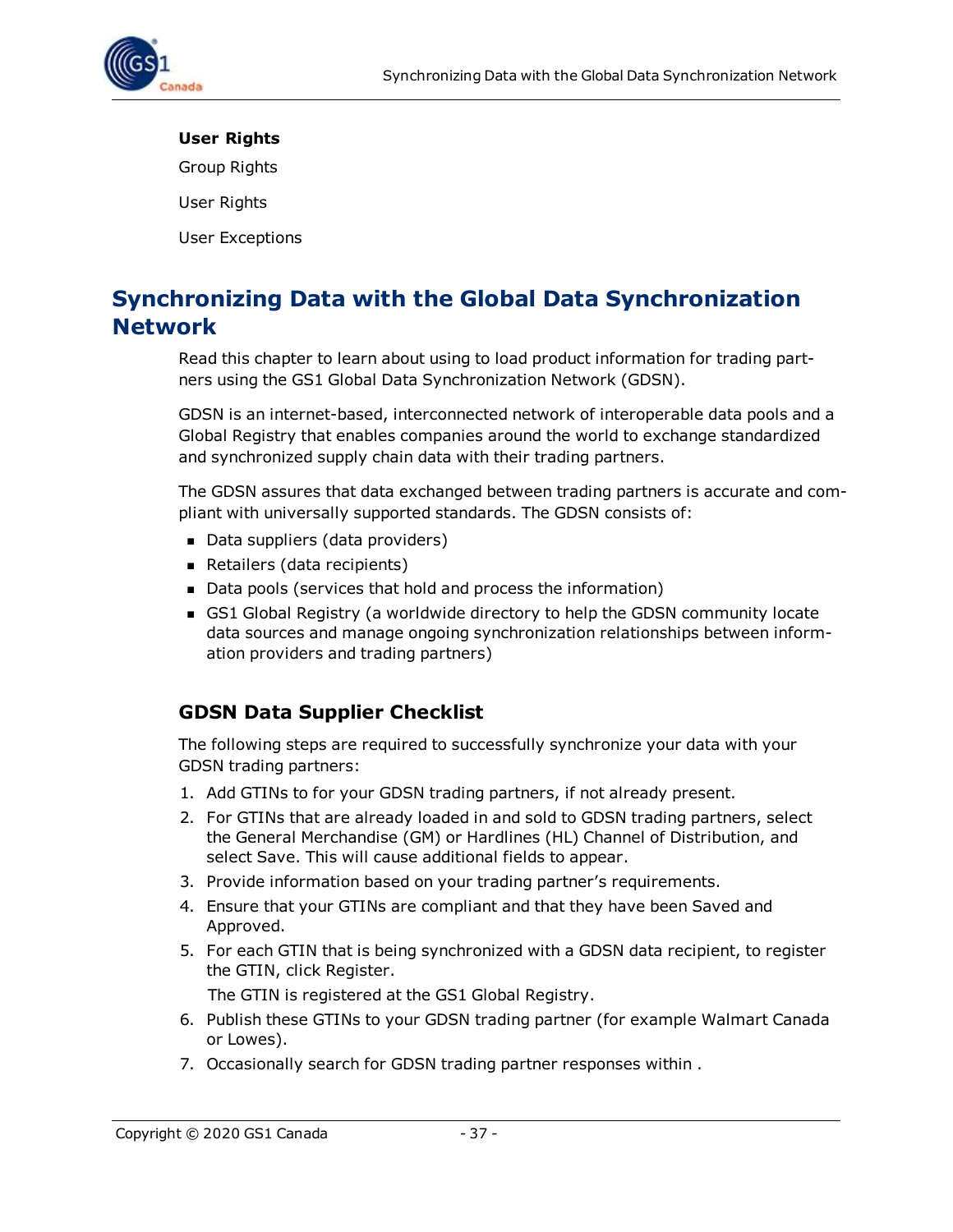

GDSN trading partners may or may not choose to send responses to their Data Suppliers.

- 8. You can maintain GTINs that are published to GSDN data recipients within , including:
	- a. Updating product data.
	- b. Discontinuing products, if applicable.

Data is synchronized.

#### <span id="page-37-0"></span>**Adding a Product for a GDSN Data Recipient**

The Add New button appears on both the Product Search page and on the Search Results/GTIN Publication page.

After you click Add New, in the following page, select "I want to enter a new product" and click Continue. A page appears with four questions about the product you are adding.

When answering questions about product packaging (Question 3), you should select the Bar Code Assigned check box for each packaging level that you have specified. The GDSN standard dictates that each product must have a GTIN and the standard does not support the concept of unmarked inners.

In Question 4, for GTINs that are synchronized with GDSN data recipients, select either GM (General Merchandise) or HL (Hardlines) or both. For example, if you are selling to Walmart – or if you plan to sell to Walmart – select the Gen Merchandise channel of distribution.

For a description of any field, click the field label. A description appears in a pop-up window.

#### <span id="page-37-1"></span>**Registering a GTIN to GS1 Global Registry**

Before you can publish a GTIN to your GDSN-enabled trading partners, the GTIN must be registered.

When you register a GTIN in , it is also registered in the GS1 Global Registry.

You can register a GTIN from the following pages:

- **Register From the Product Details Page**
- <sup>n</sup> Register From the Search Results/GTIN Publication Page

#### <span id="page-37-2"></span>**Register From the Product Details Page**

In the product detail page, click Register.

A message appears showing detail of the GTINs that have been sent for registration.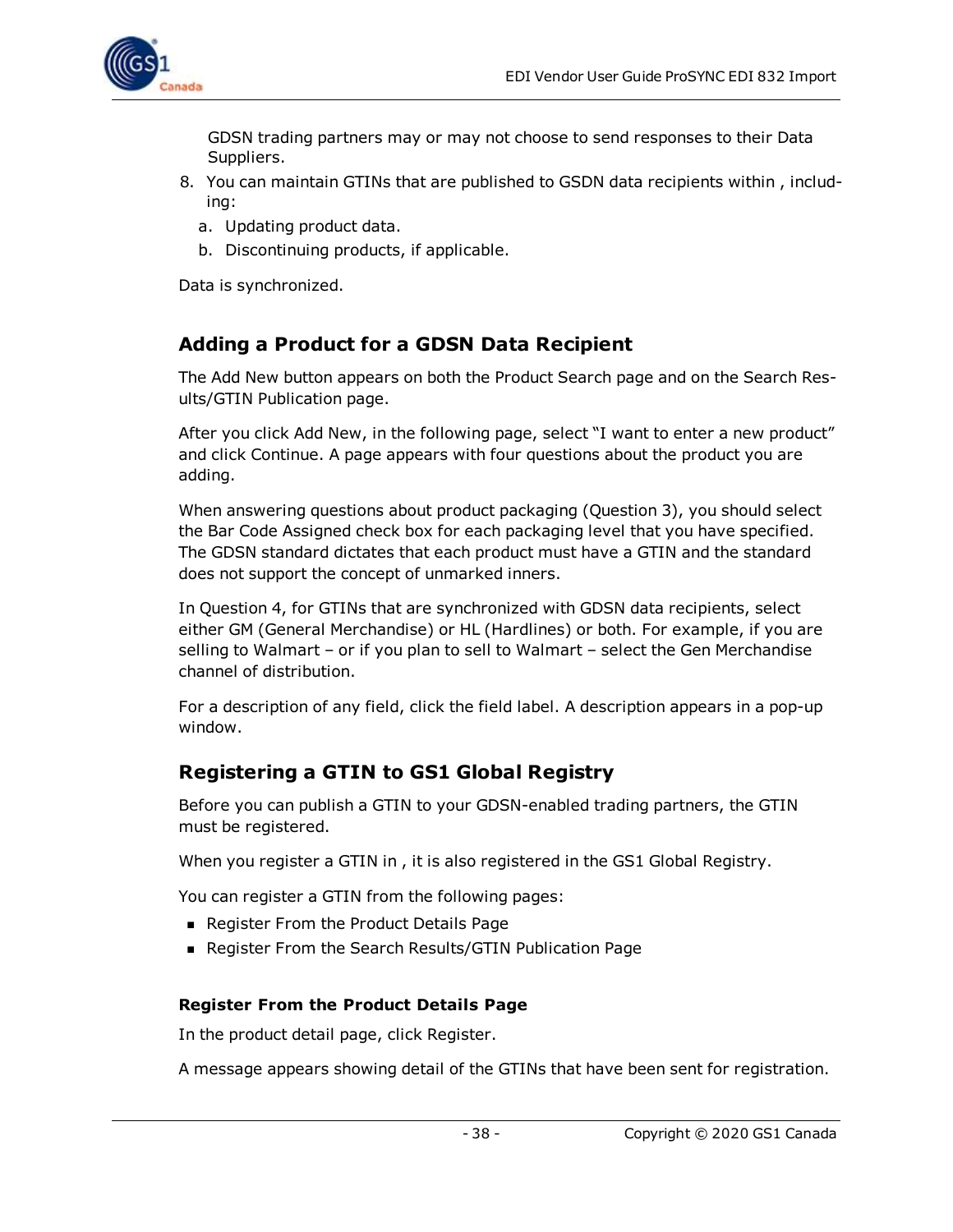

#### <span id="page-38-0"></span>**Register From the Search Results/GTIN Publication Page**

In the Search Results/GTIN Publication page, type in the GTIN that you would like to register in the Search for box and click Search. The GTIN that you specified appears on the page.

Steps:

- 1. Select the text box next to the GTIN description.
- 2. Click Register.

The GTIN status changes to "Registration Pending".

After the registration request has been exported to the GDSN a registration response comes back. If successful, the GTIN status changes to "Registered".

#### <span id="page-38-1"></span>*Registering Multiple GTINs Using Search Criteria*

You can register multiple GTINs at the same time.

To open the search page, select the Product tab.

In this description, we are searching for all GTINs with Status: Compliant – Approved and GTINs that are sold in either a General Merchandise or Hardlines channel. To reduce the number of results in the list, use the Registry Status field and search for "Not Registered" status. If you are registering GTINs for the first time, you might want to use these search criteria.

Steps:

- 1. In the Search page, in Status, select Compliant Approved.
- 2. Click the Detail bar to expand the panel.
- 3. In Channel of Distribution, select GM or HL or both. This will locate all GTINs with these channels.
- 4. Click Search.

The Search Results/GTIN Publication page appears, showing the results of your search.

- 5. Select the check box next to multiple GTINs.
- 6. Click Register.

The status of the selected GTINs changes to "Registration Pending".

After the registration request has been exported to the GDSN a registration response comes back. If successful, the GTIN status changes to "Registered".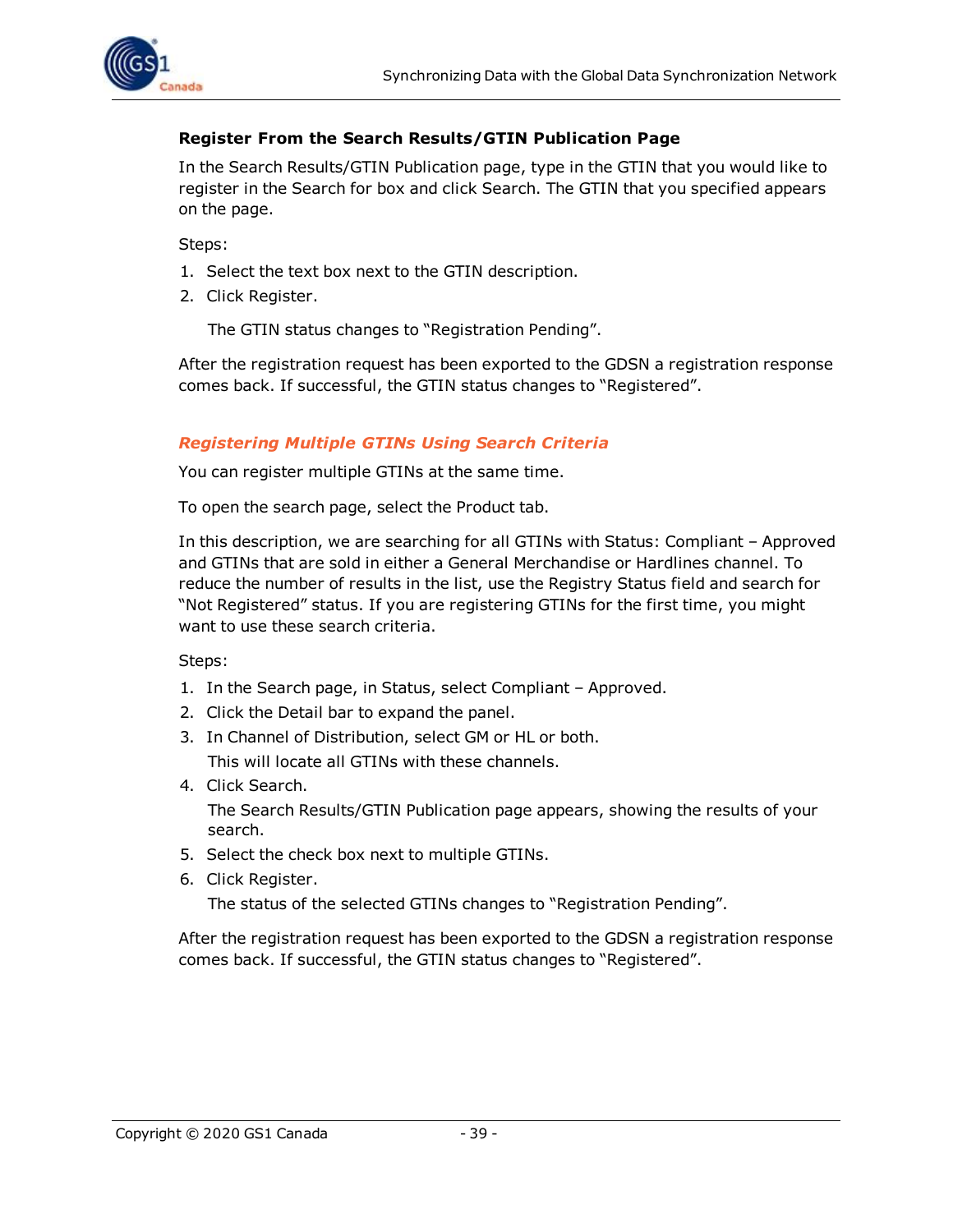

#### <span id="page-39-0"></span>**Publishing a GTIN to a GDSN Data Recipient or to a Broker-Distributor Data Recipient**

This section describes how to publish a GTIN or multiple GTINs, from the Product > Search Results/GTIN Publication page.

#### <span id="page-39-1"></span>**Published Nodes/Dependent Publications**

When publishing to GDSN trading partners (such as Walmart), or to a Broker-Distributor (such as UNFI), publish only the highest level GTIN in a hierarchy. This highest level GTIN is referred to as the Published Node (or parent-level). Any lowerlevel GTIN in the hierarchy is called a Dependent Publication. This publication structure is a GDSN requirement.

Consider the following search criteria when finding GDSN GTINs for publication. To find the highest level GTINs within your hierarchies (Published Nodes):

- In Product Type, select Pallet or Case.
- In Details > Channel of Distribution select GM or HL.
- In Details > Publication, select Not Published.

After you have indicated your search criteria and clicked Search, the Search Results/GTIN Publication page appears.

Note: For publications to GDSN-enabled trading partners, do not use the Select All Results and Select All on Current Page publication options. Using these options can cause errors and the data will not be published to your GDSN trading partners.

#### <span id="page-39-2"></span>*Publishing to a Broker or Distributor*

If your data recipient trading partner is a broker or distributor, the auto publication functionality does not work, as the process for auto publication is different from the manual process. As a GDSN requirement, you must indicate the publication level for each sku/hierarchy to the recipient. This is commonly the highest level (top GTIN) and will include the lower level GTINs when the top GTIN is shared.

In ProSYNC, when publishing to a broker or distributor you might see the auto publication feature enabled in the user interface, however it does not work in this context. GS1 Canada is working to disable the auto publication switch for this scenario. We apologize for any inconvenience that this enabled switch has caused.

For a description of how to disable auto publication manually, see "Catalogue Trading Partner Publication" [\(page](#page-18-2) 19).

#### <span id="page-39-3"></span>**New Listing/Existing Listing**

For GTINs that need to be published to a GDSN trading partner, publish New Listing and Existing Listing GTINs separately: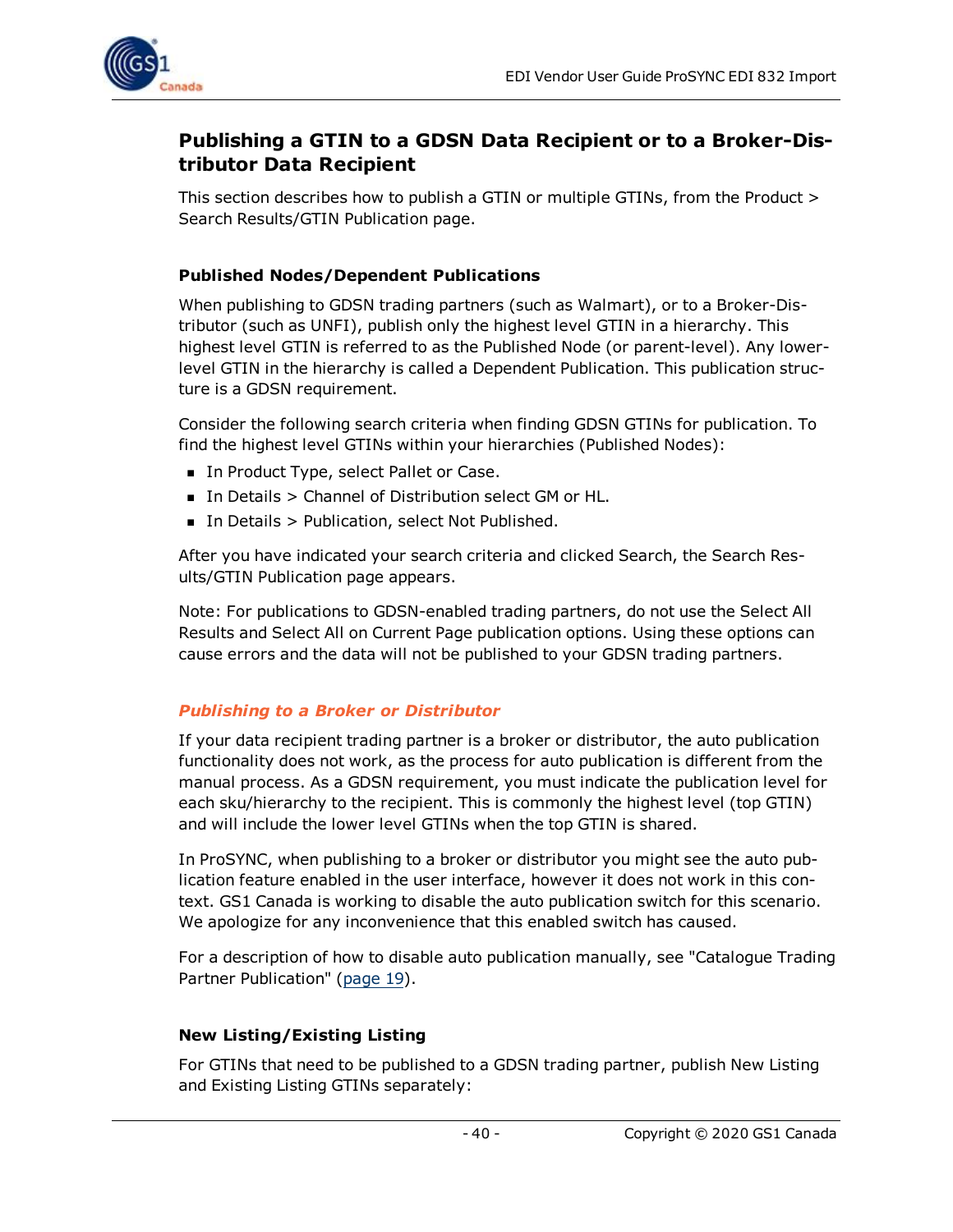

- **New Listing is a GTIN that has not previously been listed with a given GDSN trad**ing partner. It is the first time this GDSN trading partner will have this particular published node GTIN in their internal system.
- **Existing Listing is a GTIN that has already been listed with a given GDSN trading** partner.

To publish one hierarchy GTIN at a time:

1. In the Search Results/GTIN Publication list, select the highest level GTIN in a given hierarchy.

In this case, the Inner and the Consumer or Base should not be selected.

- 2. Click Trading Partner Publication. The Select Trading Partner page appears showing a list of trading partners.
- 3. Click a GDSN trading partner name in the list to select it. The Trading Partner Listing Status field appears.
- 4. In Trading Partner Listing Status select either "New Listing" or "Existing Listing". When publishing to a GDSN trading partner, the system will automatically select Include Lower Level Packaging for you.
- 5. Click Publish Items.

A confirming message appears.

- 6. Verify the number of GTINs that you are publishing and the trading partners you have selected.
- 7. Click Confirm.

A success message appears.

The GTIN is published.

#### <span id="page-40-0"></span>**Publication Validations**

After you have selected Publish Items, the published GTINs are checked for additional GDSN validations, including:

- **n** Compliant status.
- **Registration status.**
- n At least one GTIN within each published hierarchy must be indicated as an Orderable Unit.
- <sup>n</sup> At least one GTIN within each published hierarchy must indicated as Invoice Unit  $=$  Yes.
- $\blacksquare$  The base unit indicator must be set for the lowest level GTIN(s) in the hierarchy.
- n All GTINs in the hierarchy must have the same Brand Owner Global Location Number (GLN). For example, either all Brand Owner GLN field values must be blank, or they must have the same value for all GTINs in the hierarchy, including case, inner and consumer item. Brand Owner GLN is an optional field.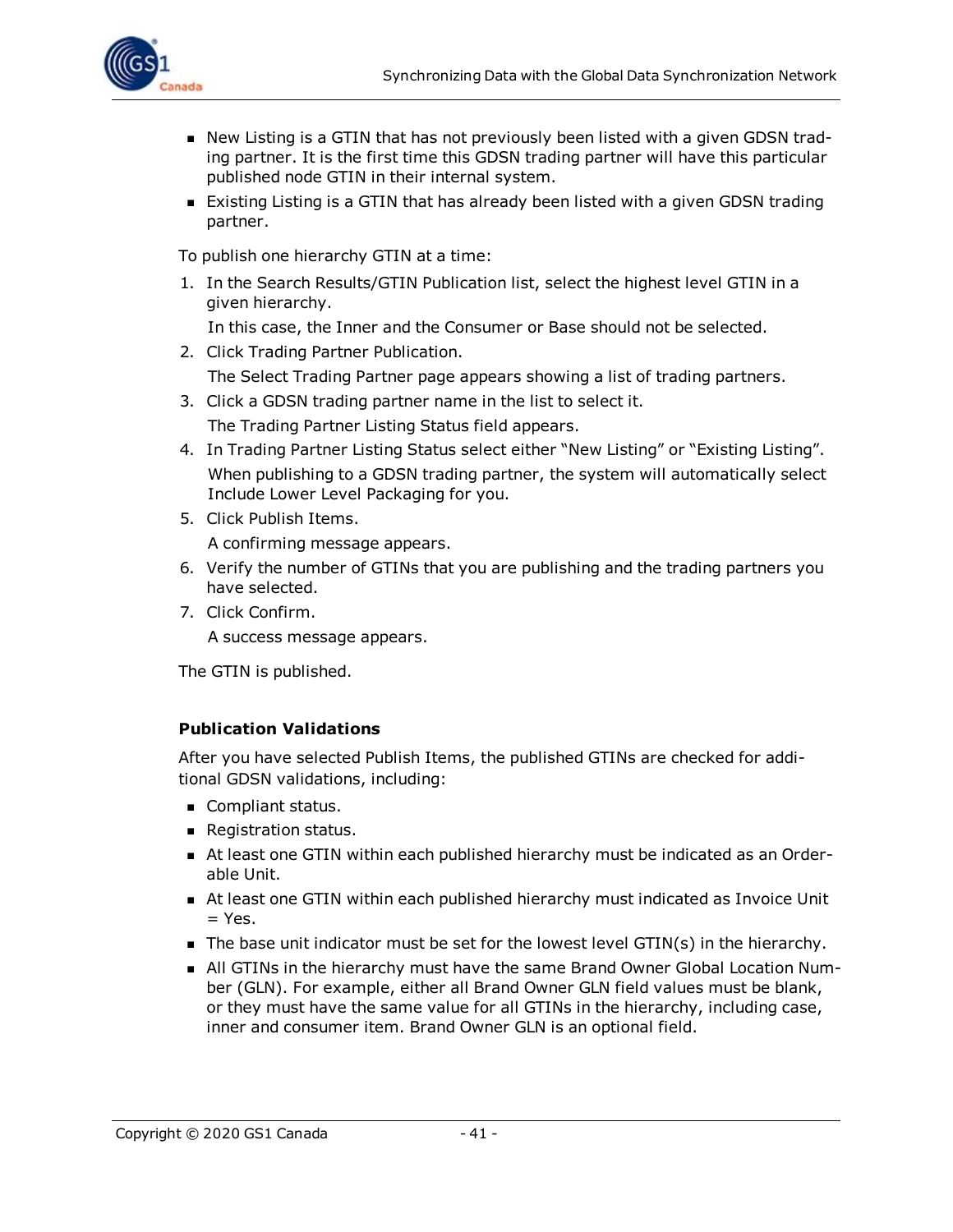

If the published GTINs do not meet the GDSN validations, error messages will appear. You must correct field values in the product details page. After you make corrections, repeat the publication process until you receive a confirmation that all your publications were successful.

#### <span id="page-41-0"></span>**Publication Withdrawals**

The process for withdrawing a publication is similar to the process for publishing.

You should withdraw a publication at the same hierarchy level at which the GTIN was originally published.

For GTINs for GDSN data recipients, GTINs should be published or withdrawn only if they are the highest level GTIN in the hierarchy.

#### <span id="page-41-1"></span>*Product Updates Requiring Withdrawal*

In the Global Data Synchronization Network, some GTIN field values can be changed only after the publication has been withdrawn.

Fields that require publication withdrawal prior to being changed are:

- Base Unit Indicator
- <sup>n</sup> Changes to a published hierarchy's structure, such as changes to the quantity of lower level GTINs (for example changing the quantity of items that are sold within an inner or a case).
- Linking a second consumer item GTIN to a case.

If you try to change a field value within the Contents section for a published item, the system will request that you withdraw the publication from the GDSN trading partner prior to making any changes.

After performing a withdrawal, allow one or two days for the withdrawal to be processed. After that time, you can make changes, save and approve the appropriate GTINs and then publish them to your trading partners.

#### <span id="page-41-2"></span>**Trading Partner Responses**

When you publish GTINs to your GSDN trading partners, a trading partner has the option of responding with a message to you. These responses are referred to as Catalog Item Confirmations (CICs).

We recommend that you occasionally check for responses from your GDSN trading partners. You can review these messages in ProSYNC.

#### <span id="page-41-3"></span>**Locating Responses**

To view responses: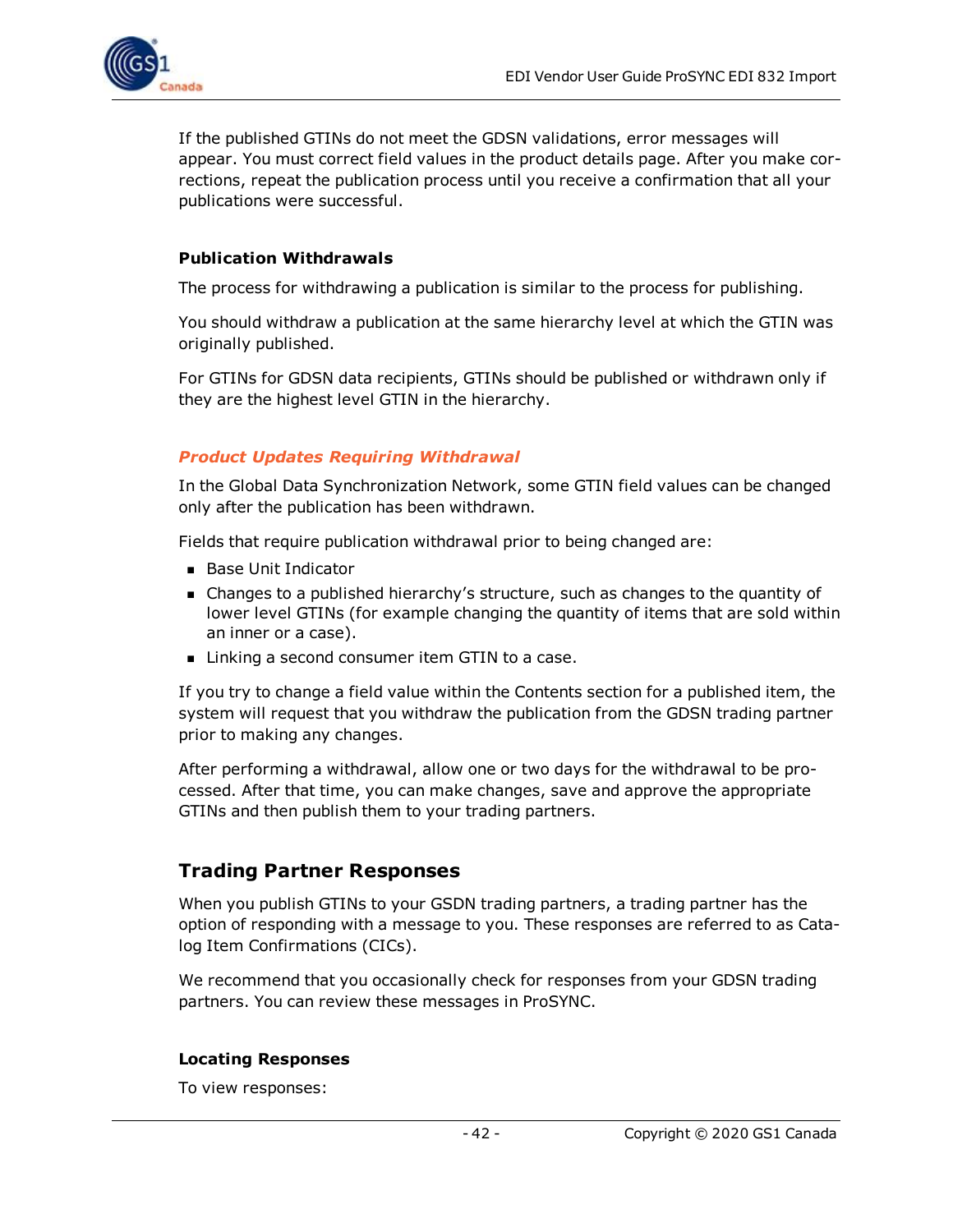

- 1. Select the Product tab.
- 2. In Search, click the Details bar.
- 3. In Trading Partner Confirmation, select one of the following:
	- Rejected

Discrepancies

GDSN errors

4. Click Search.

Products with trading partner communications appear in the Search Results/GTIN Publication list.

5. Click a GTIN.

The product details page appears.

6. Select the Publication sub tab.

A list of trading partners appears, showing publication status and response message in each case.

Note: Trading partners have an option to not send a response.

The following response messages might appear:

- **Synchronized** The data is integrated, synchronized and added to your trading partner's synchronization list.
- **Accepted** The published data has been accepted by your GDSN trading partner.
- **Rejected** Your GDSN trading partner has rejected the published data.
- **Discrepancies** Your data does not meet your GDSN trading partner's compliancy. Changes to your data are required.
- **No Response** Your GDSN trading partner has opted to not send a response in relation to your publication.
- **GDSN Error** An error has occurred within the GDSN for this particular GTIN.

#### <span id="page-42-0"></span>**Discontinue or Cancel Products for GDSN Data Recipients**

You cannot delete products after the product has been registered at the Global Registry.

- <sup>n</sup> GM registered products can only be discontinued or cancelled. A discontinued GTIN communicates that the GTIN will no longer be manufactured. You cannot use a discontinued GTIN until 48 months after the discontinuation date.
- <sup>n</sup> A cancelled GTIN communicates the withdrawal of the launch of a GTIN that was never – and never will be – manufactured, but may have been presented to trading partners. You cannot use a cancelled GTIN again until 12 months after the cancellation date.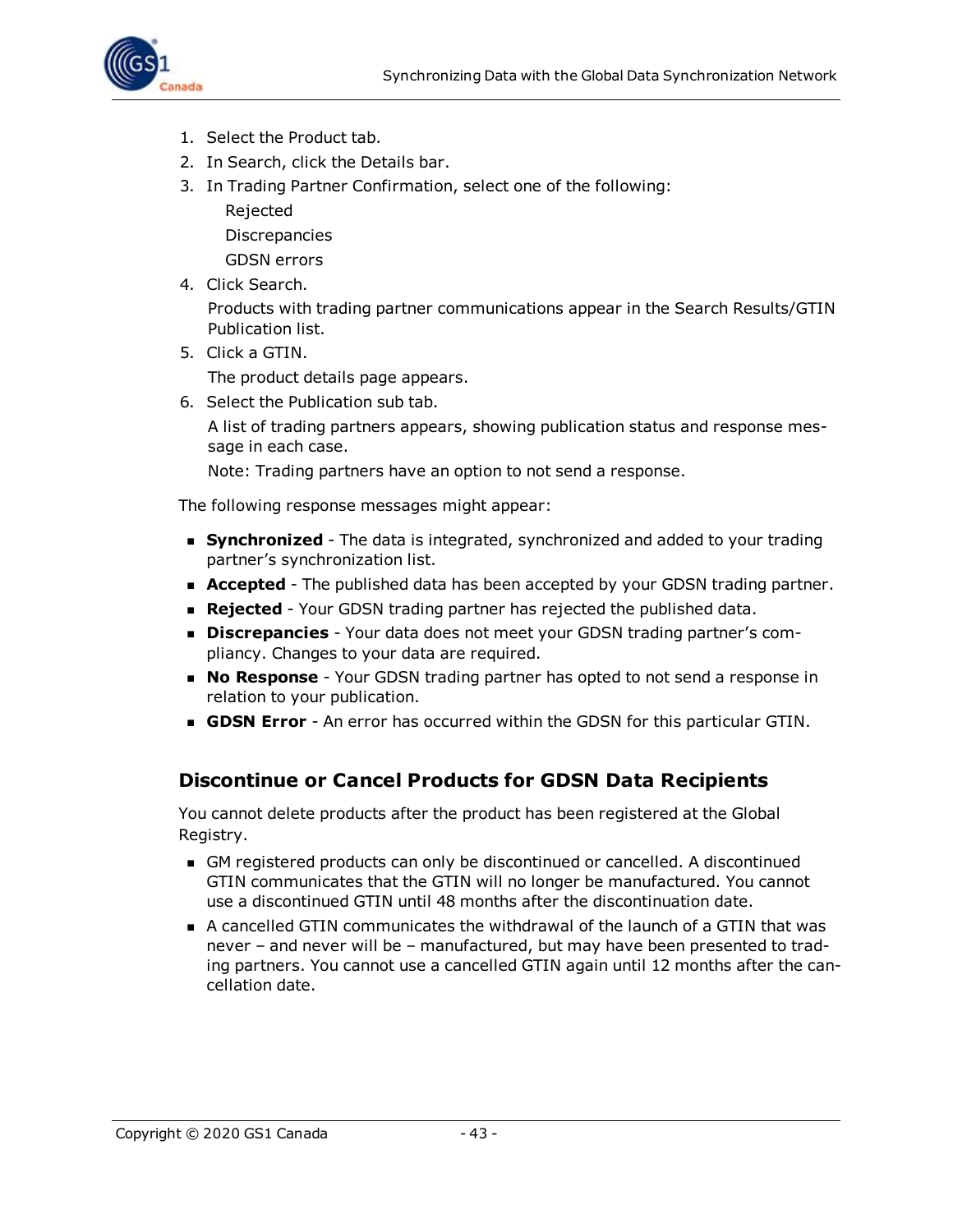

### <span id="page-43-0"></span>**More Information**

If you require assistance with using , contact GS1 Canada at [ECCnetSup](mailto:ECCnetSupport@gs1ca.org)[port@gs1ca.org](mailto:ECCnetSupport@gs1ca.org) or 1.800.567.7084.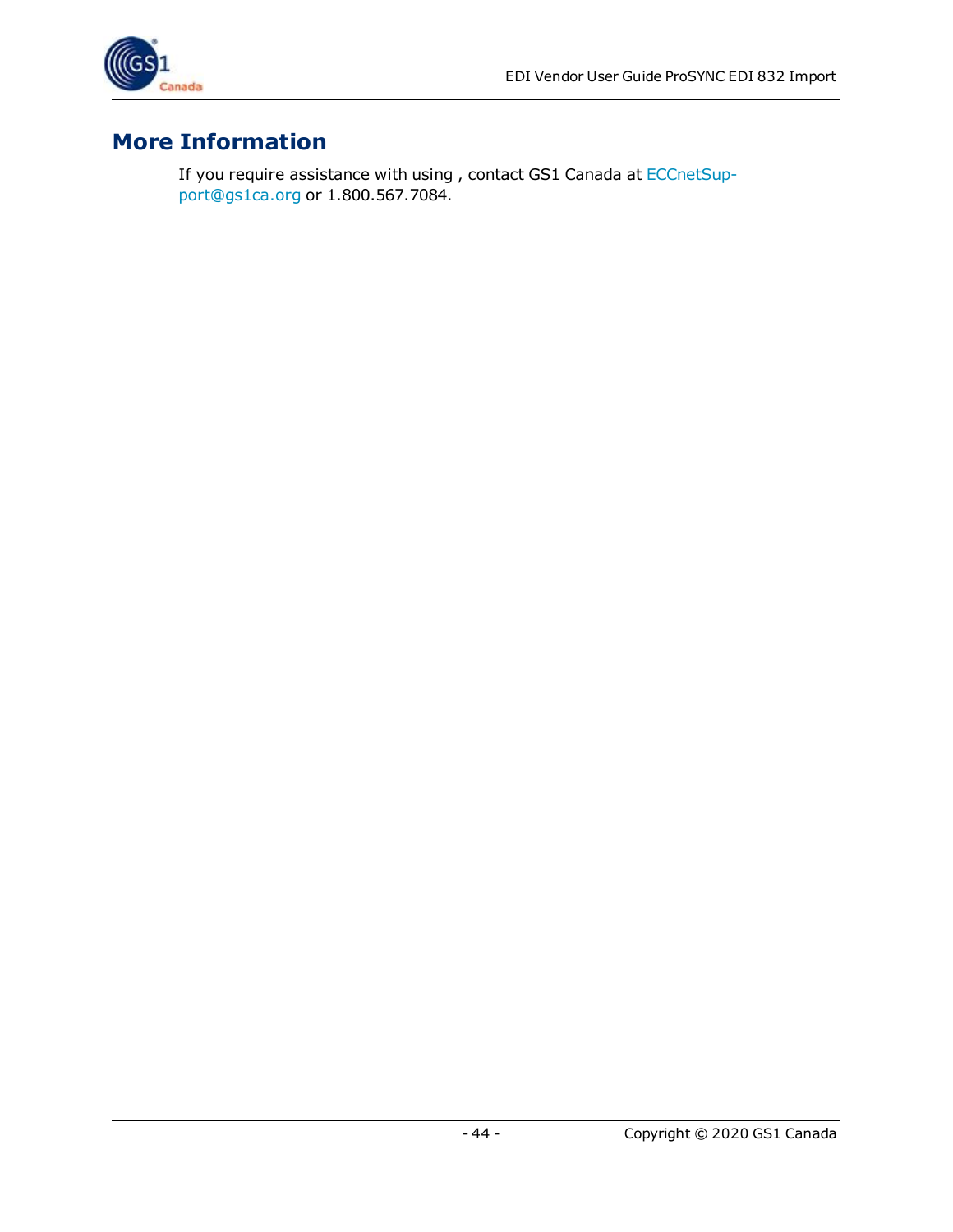### **Index**

**A**

about this document [7](#page-6-1) activity log viewing report [30](#page-29-2) assistance [44](#page-43-0) auto publication

disabling [19](#page-18-2)

courses from GS1 Canada [44](#page-43-0)

#### **D**

loading and maintaining [9](#page-8-2) loading with file upload [28](#page-27-1) monitoring import [10](#page-9-0)

#### **E**

ECCnet Registry product information catalogue service [8](#page-7-1)

ECCnet value-added services [8](#page-7-2)

education [44](#page-43-0)

data

#### **F**

file upload

overview [28](#page-27-1)

viewing results [29](#page-28-0)

#### **G**

adding a product for a data recipient [38](#page-37-0)

CIC [42](#page-41-2)

GDSN

data supplier checklist for synchronizing data [37](#page-36-2)

discontinuing or canceling products for data recipients [43](#page-42-0)

new listing or existing listing for data recipients [40](#page-39-3)

product updates requiring withdrawal for GDSN data recipient [42](#page-41-1)

checklists

catalogue service for product information [8](#page-7-1)

GDSN data supplier for synchronizing data [37](#page-36-2)

**C**

#### company

overview of setup [29](#page-28-1)

setting up contacts [30](#page-29-0)

setting up general info [29](#page-28-3)

setting up product lines and sublines [30](#page-29-1)

setting up security [30](#page-29-3)

setup [29](#page-28-2)

viewing activity log report [30](#page-29-2)

company reports [36](#page-35-4)

contacts

setting up in company [30](#page-29-0)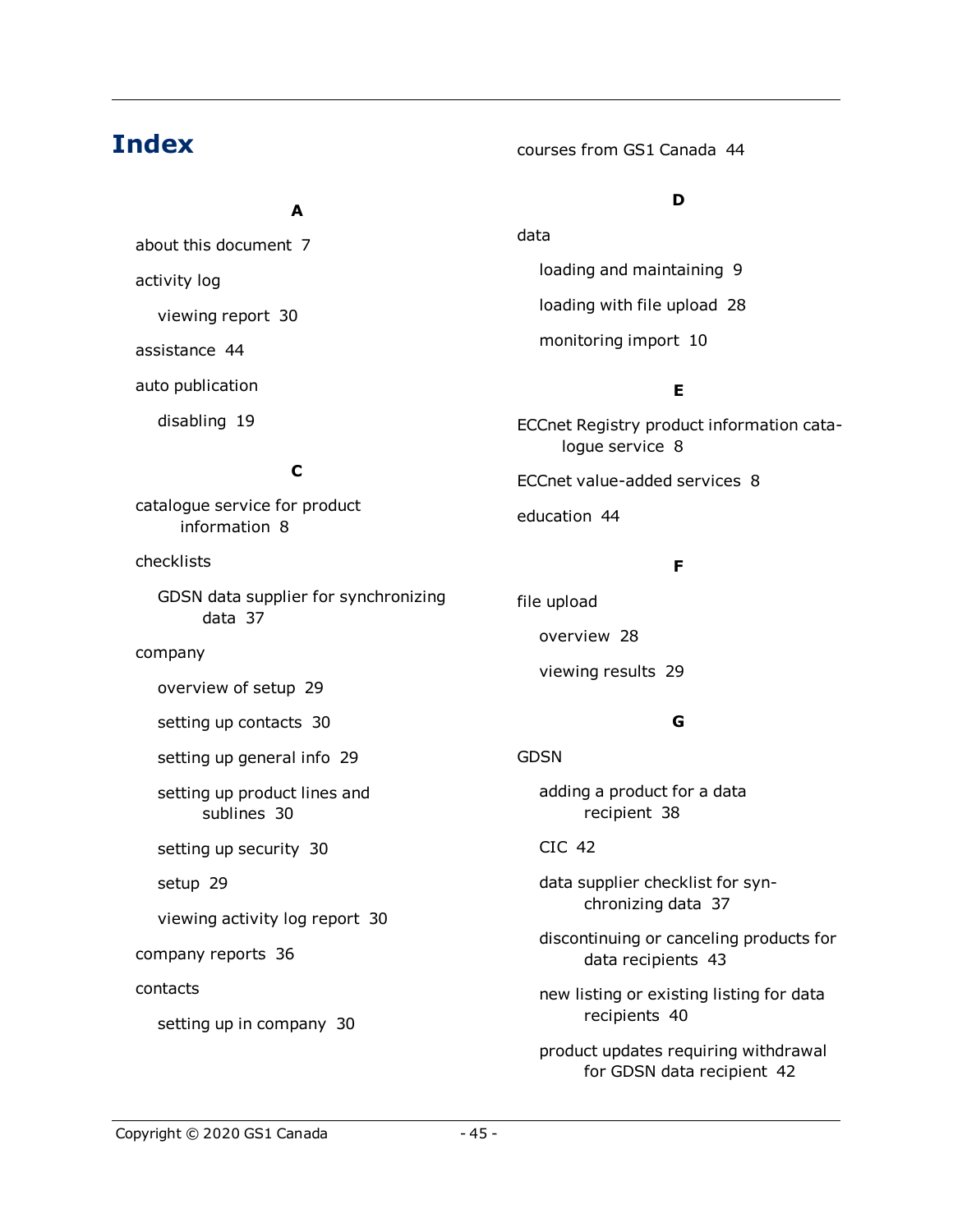| published nodes and dependent pub-<br>lications 40                      | I<br>import                                     |
|-------------------------------------------------------------------------|-------------------------------------------------|
| publishing a GTIN to a data<br>recipient 40                             | monitoring 10                                   |
| synchronizing data with 37                                              | L                                               |
| withdrawing publications for data recip-<br>ient 42                     | lines                                           |
| general info                                                            | setting up in company 30                        |
| setting up in company 29                                                | listing forms                                   |
| getting started 9                                                       | displaying 18                                   |
| GS1 Canada 8                                                            | listings                                        |
| GS1 global registry                                                     | new or existing for GDSN data recip-<br>ient 40 |
| registering a GTIN for synchronizing<br>data with GDSN 38               | log & error report 36                           |
| registering multiple GTINs using<br>search criteria 39                  | logging in 9                                    |
| GTIN publication 17                                                     | м                                               |
| <b>GTINS</b>                                                            | market groups                                   |
| publishing to a GDSN data recipent 40                                   | adding 33                                       |
|                                                                         | deleting 35                                     |
| registering a product from the product<br>details page 38               | editing 34                                      |
| registering a product from the Search                                   | managing 33                                     |
| Results/GTIN Publication<br>page 39                                     | publishing to or withdrawing from 26            |
| registering multiple to GS1 global<br>registry using search criteria 39 | O                                               |
| registering to GS1 global registry for                                  | orientation                                     |
| synchronization with GDSN 38                                            | product details page 18                         |
|                                                                         | overview of ProSYNC for EDI 7                   |

**H**

help [44](#page-43-0)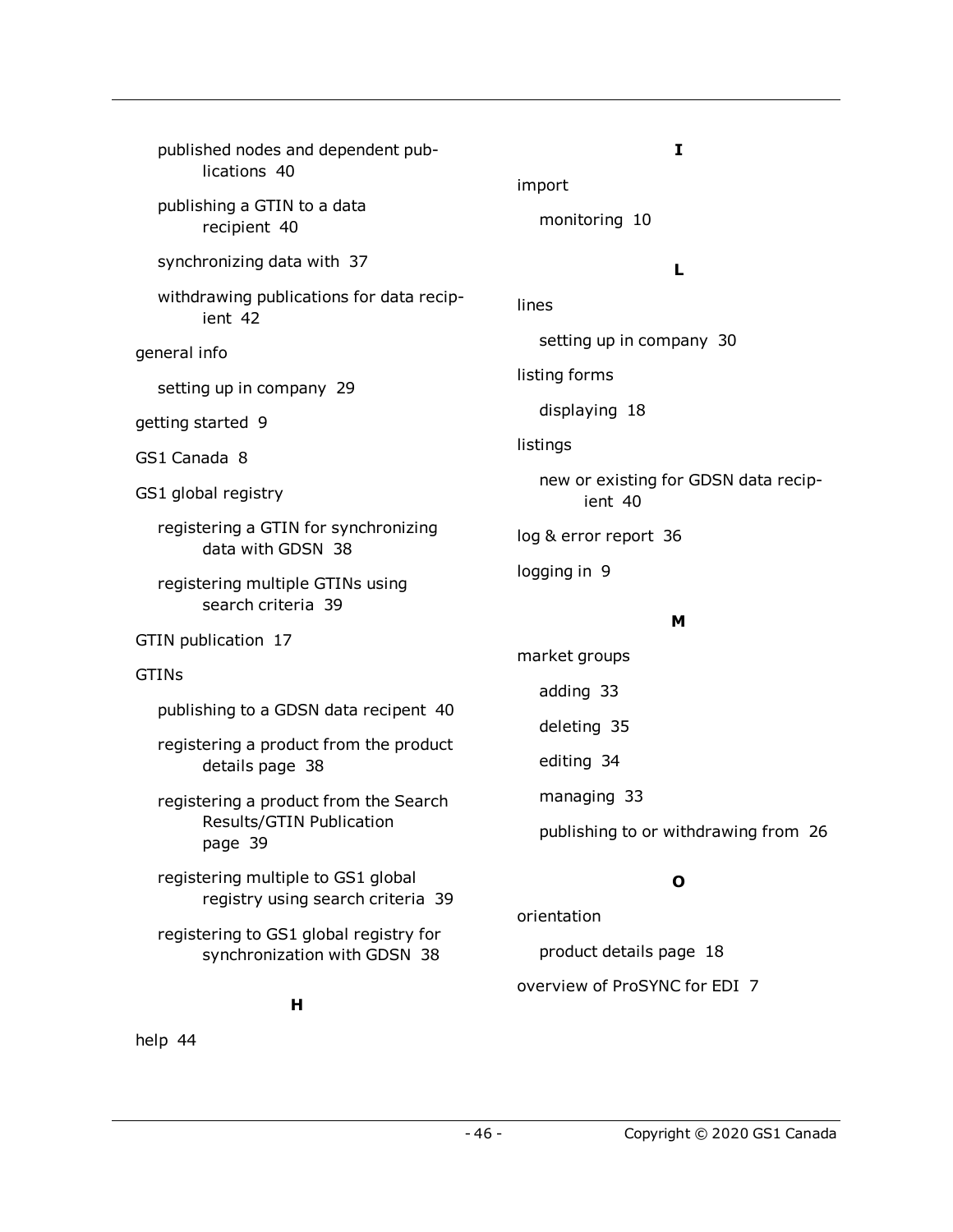#### **P**

password changing [32](#page-31-0) product commands additional reports [12](#page-11-4) status [12](#page-11-2) viewing wildcard search characters [12](#page-11-3) product data import monitoring [10](#page-9-0) product details page orientation [18](#page-17-3) registering a GTIN to GS1 global registry [38](#page-37-2) sub tabs description [18](#page-17-3) product information catalogue service [8](#page-7-1) product lines setting up in company [30](#page-29-1) products adding for a GDSN data recipient [38](#page-37-0) additional reports [12](#page-11-4) canceling for GDSN data recipients [43](#page-42-0) catalogue service [8](#page-7-1) commands [12](#page-11-1) detailed search [14](#page-13-0) discontinuing for GDSN data recipients [43](#page-42-0) lines in a company [30](#page-29-1) loading and maintaining data [9](#page-8-2)

managing a search profile [14](#page-13-1) managing information [18](#page-17-1) overview of actions [12](#page-11-0) publishing to market group [26](#page-25-0) publishing to trading partner [24](#page-23-0) publishing to trading partners [19](#page-18-1) search fields [15](#page-14-0) search profiles [15](#page-14-1) search results [17](#page-16-1) selecting [18](#page-17-0) selecting in search results [13](#page-12-1) setting up product lines in company [30](#page-29-1) status [12](#page-11-2) updates requiring withdrawal for GDSN data recipient [42](#page-41-1) wildcard search characters [12](#page-11-3), [17](#page-16-0) withdrawing from market group [26](#page-25-0) withdrawing from trading partner [24](#page-23-0) publications disable auto publication [19](#page-18-2) GTIN publication search results [17](#page-16-1) managing information [19](#page-18-1) publish catalogue [19](#page-18-2) publishing by selection code [21](#page-20-0) selecting products in search results [13](#page-12-1) to a third party [28](#page-27-0) to market group [26](#page-25-0) to trading partner [24](#page-23-0)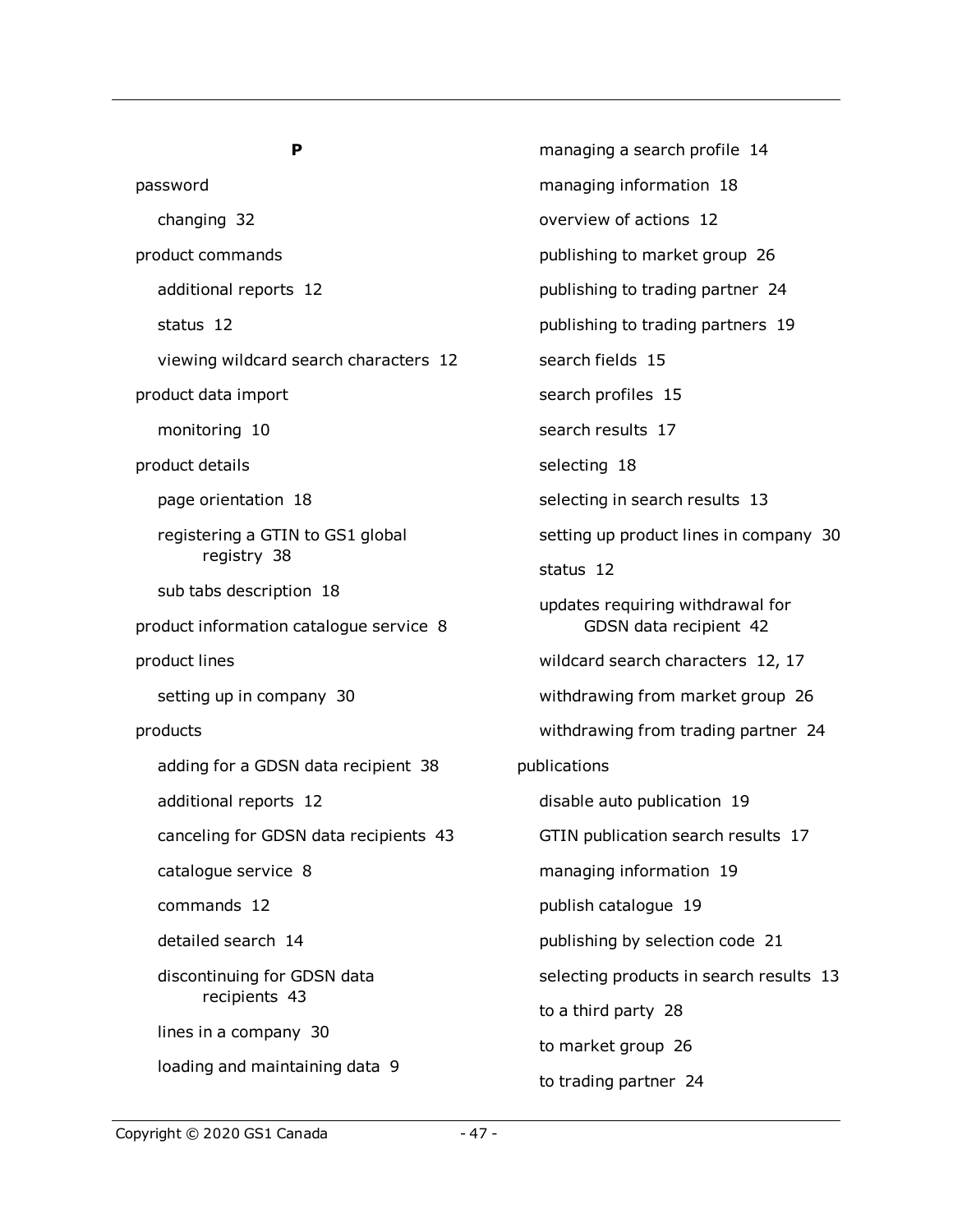using ProSYNC [23](#page-22-0) withdraw catalogue [19](#page-18-2) withdrawals for GDSN data recipient [42](#page-41-0) withdrawing a selection code [21](#page-20-0) publishing new listing or existing listing for GDSN data recipient [40](#page-39-3) publication withdrawals for GDSN data recipient [42](#page-41-0) published nodes and dependent publications for GDSN data recipients [40](#page-39-1) updates requireing withdrawal for GDSN data recipient [42](#page-41-1) validations for GDSN data recipient [41](#page-40-0) **R** relationships adding to trading partners [32](#page-31-2) deleting from trading partners [33](#page-32-0) reports

batch processor [35](#page-34-2)

company [36](#page-35-4)

downloading [13](#page-12-0)

DSLR report [35](#page-34-2)

file upload [36](#page-35-1)

file upload results [29](#page-28-0)

log & error [36](#page-35-3)

other [36](#page-35-2)

overview [35](#page-34-1) product [12](#page-11-4) synchronizing data with GDSN [37](#page-36-1) user rights [37](#page-36-0) web service session process [36](#page-35-0) responses

locating for trading partners [42](#page-41-3)

search

### **S**

field descriptions [15](#page-14-0) managing a profile [14](#page-13-1) managing profiles [15](#page-14-1) product details [14](#page-13-0) selecting products [18](#page-17-0) selecting products in search results [13](#page-12-1) using wildcard characters [17](#page-16-0) viewing results [17](#page-16-1) search profiles managing [14](#page-13-1) Search Results/GTIN Publication [17](#page-16-1) registering a GTIN to GS1 global registry [39](#page-38-0) security changing password [32](#page-31-0) setting up in company [30](#page-29-3) setting up user groups [31](#page-30-1) setting up users [31](#page-30-0)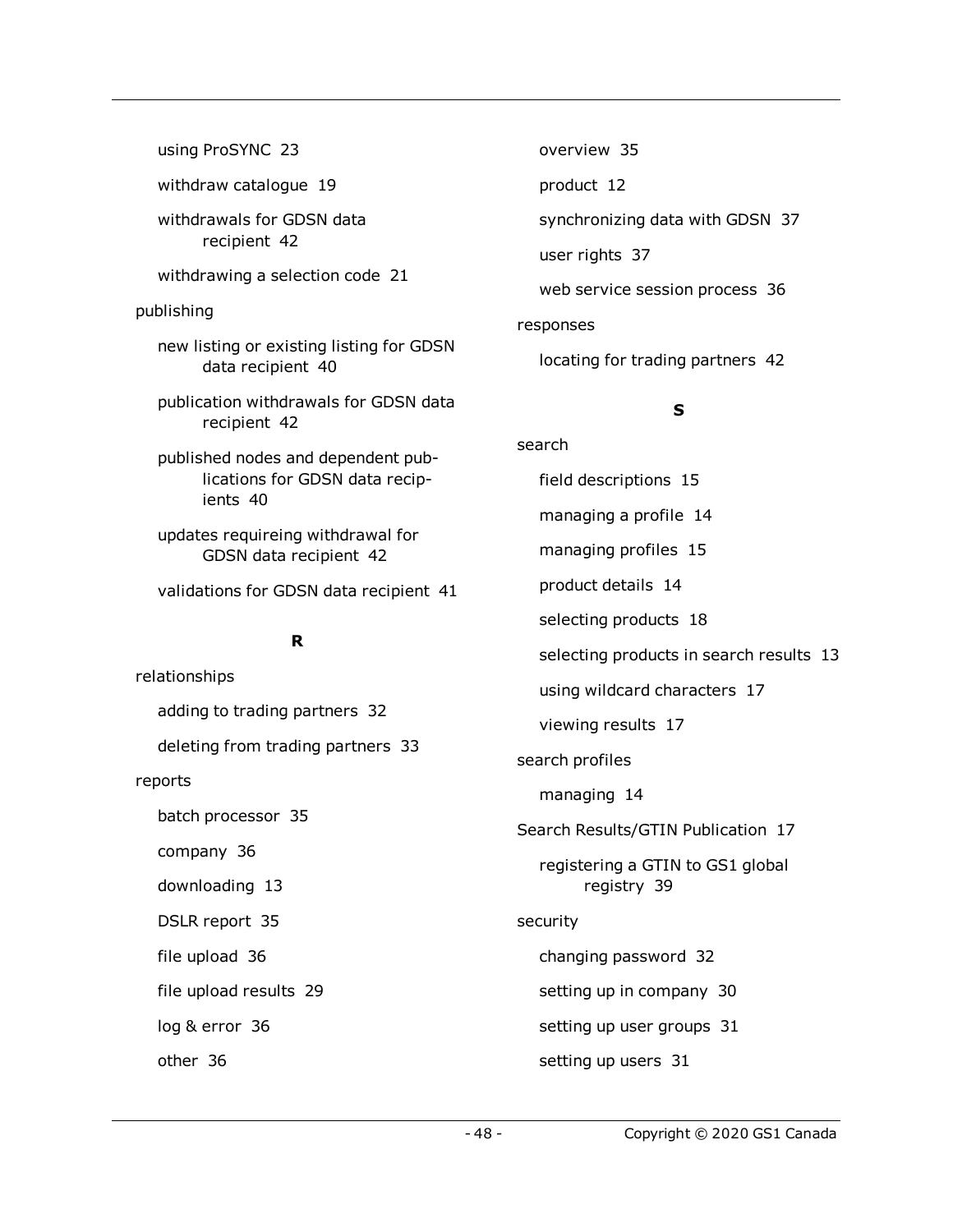selection codes publishing or withdrawing [21](#page-20-0) services catalogue for product information [8](#page-7-1) value-added [8](#page-7-2) setup security [30](#page-29-3) status viewing of products [12](#page-11-2) sublines setting up in company [30](#page-29-1) synchronizing data adding a product for a GDSN data recipient [38](#page-37-0) canceling products for GDSN data recipients [43](#page-42-0) discontinuing products for GDSN data recipients [43](#page-42-0) GDSN data supplier checklist [37](#page-36-2) publishing a GTIN to a GDSN data recipient [40](#page-39-0) registering a GTIN to GS1 global registry [38](#page-37-1) trading partner responses [42](#page-41-2) synchronizing data with GDSN [37](#page-36-1) **T**

## locating responses [42](#page-41-3) management [32](#page-31-1) managing market groups [33](#page-32-1) publishing to or withdrawing from [24](#page-23-0) responses when synchronizing data with GDSN [42](#page-41-2)

#### **U**

user rights report [37](#page-36-0) users adding [31](#page-30-0) groups in security [31](#page-30-1) viewing rights [31](#page-30-0)

#### **V**

validations when publishing for GDSN data recipient [41](#page-40-0) value-added services [8](#page-7-2) vendors

education [44](#page-43-0)

#### **W**

wildcard characters used in search [12](#page-11-3) withdrawal from market group [26](#page-25-0) from trading partner [24](#page-23-0)

#### Copyright © 2020 GS1 Canada - 49 -

adding a relationship [32](#page-31-2)

deleting a relationship [33](#page-32-0)

trading partners